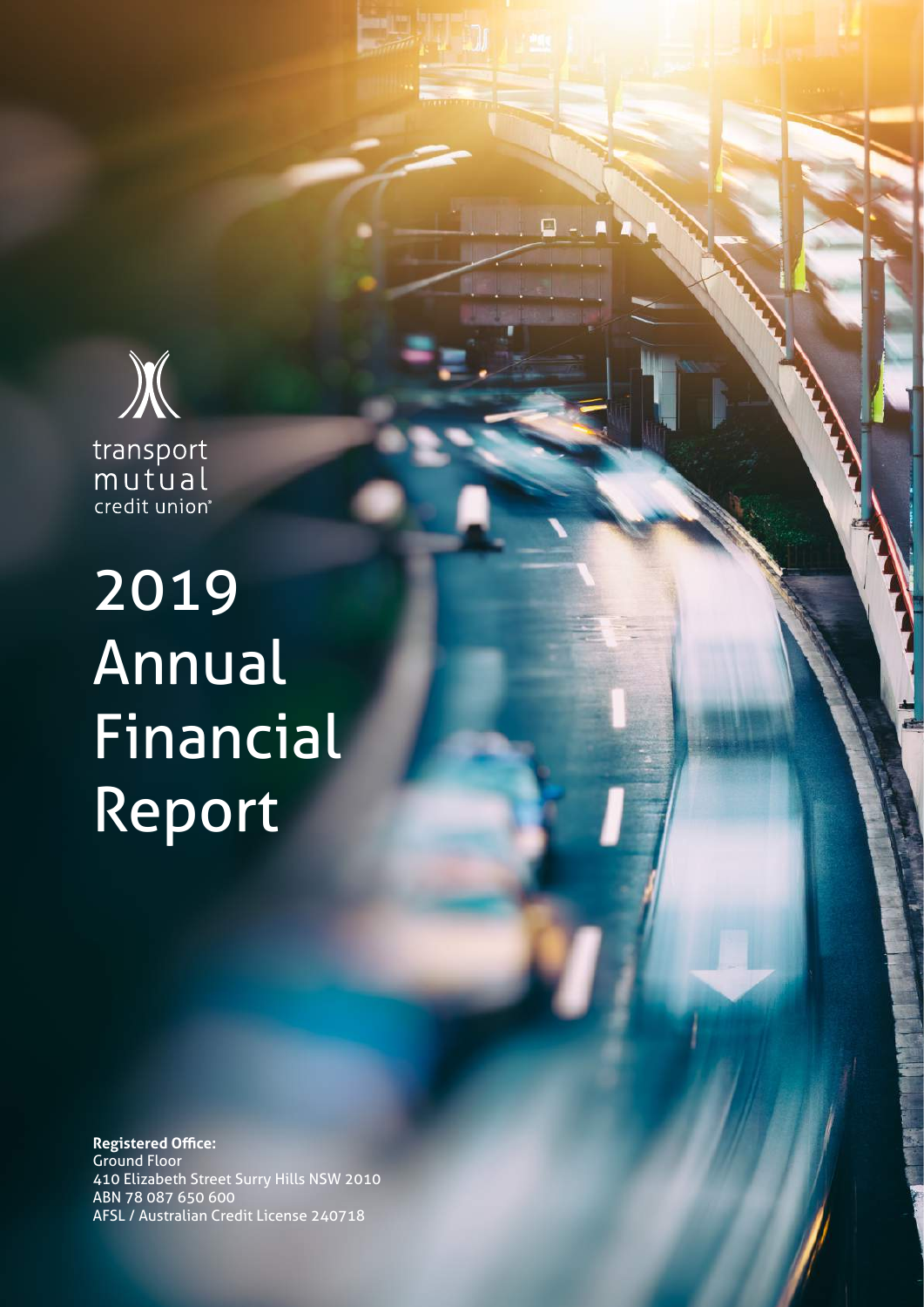## <span id="page-1-0"></span>Transport Mutual Credit Union Limited

Financial Report for the year ended 30 June 2019 ABN 78 087 650 600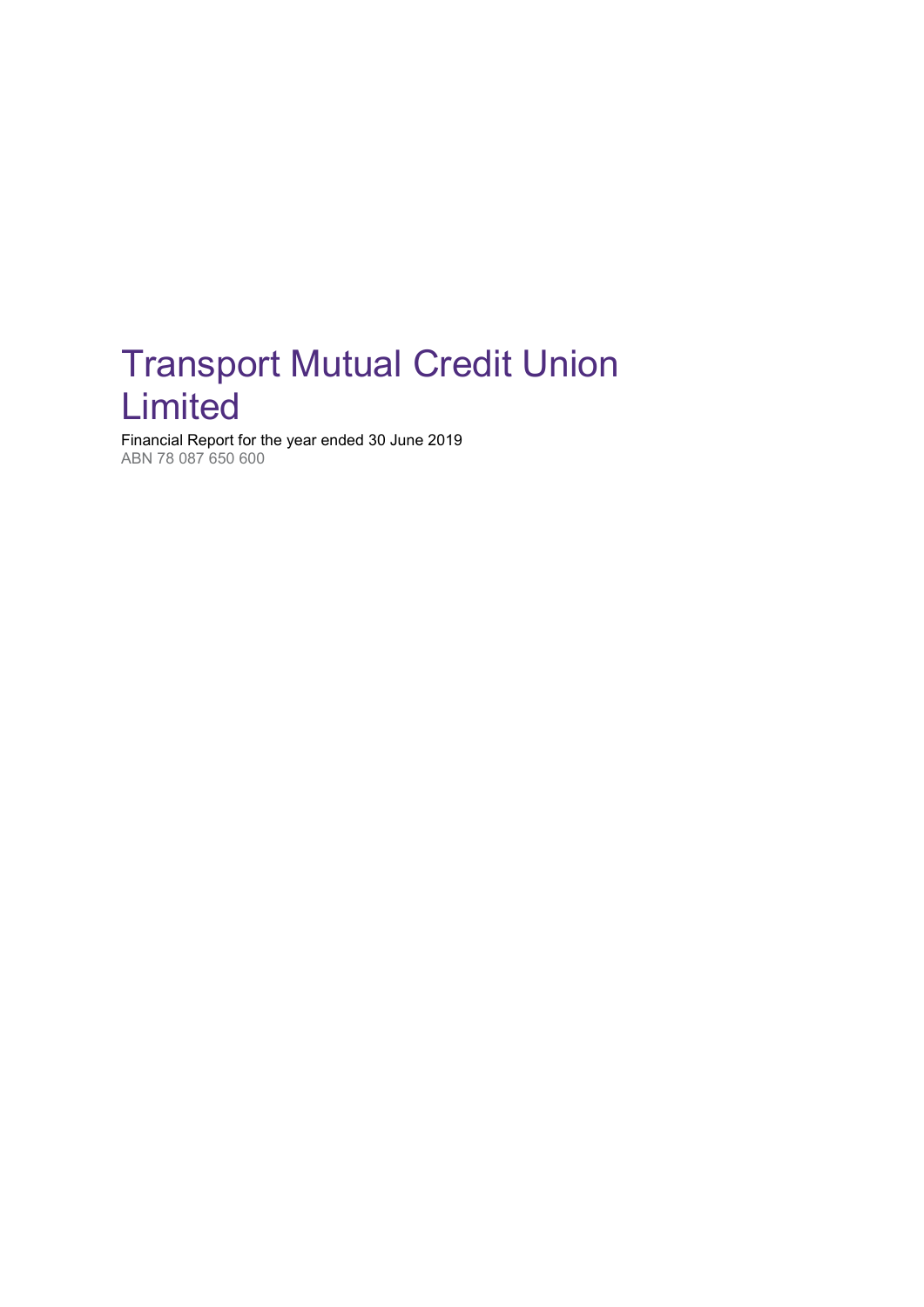### **Notice of 55th Annual General Meeting**

The 55<sup>th</sup> Annual General Meeting of Transport Mutual Credit Union Limited (ABN 78 087 650 600 - AFSL / Australian Credit Licence 240718) will be held at TMCU Head Office, Ground Floor, 410 Elizabeth Street Surry Hills NSW on Friday 22<sup>nd</sup> November 2019, commencing at 6.00 pm:

## **Members of the Board of Directors**

| Anthony Dann           | Chair, Board Risk Committee Member                                                                      |
|------------------------|---------------------------------------------------------------------------------------------------------|
| Vince Taranto          | Deputy Chair, Product Innovation Committee Chair                                                        |
| Meredyth-Ann Williams  | Director, Board Audit Committee Deputy Chair, Board Risk<br>Committee Deputy Chair                      |
| Jacqui McDonald        | Director, Board Risk Committee Chair, Board Audit<br>Committee Member, Whistleblower Complaints Officer |
| Clement Siu            | Director, Board Audit Committee Chair, Product Innovation<br><b>Committee Member</b>                    |
| <b>Philip Mortimer</b> | Director                                                                                                |
| <b>Robert Picone</b>   | Director                                                                                                |

## **Administration**

| John Kavalieros         | Chief Executive Officer & Company Secretary |
|-------------------------|---------------------------------------------|
| Kathy Loutas            | Finance Manager                             |
| John Watt               | <b>Operations Supervisor</b>                |
| <b>Greg Arvanitakis</b> | Senior Operations Officer                   |
| Harry Maragos           | Loans and I.T. Officer                      |
| Jack Lehane             | <b>Accounts Officer</b>                     |
| Omar Bahbah             | Trainee Member Services Officer             |

### **External Auditor**

Grant Thornton Audit Pty Ltd Level 17, 383 Kent Street, Sydney NSW

#### **Internal Auditor**

DBP Consulting Pty Ltd Level 2, 499 St Kilda Road, Melbourne VIC

## **Solicitors**

Daniels Bengtsson Lawyers Level 8, 46 Market Street, Sydney NSW

Hall & Wilcox Lawyers Level 9, 60 Castlereagh Street, Sydney NSW

**Bankers**

Cuscal Limited Centralised Banking Scheme – National Australia Bank 1 Margaret Street, Sydney NSW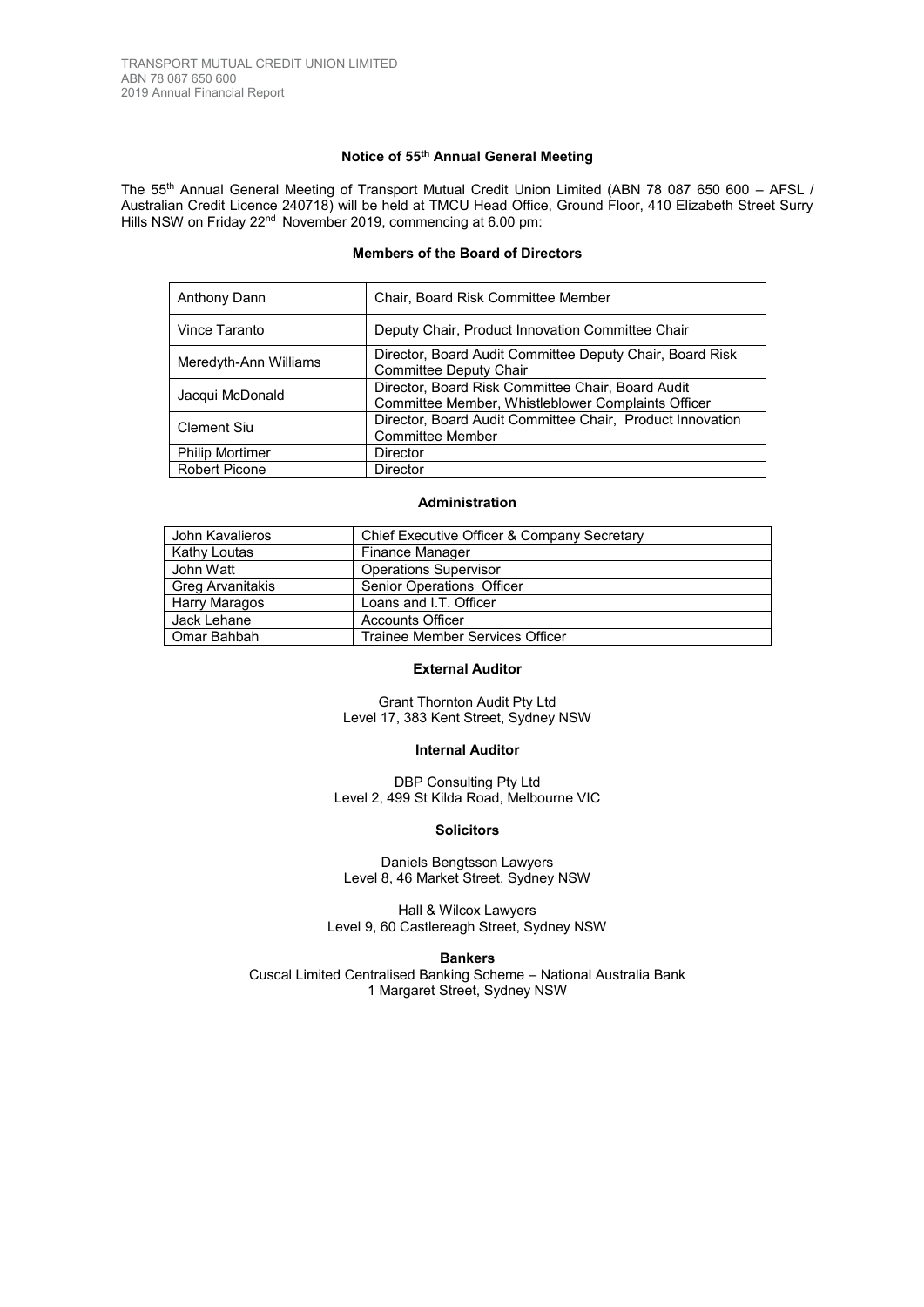## **Transport Mutual Credit Union Limited**

## **Year ended 30 June 2019**

## **Abbreviations**

| APRA         | <b>Australian Prudential Regulation Authority</b>                                                                                                                                                                                                                                                                                                          |
|--------------|------------------------------------------------------------------------------------------------------------------------------------------------------------------------------------------------------------------------------------------------------------------------------------------------------------------------------------------------------------|
|              | Federal Government regulatory body responsible for the prudential supervision<br>of banks, life insurers, general insurers, superannuation funds, building societies,<br>Credit Unions and friendly societies. APRA is fully funded by the industries that<br>it supervises. TMCU contributes to APRA's costs via an annual supervisory levy.              |
| ASIC         | <b>Australian Securities and Investments Commission</b>                                                                                                                                                                                                                                                                                                    |
|              | Federal Government corporate and financial services regulator. Regulations<br>include advising, selling and disclosure of financial products and services,<br>protection of markets and consumers from manipulation, deception and unfair<br>practices, and promotion of honesty and fairness in securities and futures<br>markets and in company affairs. |
| <b>CUFSS</b> | <b>CUFSS Limited</b>                                                                                                                                                                                                                                                                                                                                       |
|              | An industry based liquidity support provider with the objective of protecting the<br>interests of Credit Union Members as depositors and to promote financial sector<br>stability in relation to Credit Unions.                                                                                                                                            |
| Cuscal       | <b>Cuscal Limited</b>                                                                                                                                                                                                                                                                                                                                      |
|              | An organisation which provides assistance to Credit Unions with wholesale<br>banking, electronic funds transfers and other services. Cuscal is registered under<br>the Corporations Act 2001, and is subject to direct supervision by APRA.<br>Refer Notes 6 & 29 for further information.                                                                 |
|              | Note: Any further reference to the "company" is reference to Transport Mutual<br>Credit Union Limited (TMCU, the Credit Union) and vice versa. Transport Mutual<br>Credit Union Limited (ABN 78 087 650 600 - AFSL / Australian Credit Licence                                                                                                             |

240718) is a public company limited by shares, under the Corporations Act 2001.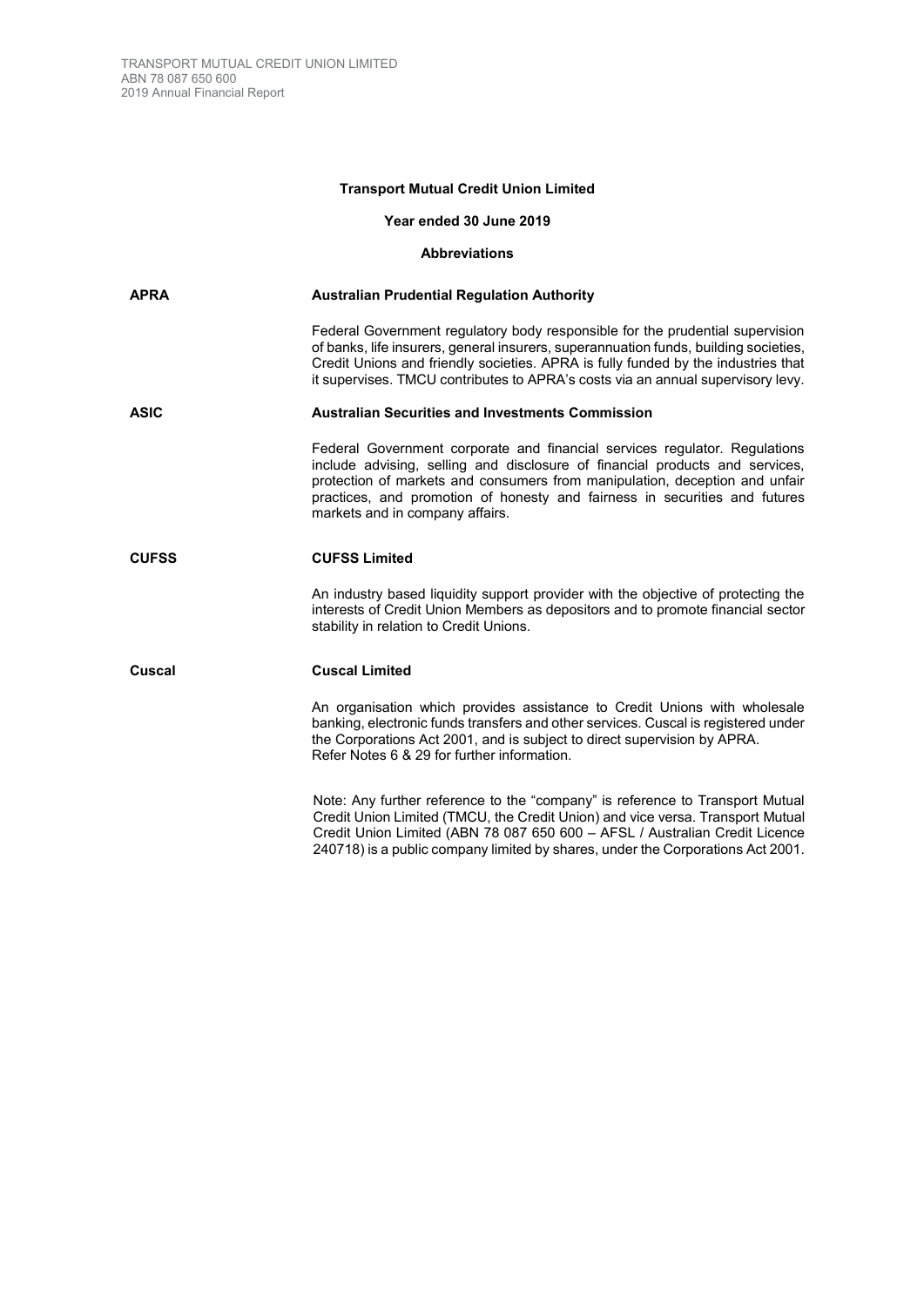# Table of Contents

|                                                            | Page |
|------------------------------------------------------------|------|
| Key Statistics of the Credit Union                         | 1    |
| Chair's Report                                             | 2    |
| <b>Chief Executive's Report</b>                            | 4    |
| Directors' Report                                          | 6    |
| Directors' Declaration                                     | 9    |
| Auditor's Independence Declaration                         | 10   |
| Independent Auditor's Report                               | 11   |
| Statement of Profit or Loss and Other Comprehensive Income | 13   |
| <b>Consolidated Statement of Financial Position</b>        | 14   |
| Statement of Changes in Member Equity                      | 15   |
| <b>Statement of Cash Flows</b>                             | 16   |
| Notes to the Financial Statements                          | 17   |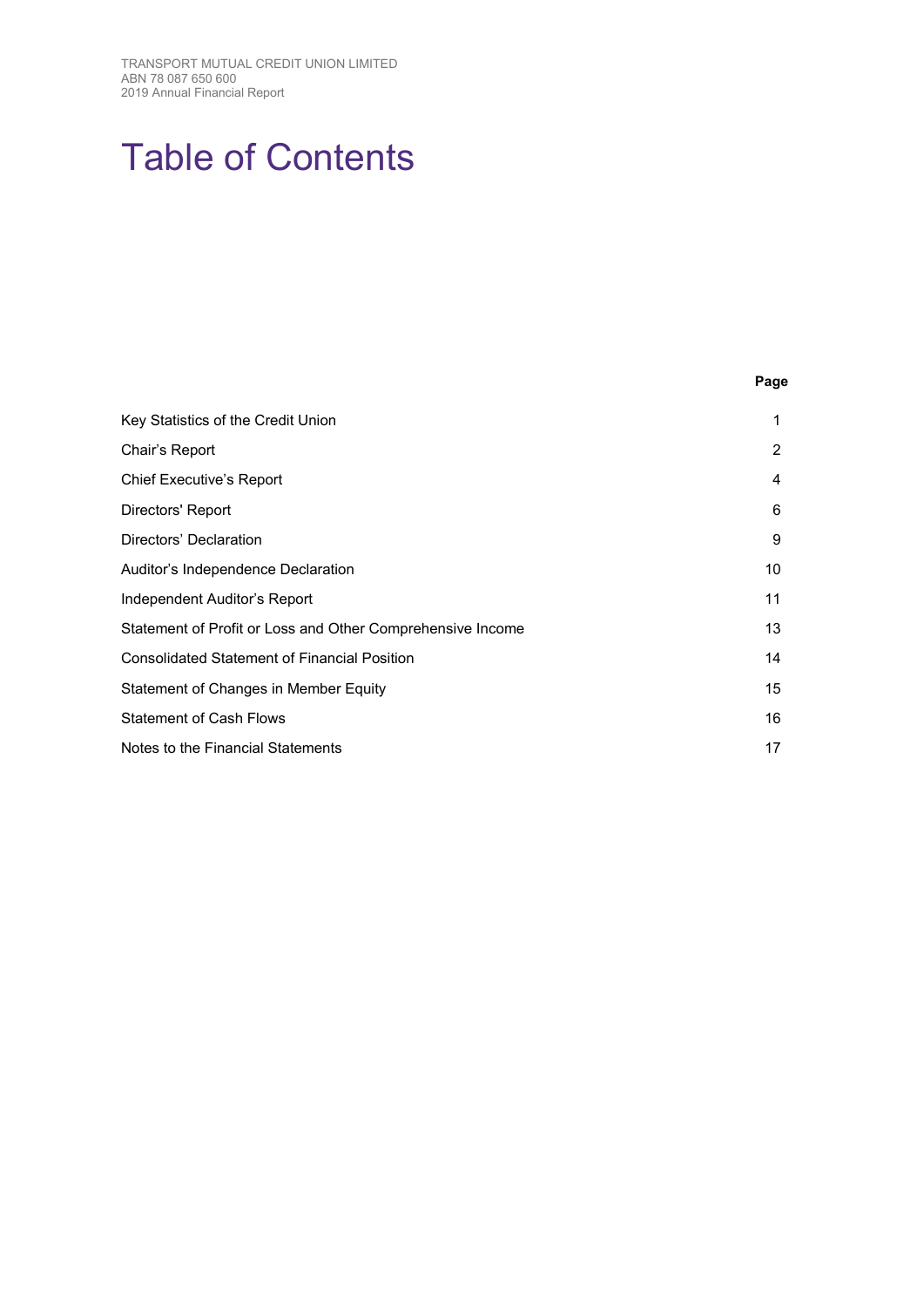# <span id="page-5-0"></span>Key Statistics of the Credit Union

|                                                   | <b>Jun-15</b> | <b>Jun-16</b> | <b>Jun-17</b> | <b>Jun-18</b> | <b>Jun-19</b> |
|---------------------------------------------------|---------------|---------------|---------------|---------------|---------------|
| Members (No.)                                     | 4,041         | 4,104         | 4,172         | 4,276         | 4,348         |
| Deposits \$                                       | 44,804,544    | 49,717,494    | 55,328,809    | 60,898,524    | 66,942,993    |
| <b>Average Member Deposits \$</b>                 | 11,087        | 12,114        | 13,262        | 14,242        | 15,396        |
| <b>Loans \$</b>                                   | 48,992,245    | 53,825,326    | 57,956,872    | 67,706,398    | 78,336,630    |
| <b>Average Loan balances \$</b>                   | 12,124        | 13,115        | 13,892        | 15,834        | 18,017        |
| Loans funded in the year \$M                      | 16.4          | 15.5          | 16.5          | 20.3          | 19.8          |
| <b>Bad debts written off against</b><br>profit \$ |               | 5,109         | 16,820        | 4,954         |               |
| Capital Adequacy ratio %                          | 29.53         | 26.28         | 25.04         | 22.83         | 20.86         |
| <b>Total Reserves \$</b>                          | 9,045,342     | 9,157,920     | 9,188,320     | 9,246,774     | 9,432,915     |
| <b>Total Assets \$</b>                            | 58,063,669    | 67,372,141    | 71,939,150    | 82,685,974    | 94,993,435    |
| <b>Reserves to Assets %</b>                       | 15.58         | 13.59         | 12.77         | 11.18         | 9.93          |
| <b>Return/Average Assets %</b>                    | 0.35          | 0.18          | 0.04          | 0.07          | 0.08          |
| <b>Staff / Member ratio</b>                       | 1:577         | 1:513         | 1:596         | 1:713         | 1:621         |
| Staff / Assets ratio                              | 1:\$8.29m     | 1:\$8.42m     | 1:\$10.27M    | 1:\$13.78M    | 1:\$13.57M    |

## **PRODUCTS AND SERVICES**

| <b>Loans and Other Services</b>     | <b>Deposits and Access Services</b>        |
|-------------------------------------|--------------------------------------------|
| FastRoad Home Loan                  | At Call Savings                            |
| 1 Year Fixed Home Loan              | <b>Fixed Term Deposits</b>                 |
| Other Housing or Investment Loans   | <b>BPAY</b>                                |
| Red Hot Car Loan                    | Bank@Post                                  |
| GreenRoad EV / Hybrid / Solar Loans | Visa Debit Cards                           |
| Personal Loans                      | <b>Payroll Deposits and Direct Credits</b> |
| FreeWheel Bicycle Loan              | Direct Debits                              |
| <b>Personal Overdrafts</b>          | <b>Financial Planning Services</b>         |
| My Viewpoint - Internet Banking     | Multi-Currency Cash Passport               |
| Telephone Banking                   | Traveller's Cheques                        |
| Mobile Banking Apps                 | ATM and EFTPOS access                      |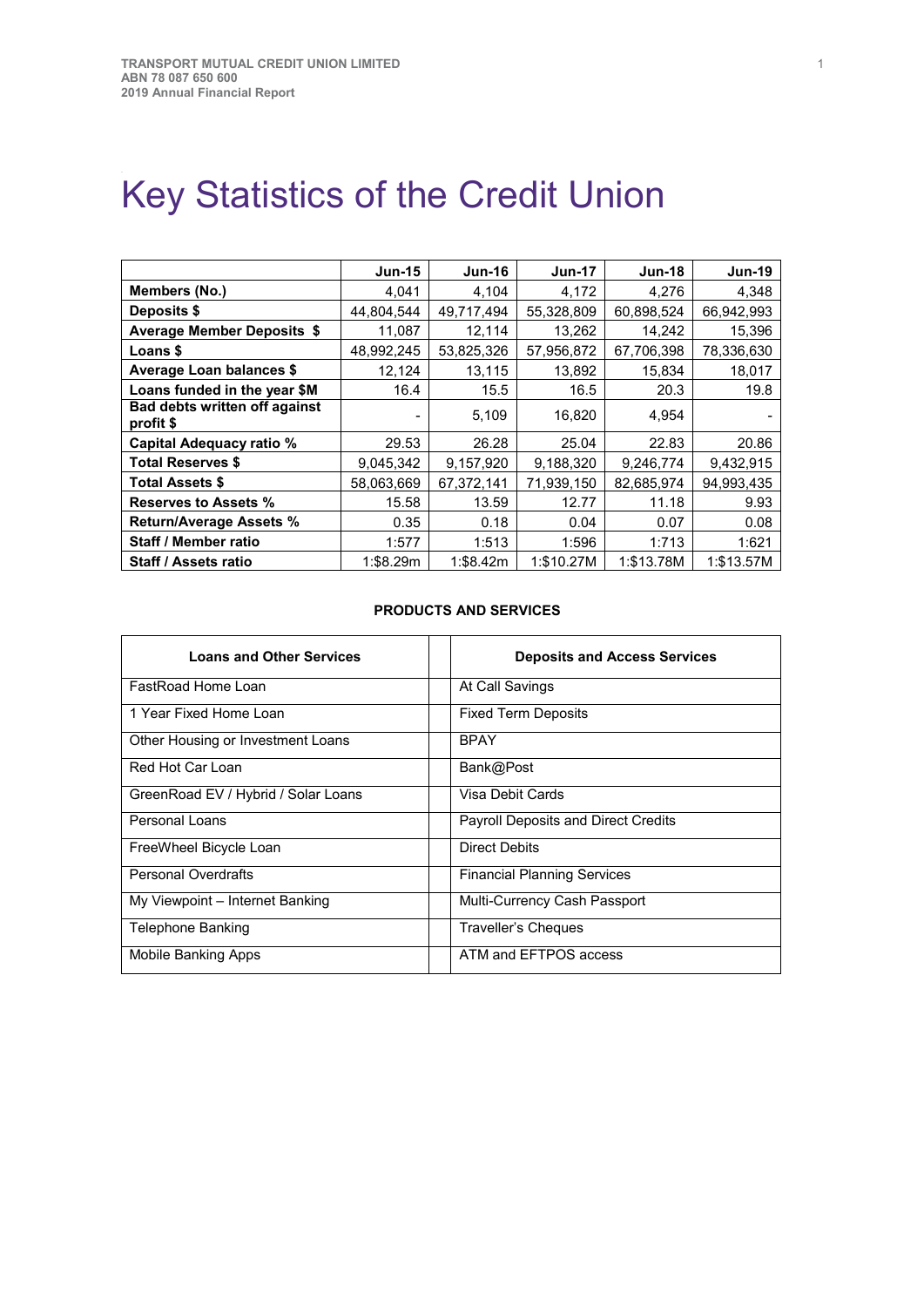## <span id="page-6-0"></span>Chair's Report

#### **Dear Members,**

Before I move into matters of business, I would like to take this opportunity to recognise a very special person to our Credit Union, our former Chair, **Noel Hancock.** 

As a young finance graduate working in the RTA, I would hear whispers around the accounting tables of the importance of this Noel character. The role of Director Finance (CFO) is critical in any organisation, but I quickly learnt that Noel was exceptional. With decades of service across the State in both the DMR and RTA, he implicitly understood the business, understood the regions, and most importantly understood how to build strong relationships and inspire people.

As a Director over the past 13 years, I have had the honour to also work with Noel, on the Board of your Credit Union. In a selfless act of service to community, Noel dedicated 23 years of his professional career to help guide and grow your Credit Union. Noel has shaped and directed your Credit Union through significant periods of change in Government, regulatory reform, and ongoing consolidation in the market. As a strong leader, Noel built a supportive and committed Board, nurtured and empowered a strong Executive, and remained true to you as Members. On behalf of the Board and all TMCU Members, I would like to sincerely thank Noel for his dedication and leadership and wish him every well wish of support as he fights to recover from ill health. Our thoughts are with you Noel.

As your Chair, I will continue Noel's work with the Board and Executive to **advance your Credit Union.** The recent findings of the Royal Commission into banking highlight the ever-present risk of complacency in the market and in the mantra that bigger is better. What we have all witnessed is a distinct lack of respect for customers. More than ever, our sector needs diversity to support consumers, and our Credit Union is critical to that story. TMCU provides a sound alternative to big four banking, with strong customer service, and simple yet effective products. **This is your Credit Union, be proud!**

**In its 55th year of operation**, your Credit Union has continued to expand its product range into areas of sustainable transport and energy, **grown its portfolio** of loans by 16% which is a leading result across the sector, with another year of funding touching on \$20 million. The Credit Union also achieved continued growth in its Member base despite ongoing reforms across Government, remained compliant within APRAs regulatory framework and continued to return a **growing surplus.** 

Recently Wayne Byrnes Chairman of APRA, outlined the effect that the current and continuing low interest environment was having on the profitability of the banks, and reiterated that because of the different cost of borrowing, the impact on smaller ADIs was disproportionately more. This means that TMCU had to take difficult decisions to balance the effect of central interest rate decisions on both depositors and borrowers. These decisions weigh significantly on the Board, who have an intention to do what's in the **best interest of all Members.**

I would also like to reflect on the significant achievements of your dedicated staff and Executive team at TMCU. John Kavalieros, Kathy Loutas and the team, have worked tirelessly to provide you effective products and services for many years. During the year, the team delivered a number of initiatives including the major enhancement to **our IT systems** and services with an upgrade to our core banking platform, a new website, and in the coming year, new mobile applications.

Furthermore, we are starting to see the difference our new products make across the community. The Credit Card Crusher continues to support people to effectively take control of their financial future, our bike loan and now our GreenRoad products support our community to transition to a cleaner and greener sustainable transport future. John our Chief Executive has coined the phrase **Products with Purpose!**

The team has also closed out the delivery of the Boards three-year Strategic Plan, with the launch of our **GreenRoad** product. This product offers very competitive finance for Members to invest in sustainable transport and energy initiatives, which is critical for our future. These initiatives are a significant way by which our Members can reduce their cost of living and deliver on sustainability initiatives at the same time. We will keep you appraised as this product grows!

With that, the Board has started its next strategic planning cycle, to chart out our future. The Board is dedicated, and committed, and as part of this process, wants to hear from you, our Members. The Board wants to hear about what about what we do well, and what we could do better for you in the future. So, keep an eye out for communications from John and the team, including posts on **our Facebook page.** I also encourage you to drop into our office and meet the team for a coffee, and please take the opportunity to attend our Annual General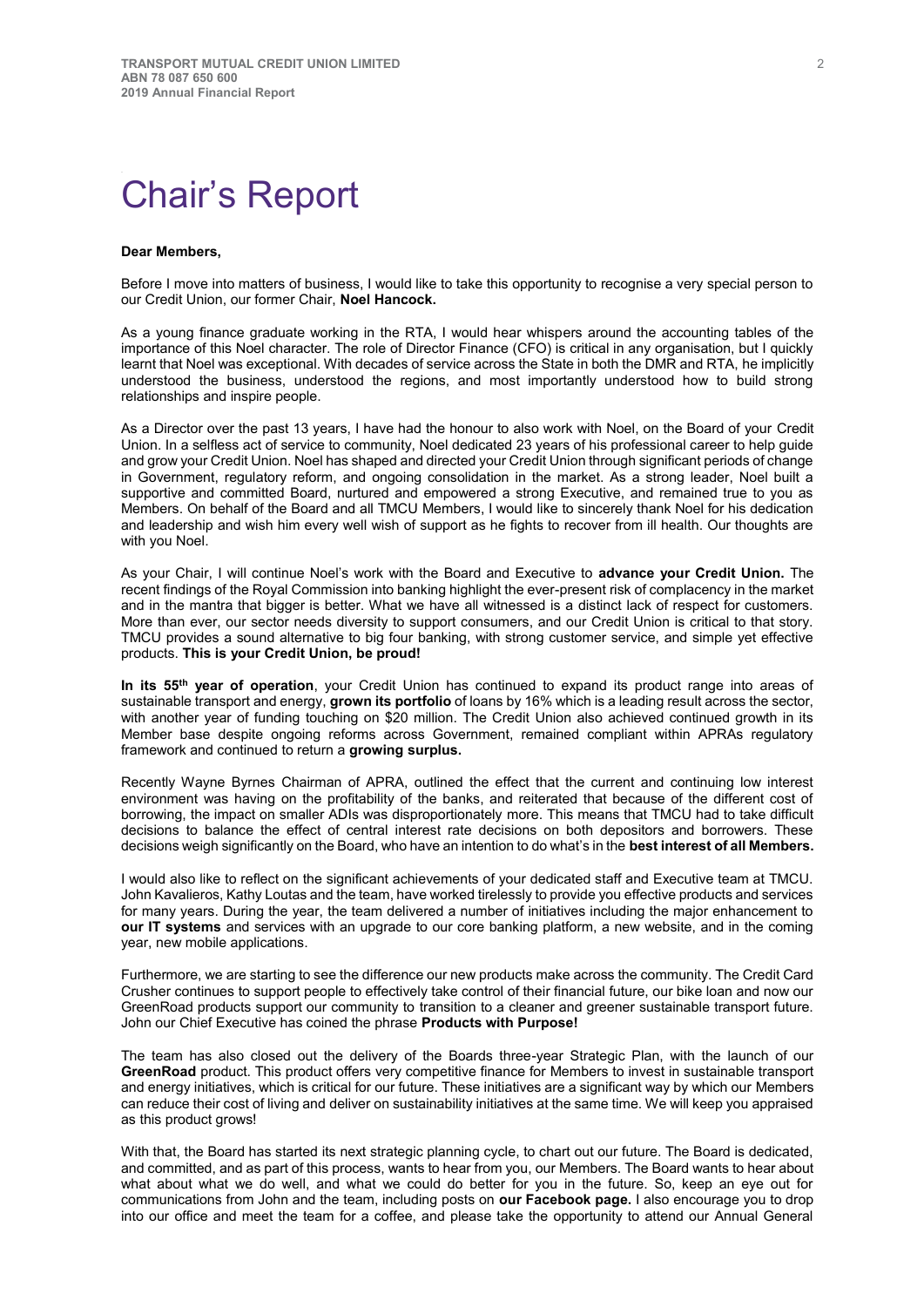Meeting on the 22<sup>nd</sup> November 2019. It's a wonderful evening and a great way to meet the team and other Members. We genuinely want to hear from you!

## **Although we are small, we are strong, because you our Members make us strong.**

On behalf of the Board of Directors of Transport Mutual Credit Union, I am honoured to present to you our 55<sup>th</sup> Annual Report for the financial year ended 30<sup>th</sup> June 2019.

 $\lambda$ 

<span id="page-7-0"></span>**Anthony J Dann Chair 25th September 2019**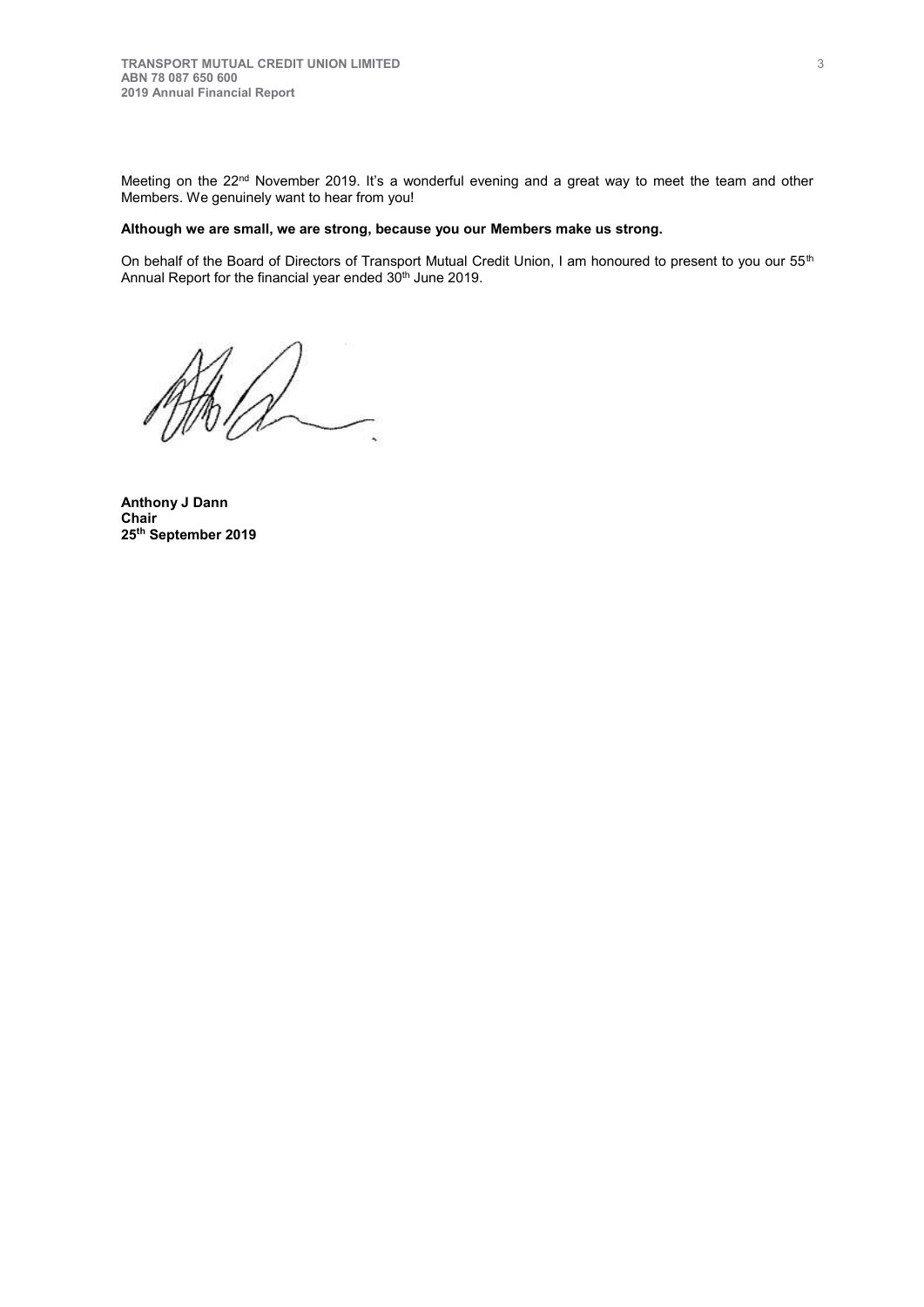## Chief Executive's Report

I am pleased to report on another successful year of Credit Union operations. The year included a number of major challenges that emerged unexpectedly, and the way that your organisation handled them is worthy of special note.

Following on from 2018's record year of lending, 2019 delivered another set of very impressive results. The second highest year of loan funding on record, the highest annual growth in assets on record, strong growth in new Members and improved profitability, all in a year of record low interest rates has set the Credit Union up well, for the years ahead. Lending growth came primarily from mortgage loans to owner occupiers, and the growth rate compared very favourably to our cohort Credit Unions and Mutuals, some of which had very low rates of growth this year. Profitability improved over 2018's figures and while we are a not-for-profit organisation with service to Members as our primary driver, a reasonable annual profit is necessary to ensure growth in capital and the ability to withstand a rainy day if that was ever necessary. Membership of the Credit Union continues to grow as the organisation broadens its appeal to new Members with innovative new products and services.

As you would no doubt be aware the Credit Union invested heavily in new technology this year. We recently put the finishing touches on a new website and a new mobile banking site at transportmutual.com.au, and apart from some typical 'day 1' issues have been running well since launch. We believe that the new sites are a big improvement and the feedback from Members has been overwhelmingly in favour of the changes. We have stepped up our engagement on social media and building additional ways for you to communicate with the Credit Union and many Members seem to enjoy the immediacy of these channels. I would ask that if you haven't yet followed transport mutual on social media, please do so now, as this is by far the quickest way to keep you informed of developments at your Credit Union.

The websites are underpinned by a complex arrangement of stakeholders from the banking software and service provider industries. How these relationships interact determines how well we can deliver the services you expect in the way that you deserve. Banking is a technology dependent industry after all. In recent months we migrated our banking software to a new provider and at the same time, upgraded that software to a new version which will lead to efficiency in Member processing for the Transport Mutual staff. I can tell you that the effort undertaken to complete this project was enormous. The testing team worked very long hours to ensure that downtime were kept to a minimum and that your card and account access would be restored as soon as possible overnight. That was a very big night and my thanks go to the entire team of staff, contractors, Directors and our service partners for delivering on a big challenge, which was brought forward in our planning due to one service provider wishing to exit the banking industry. We are pleased that we were able to adapt to that challenge and to successfully roll out our new system on a new service provider with minimal disruption to Members.

Another unexpected development this year was the resignation of our much respected and long serving Chair of the Board, Noel Hancock. Noel's leadership of the Credit Union over decades and his service to Members cannot be overstated and we will always be grateful for his effort to ensure that the interests of Members were always put first. I wish to express my deep gratitude to Noel for his support and encouragement, and for the example he has set to all of us.

I believe that the Board has positioned the Credit Union well over a period of years to adapt to a succession in Board or Management leadership, and I can report that the change to our new Chair Anthony Dann was seamless and a confirmation that our Board has those arrangements well in hand.

We have delivered on the key elements of the current Board strategy including the digital services improvements and rollout of support for electric vehicle and associated infrastructure, and I'm pleased to say, ahead of time. With that squared away we can now commence the planning process for the next Strategic Plan which will guide your Credit Union over the period of 2020 to 2021. We look forward to your input into that process via our strategic survey, as well as the feedback we seek from new and established Members on a regular basis. Every piece of your feedback is considered at Management and Board level and some valuable knowledge has been gained through that process leading to innovative ideas and new product development.

The year ahead will require the Credit Union to deal with a number of challenges not the least of which will be the ongoing low interest rate environment. The burden of Government regulation never seems to ease off and we will continue to meet our regulatory requirements and to maintain a solid working relationship with the prudential regulator. Competition in the financial services sector has never been fiercer and we will continue to offer products and services that are competitively priced and fairly structured. It's going to be a busy year but we approach 2020 with a great deal of energy and excitement.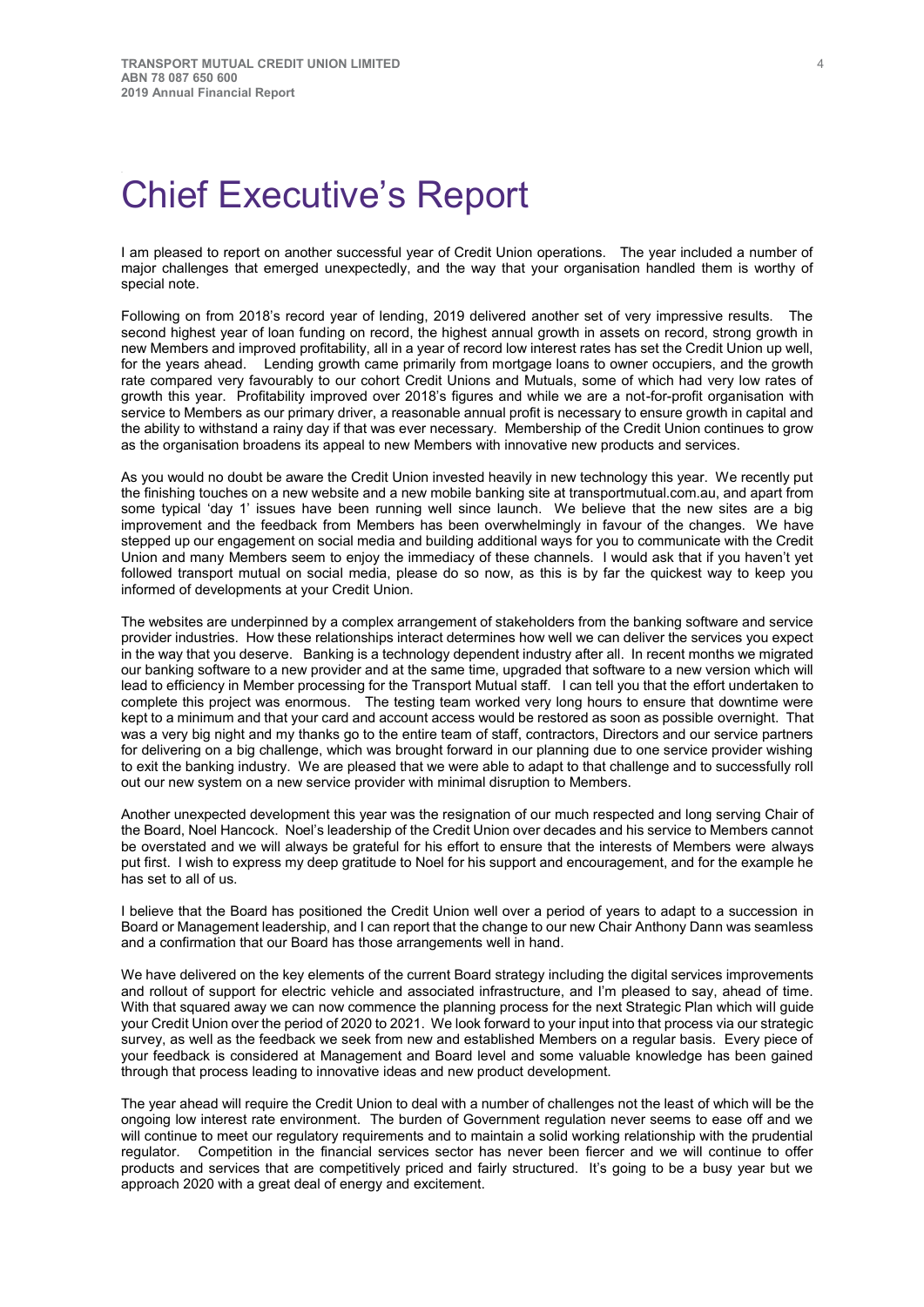I would like to express my thanks to the staff and Directors who have delivered a successful year of service to the Members of the Credit Union. I can assure you that your interests are at the heart of what we do here at Transport Mutual. Please consider attending the AGM in November. It is a great opportunity to network with the Board and staff and to have your say as a co-owner of the organisation.

Thank you for your continued support of Transport Mutual Credit Union.

Yours faithfully

John Kavalieros Chief Executive 25th September 2019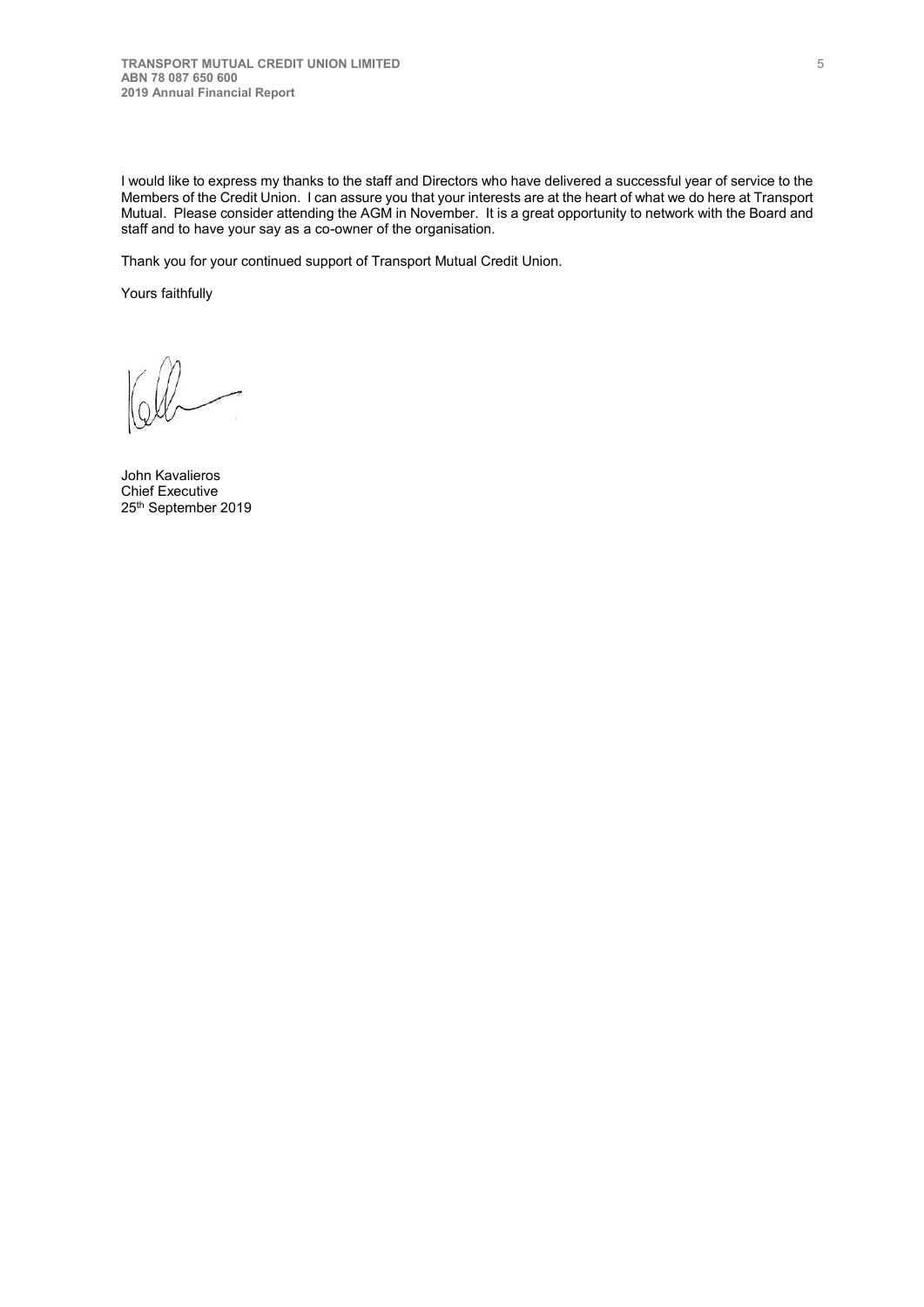## Directors' Report

The Directors of Transport Mutual Credit Union Limited (Credit Union) present their report together with the Financial Statements for the financial year ended 30 June 2019. The Credit Union is a company registered under the *Corporations Act 2001*.

### **Information on Directors**

The following persons were Directors of Transport Mutual Credit Union during or since the end of the financial year:

| <b>Name</b>            | <b>Position</b> | <b>Qualifications</b> | <b>Experience</b> | <b>Responsibilities</b>         |
|------------------------|-----------------|-----------------------|-------------------|---------------------------------|
| Anthony J. Dann*       | Chair*          | BEc, CPA, MAcc,       | 13 Years          | Chair*, Board Risk              |
|                        |                 | MAMI, AFIAA           |                   | <b>Committee Member</b>         |
| Noel J.T. Hancock **   | Chair**         | BBus, CPA, FAMI       | 23 Years          | Chair**, Board Audit            |
|                        |                 |                       |                   | Committee Member**.             |
|                        |                 |                       |                   | <b>Board Risk Committee</b>     |
|                        |                 |                       |                   | Member**                        |
| Vincent E. Taranto     | Deputy          | BSc, DipTCP, MAMI     | 21 Years          | Deputy Chair, Product           |
|                        | Chair           |                       |                   | Innovation Committee Chair      |
| Meredyth-Ann           | Director        | DipTeach, BA (Hons)   | 14 Years          | <b>Board Audit Committee</b>    |
| Williams               |                 | Psych, Dip.Clin.Hyp,  |                   | Deputy Chair, Board Risk        |
|                        |                 | MAMI                  |                   | Committee Deputy Chair          |
| Jacqui McDonald        | Director        | MAMI                  | 11 Years          | <b>Whistleblower Complaints</b> |
|                        |                 |                       |                   | Officer, Board Risk             |
|                        |                 |                       |                   | Committee Chair, Board          |
|                        |                 |                       |                   | <b>Audit Committee Member</b>   |
| <b>Clement Siu</b>     | <b>Director</b> | B.Com, CPA, MAMI      | 9 Years           | <b>Board Audit Committee</b>    |
|                        |                 |                       |                   | Chair, Product Innovation       |
|                        |                 |                       |                   | Committee Member                |
| <b>Philip Mortimer</b> | Director        | M.I.A.M.E. JP. MAMI   | 6 Years           |                                 |
| Robert Picone***       | Director***     | CertCivEng, FAITPM    | <1 Year           |                                 |

\* Anthony J. Dann was appointed Chair of the Board on 29<sup>th</sup> May 2019

\*\* Noel J.T. Hancock resigned from the Board, Board Audit Committee and Board Risk Committee on 24<sup>th</sup> April 2019.

\*\*\* Robert Picone was appointed as a Director on 29<sup>th</sup> May 2019.

The name of the Company Secretary in office at the end of the year is:

| <b>Name</b>        | Qualifications                         | Experience           |
|--------------------|----------------------------------------|----------------------|
| John<br>Kavalieros | DipF<br><b>FAMI</b><br>AIM.<br>--<br>ີ | nn Ve<br>Years<br>ںے |

The Credit Union's *Associate Directorship* programme allows prospective Directors to gain experience and understanding of Board membership prior to possible future nomination as full Directors on the Board. The names of *Associate Directors* during or since the end of the year are:

| <b>Name</b>      | <b>Qualifications</b>                         | Experience |
|------------------|-----------------------------------------------|------------|
| Sharlyn Ho       | MFinAcc, CPA, BCom - ProfAccq&Law, DipFinPlan | <1 Year    |
| Robert Picone*** | CertCivEng, FAITPM                            | 1 Year     |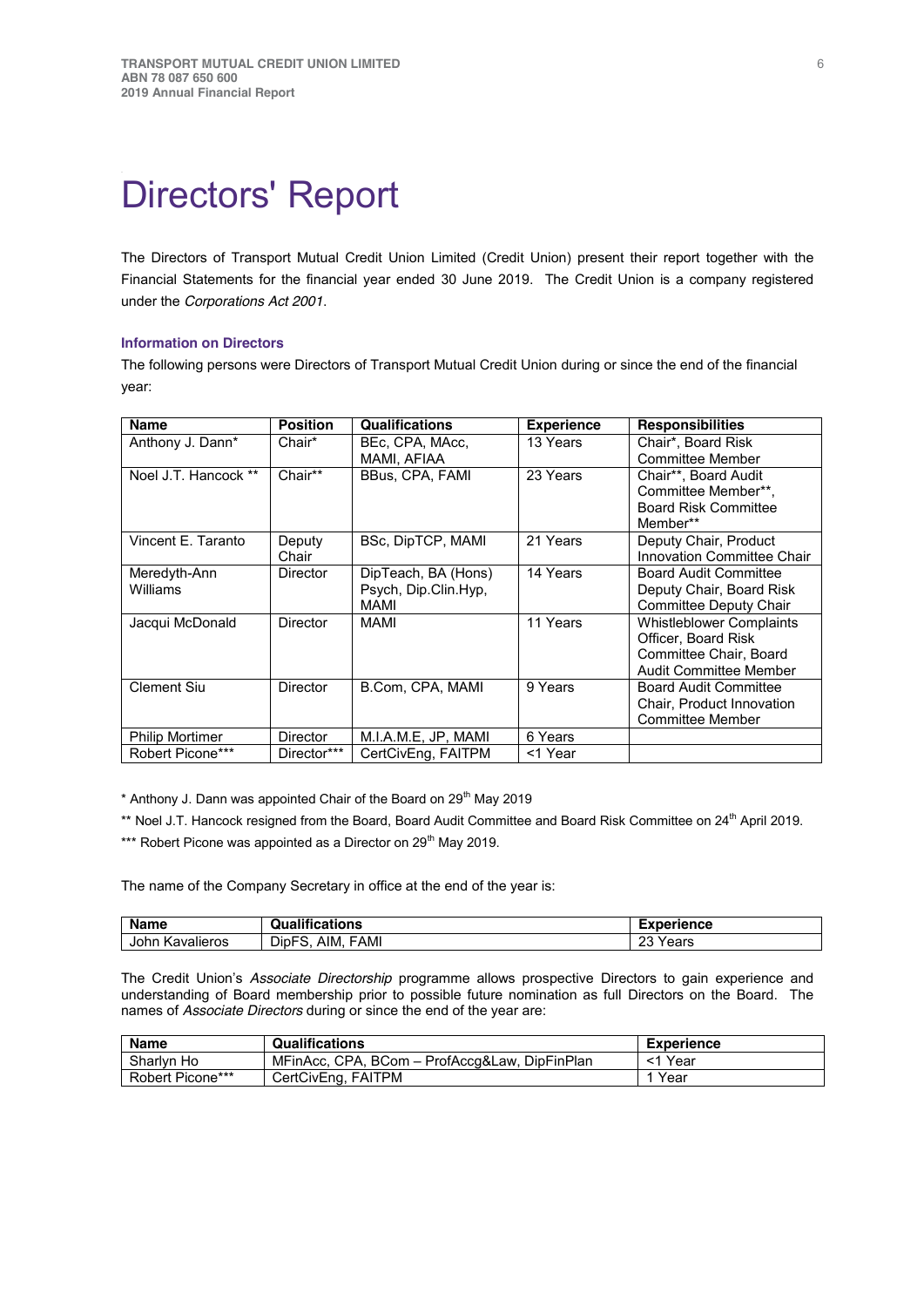#### **Directors' meeting attendance**

| <b>Director</b>        | <b>Board</b>         |                      | <b>Board Audit</b><br><b>Committee</b> |                          | <b>Board Risk</b><br><b>Committee</b> |                      |
|------------------------|----------------------|----------------------|----------------------------------------|--------------------------|---------------------------------------|----------------------|
|                        | Meetings<br>Eligible | Meetings<br>Attended | Meetings<br>Eligible                   | Meetings<br>Attended     | Meetings<br>Eligible                  | Meetings<br>Attended |
| Anthony J. Dann        | 12                   | 11                   | 6                                      | 6                        | 6                                     | 6                    |
| Noel J.T. Hancock      | 9                    | 7                    | 4                                      | 3                        | 5                                     | 4                    |
| Vincent E. Taranto     | 12                   | 11                   |                                        |                          |                                       |                      |
| Meredyth-Ann Williams  | 12                   | 9                    | 6                                      | 3                        | 6                                     | 4                    |
| Jacqui McDonald        | 12                   | 11                   | 1                                      |                          |                                       |                      |
| <b>Clement Siu</b>     | 12                   | 11                   | 1                                      |                          |                                       |                      |
| <b>Philip Mortimer</b> | 12                   | 9                    | $\overline{\phantom{a}}$               | $\overline{\phantom{a}}$ |                                       |                      |
| <b>Robert Picone</b>   | $\overline{2}$       | $\mathbf{2}$         |                                        |                          |                                       |                      |

The details of the meetings attended by Directors of the Board are as follows:

#### **Directors' benefits**

No Director has received or become entitled to receive during, or since the end of the financial year, a benefit because of a contract made by the Credit Union, or a controlled entity, or a related body corporate with a Director, a firm of which a Director is a Member or a Credit Union in which a Director has a substantial financial interest, other than that disclosed in Note 31 of the financial report.

#### **Indemnifying officer or auditor**

Insurance premiums have been paid to insure each of the Directors and officers of the Credit Union, against any costs and expenses incurred by them in defending any legal proceeding arising out of their conduct while acting in their capacity as an officer of the Credit Union. In accordance with normal commercial practice, disclosure of the premium amount and the nature of the insured liabilities is prohibited by a confidentiality clause in the contract.

No insurance cover has been provided for the benefit of the auditors of the Credit Union.

#### **Principal activities**

The principal activities of the Credit Union during the year were the provision of retail financial services to Members in the form of taking deposits and providing financial services as governed by the Constitution. No significant changes in the nature of these activities occurred during the year.

#### **Operating results**

The net profit of the Credit Union for the year after providing for income tax was \$73,627 (2018 \$58,454).

## **Dividends**

No dividends have been paid or declared since the end of the financial year and no dividends have been recommended or provided for by the Directors of the Credit Union.

#### **Review of operations**

The results of the Credit Union's operations from its activities of providing financial services to its Members did not change significantly from those of the previous year.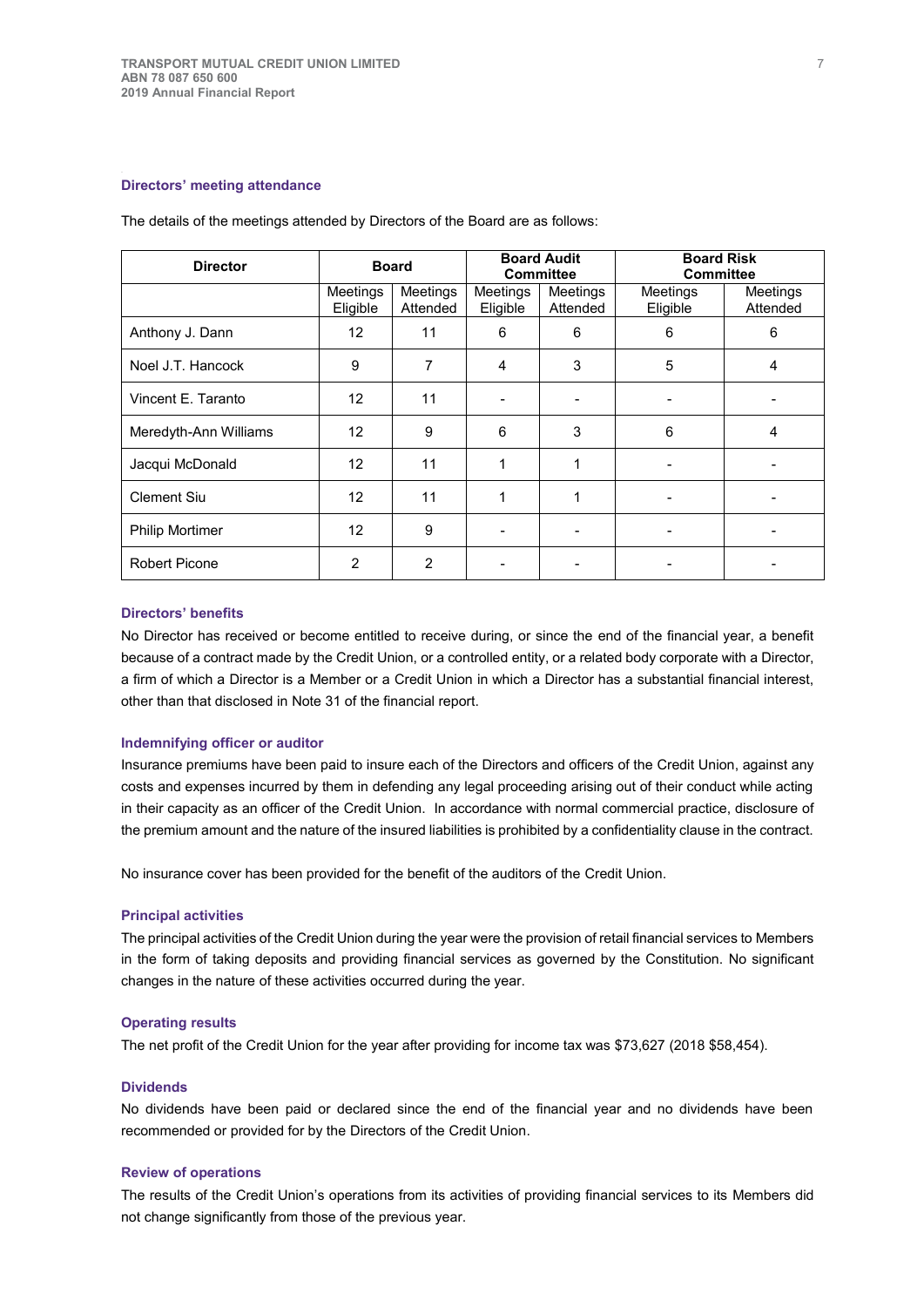#### **Significant changes in state of affairs**

There were no significant changes in the state of the affairs of the Credit Union during the year.

#### **Events occurring after the end of the reporting date**

No matters or circumstances have arisen since the end of the financial year which significantly affected or may significantly affect the operations, the results of these operations or state of affairs of the Credit Union in subsequent financial years.

### **Likely developments, business strategies and prospects**

No matter, circumstance or likely development in the operations has arisen since the end of the financial year that has significantly affected or may significantly affect:

- 1 The operations of the Credit Union;
- 2 The results of those operations; or
- 3 The state of affairs of the Credit Union

in the financial years subsequent to this financial year.

There are no likely developments in the entity's operations in the future financial years.

#### **Environmental legislation**

Transport Mutual Credit Union's operations are not subject to any particular or significant environmental regulations under a law of the Commonwealth or of a State or Territory in Australia.

#### **Auditors independence**

The auditors have provided the declaration of independence to the board as prescribed by the Corporations Act 2001 as set out on page 10.

#### **Rounding**

The Credit Union is a type of Company referred to in ASIC Corporations (Rounding in Financial/Directors' Reports) Instrument 2016/191 and therefore the amounts contained in this report and in the financial report have been rounded to the nearest dollar.

This report is made in accordance with a resolution of the Board of Directors and is signed for and on behalf of the Directors by:

Anthony J Dann Clement Siu

Temith

Chair **Chair** Board Audit Committee Chair

Signed and dated this 25<sup>th</sup> day of September 2019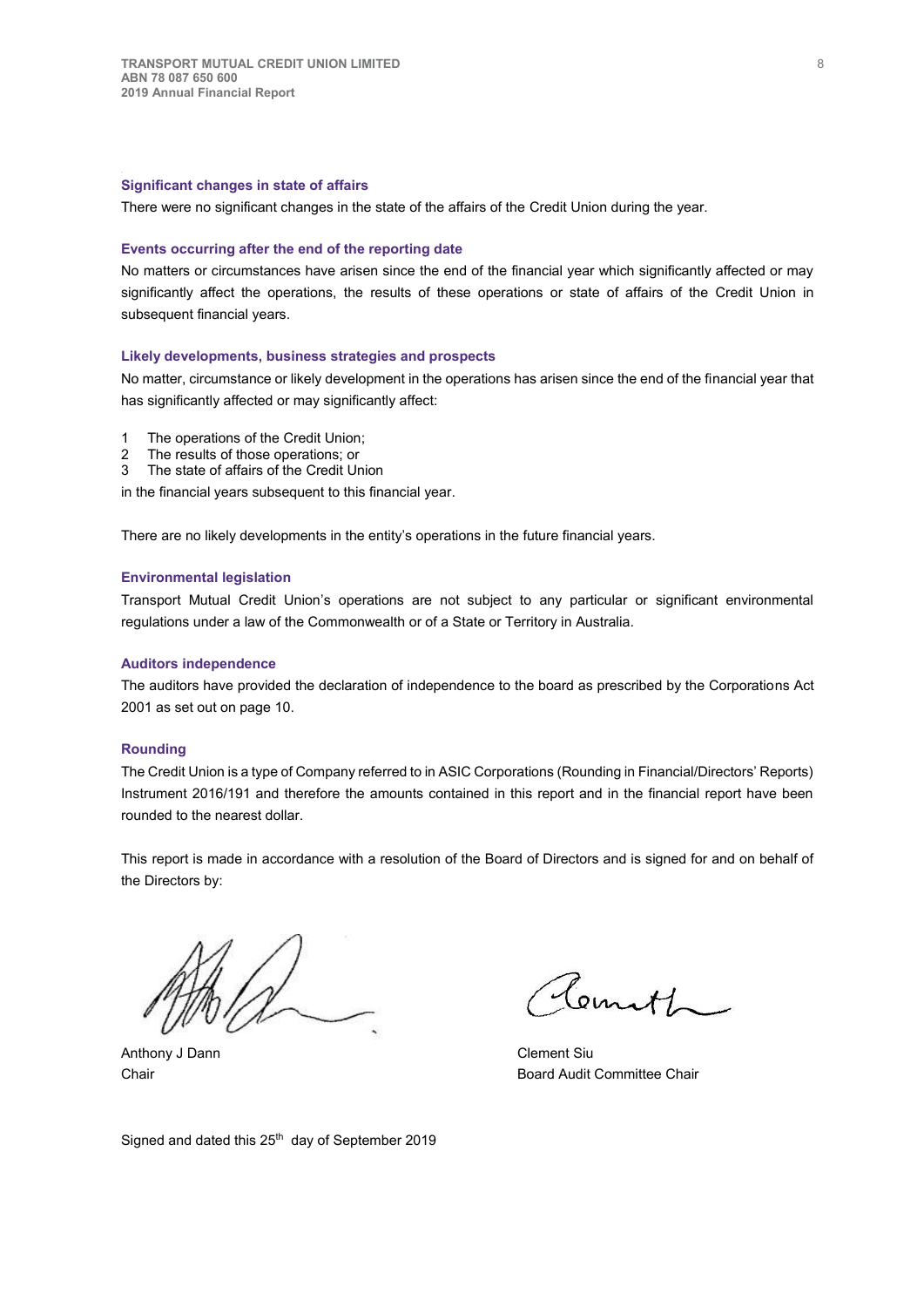## <span id="page-13-0"></span>Directors' Declaration

In the opinion of the Directors of Transport Mutual Credit Union Limited:

- a. The financial statements, comprising the Statement of Profit or Loss and Other Comprehensive Income, Statement of Financial Position, Statement of Cash Flows, Statement of Changes in Member Equity, and accompanying notes, are in accordance with the *Corporations Act 2001*, including:
	- i Giving a true and fair view of the company's financial position as at 30 June 2019 and of its performance for the financial year ended on that date; and
	- ii Complying with Australian Accounting Standards (including the Australian Accounting Interpretations) and the *Corporations Regulations 2001*; and
- b. There are reasonable grounds to believe that Transport Mutual Credit Union Limited will be able to pay its debts as and when they become due and payable.
- c. The financial statements comply with International Financial Reporting Standards as stated in Note 1.

Signed in accordance with a resolution of the Directors:

Anthony J Dann Chair

 **Dated this 25th day of September 2019**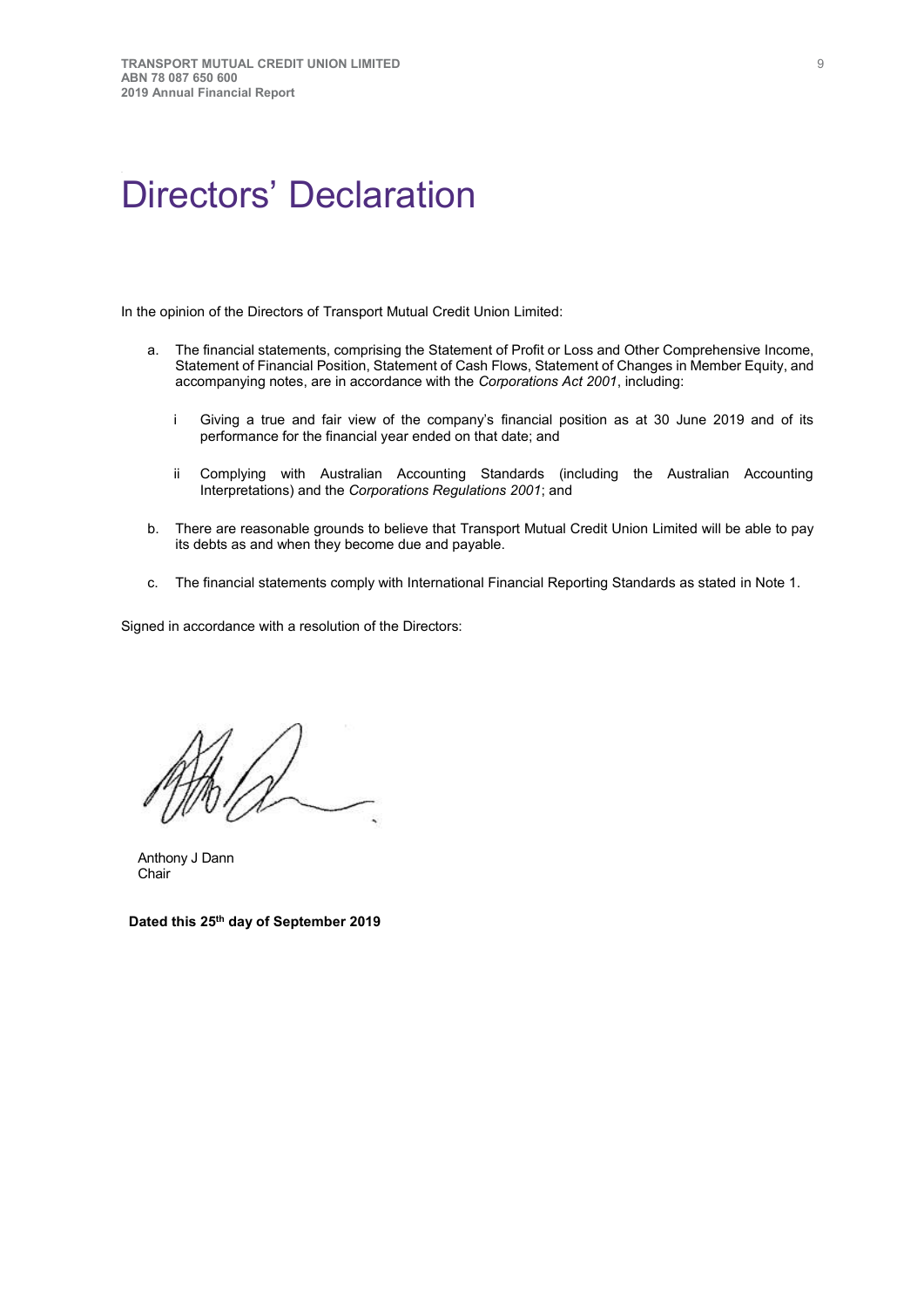

10

Level 17, 383 Kent Street Sydney NSW 2000

Correspondence to: Locked Bag Q800 QVB Post Office Sydney NSW 1230

**T** +61 2 8297 2400 **F** +61 2 9299 4445 **E** [info.nsw@au.gt.com](mailto:info.nsw@au.gt.com) **W** www.grantthornton.com.au

## **Auditor's Independence Declaration**

To the Directors of Transport Mutual Credit Union Limited

In accordance with the requirements of section 307C of the Corporations Act 2001, as lead auditor for the audit of Transport Mutual Credit Union Limited for the year ended 30 June 2019, I declare that, to the best of my knowledge and belief, there have been:

a no contraventions of the auditor independence requirements of the Corporations Act 2001 in relation to the audit; and

b no contraventions of any applicable code of professional conduct in relation to the audit.

Grant Thoenton

Grant Thornton Audit Pty Ltd Chartered Accountants

Clarise Scott

Claire Scott née Gilmartin Partner – Audit & Assurance

Sydney, 25 September 2019

Grant Thornton Audit Pty Ltd ACN 130 913 594 a subsidiary or related entity of Grant Thornton Australia Ltd ABN 41 127 556 389

'Grant Thornton' refers to the brand under which the Grant Thornton member firms provide assurance, tax and advisory services to their clients and/or refers to one or more member firms, as the context requires. Grant Thornton Australia Ltd is a member firm of Grant Thornton International Ltd (GTIL). GTIL and the member firms are not a worldwide partnership. GTIL and each member firm is a separate legal entity. Services are delivered by the member firms. GTIL does not provide services to clients. GTIL and its member firms are not agents of, and do not obligate one another and are not liable for one another's acts or omissions. In the Australian context only, the use of the term 'Grant Thomton' may refer to<br>Grant Thornton Australia Limited ABN 41 127 556 389 and its Australian subsid Grant Thornton Australia Limited.

Liability limited by a scheme approved under Professional Standards Legislation.

**www.grantthornton.com.au**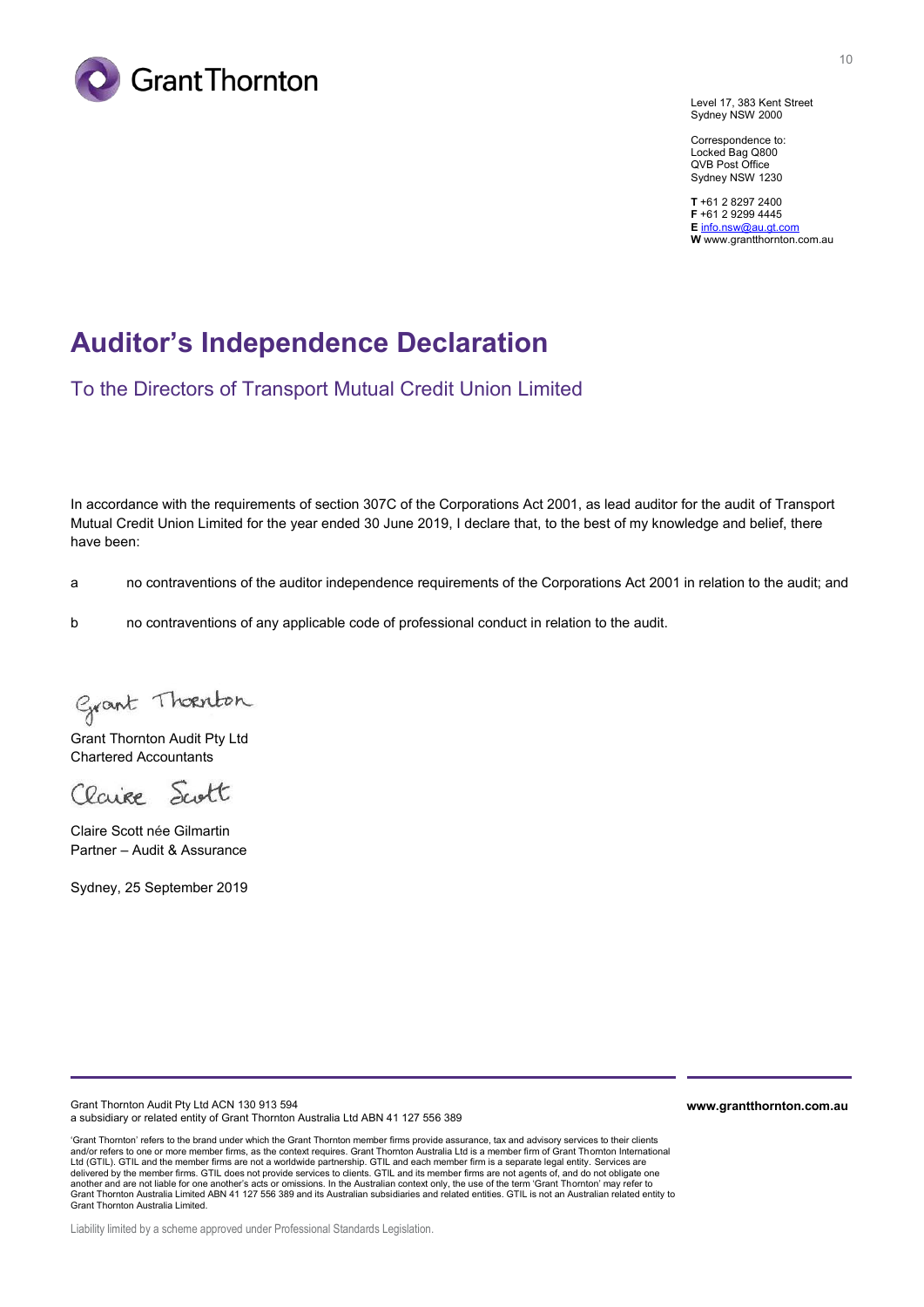

Level 17, 383 Kent Street Sydney NSW 2000

Correspondence to: Locked Bag Q800 QVB Post Office Sydney NSW 1230

**T** +61 2 8297 2400 **F** +61 2 9299 4445 **E** info.nsw@au.gt.com **W** [www.grantthornton.com.au](http://portal/sites/TAL/Shared%20Documents/AUDIT%20-%20Report%20and%20communicate/Audit%20reports/Audit%20Reports/Non%20Listed%20Corps%20Act/www.grantthornton.com.au)

## Independent Auditor's Report to the Members of Transport Mutual Credit Union Limited

#### *Report on the audit of the financial report*

#### **Opinion**

We have audited the financial report of Transport Mutual Credit Union Limited (the Company), which comprises the statement of financial position as at 30 June 2019, the statement of profit or loss and other comprehensive income, statement of changes in equity and statement of cash flows for the year then ended, and notes to the financial statements, including a summary of significant accounting policies, and the directors' declaration.

In our opinion, the accompanying financial report of the Company is in accordance with the *Corporations Act 2001*, including:

- a giving a true and fair view of the Company's financial position as at 30 June 2019 and of its performance for the year ended on that date; and
- b complying with Australian Accounting Standards Reduced Disclosure Requirements and the *Corporations Regulations 2001*.

#### **Basis for Opinion**

We conducted our audit in accordance with Australian Auditing Standards. Our responsibilities under those standards are further described in the *Auditor's Responsibilities for the Audit of the Financial Report* section of our report. We are independent of the Company in accordance with the *Corporations Act 2001* and the ethical requirements of the Accounting Professional and Ethical Standards Board's APES 110 *Code of Ethics for Professional Accountants* (the Code) that are relevant to our audit of the financial report in Australia. We have also fulfilled our other ethical responsibilities in accordance with the Code.

We believe that the audit evidence we have obtained is sufficient and appropriate to provide a basis for our opinion.

Grant Thornton Audit Pty Ltd ACN 130 913 594 a subsidiary or related entity of Grant Thornton Australia Ltd ABN 41 127 556 389

'Grant Thornton' refers to the brand under which the Grant Thornton member firms provide assurance, tax and advisory services to their clients and/or refers to one or more member firms, as the context requires. Grant Thornton Australia Ltd is a member firm of Grant Thornton International Ltd (GTIL). GTIL and the member firms are not a worldwide partnership. GTIL and each member firm is a separate legal entity. Services are delivered by the member firms. GTIL does not provide services to clients. GTIL and its member firms are not agents of, and do not obligate one another and are not liable for one another's acts or omissions. In provide services to clients. GTIL and its member firms ar the Australian context only, the use of the term 'Grant Thornton' may refer to Grant Thornton Australia Limited ABN 41 127 556 389 and its Australian subsidiaries<br>and related entities. GTIL is not an Australian related ent

Liability limited by a scheme approved under Professional Standards Legislation.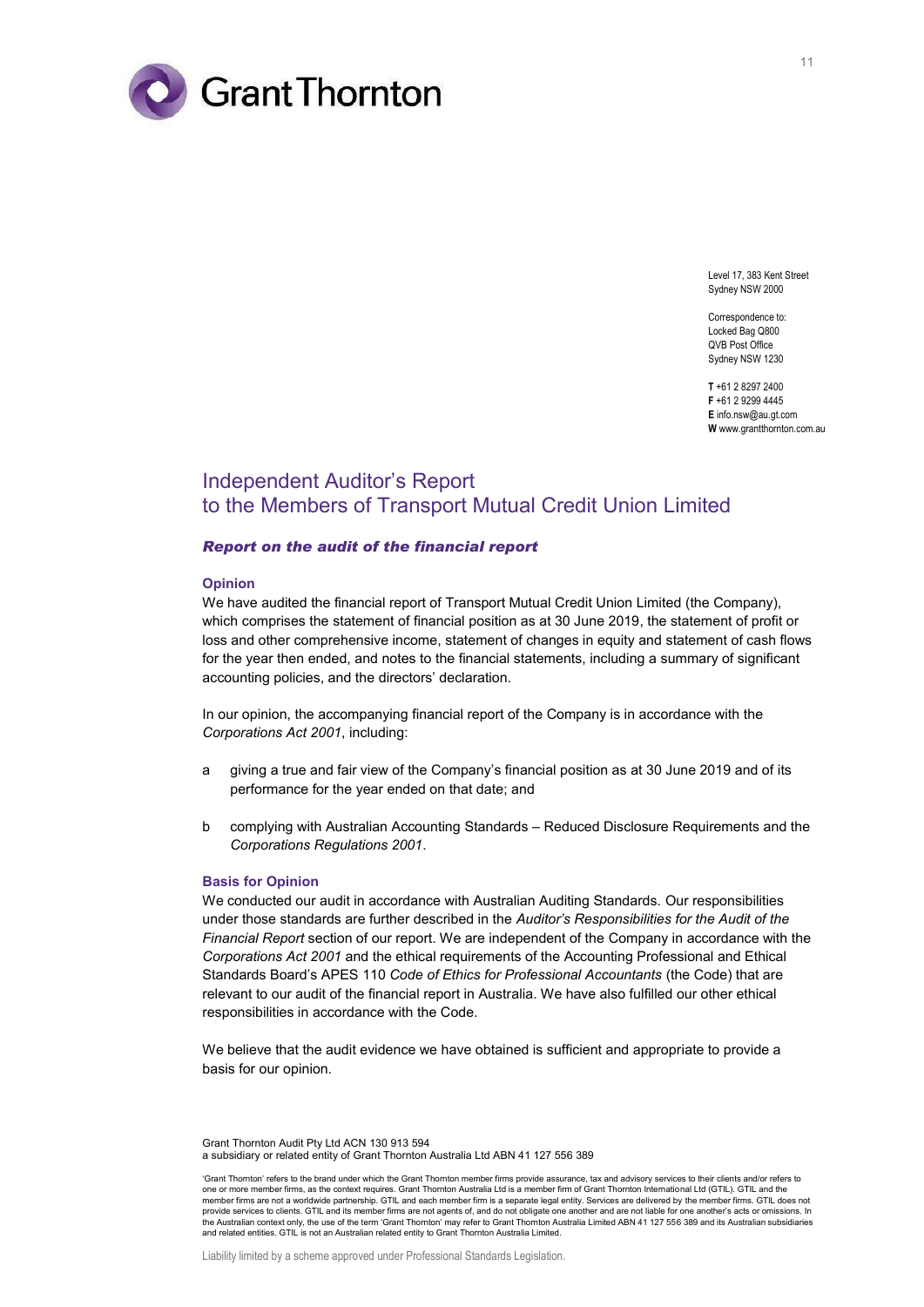

#### **Information Other than the Financial Report and Auditor's Report Thereon**

The Directors are responsible for the other information. The other information comprises the information included in the Company's annual report for the year ended 30 June 2019, but does not include the financial report and our auditor's report thereon.

Our opinion on the financial report does not cover the other information and accordingly we do not express any form of assurance conclusion thereon.

In connection with our audit of the financial report, our responsibility is to read the other information and, in doing so, consider whether the other information is materially inconsistent with the financial report or our knowledge obtained in the audit or otherwise appears to be materially misstated.

If, based on the work we have performed, we conclude that there is a material misstatement of this other information, we are required to report that fact. We have nothing to report in this regard.

#### **Responsibilities of the Directors for the Financial Report**

The Directors of the Company are responsible for the preparation of the financial report that gives a true and fair view in accordance with Australian Accounting Standards – Reduced Disclosure Requirements and the *Corporations Act 2001*. The Directors' responsibility also includes such internal control as the Directors determine is necessary to enable the preparation of the financial report that gives a true and fair view and is free from material misstatement, whether due to fraud or error.

In preparing the financial report, the Directors are responsible for assessing the Company's ability to continue as a going concern, disclosing, as applicable, matters related to going concern and using the going concern basis of accounting unless the Directors either intend to liquidate the Company or to cease operations, or have no realistic alternative but to do so.

#### **Auditor's Responsibilities for the Audit of the Financial Report**

Our objectives are to obtain reasonable assurance about whether the financial report as a whole is free from material misstatement, whether due to fraud or error, and to issue an auditor's report that includes our opinion. Reasonable assurance is a high level of assurance, but is not a guarantee that an audit conducted in accordance with the Australian Auditing Standards will always detect a material misstatement when it exists. Misstatements can arise from fraud or error and are considered material if, individually or in the aggregate, they could reasonably be expected to influence the economic decisions of users taken on the basis of this financial report.

A further description of our responsibilities for the audit of the financial report is located at the Auditing and Assurance Standards Board website at:

[http://www.auasb.gov.au/auditors\\_responsibilities/ar4.pdf.](http://www.auasb.gov.au/auditors_responsibilities/ar4.pdf) This description forms part of our auditor's report.

Grant Thoenton

Grant Thornton Audit Pty Ltd Chartered Accountants

Claire Scott

Claire Scott née Gilmartin Partner – Audit & Assurance

Sydney, 25 September 2019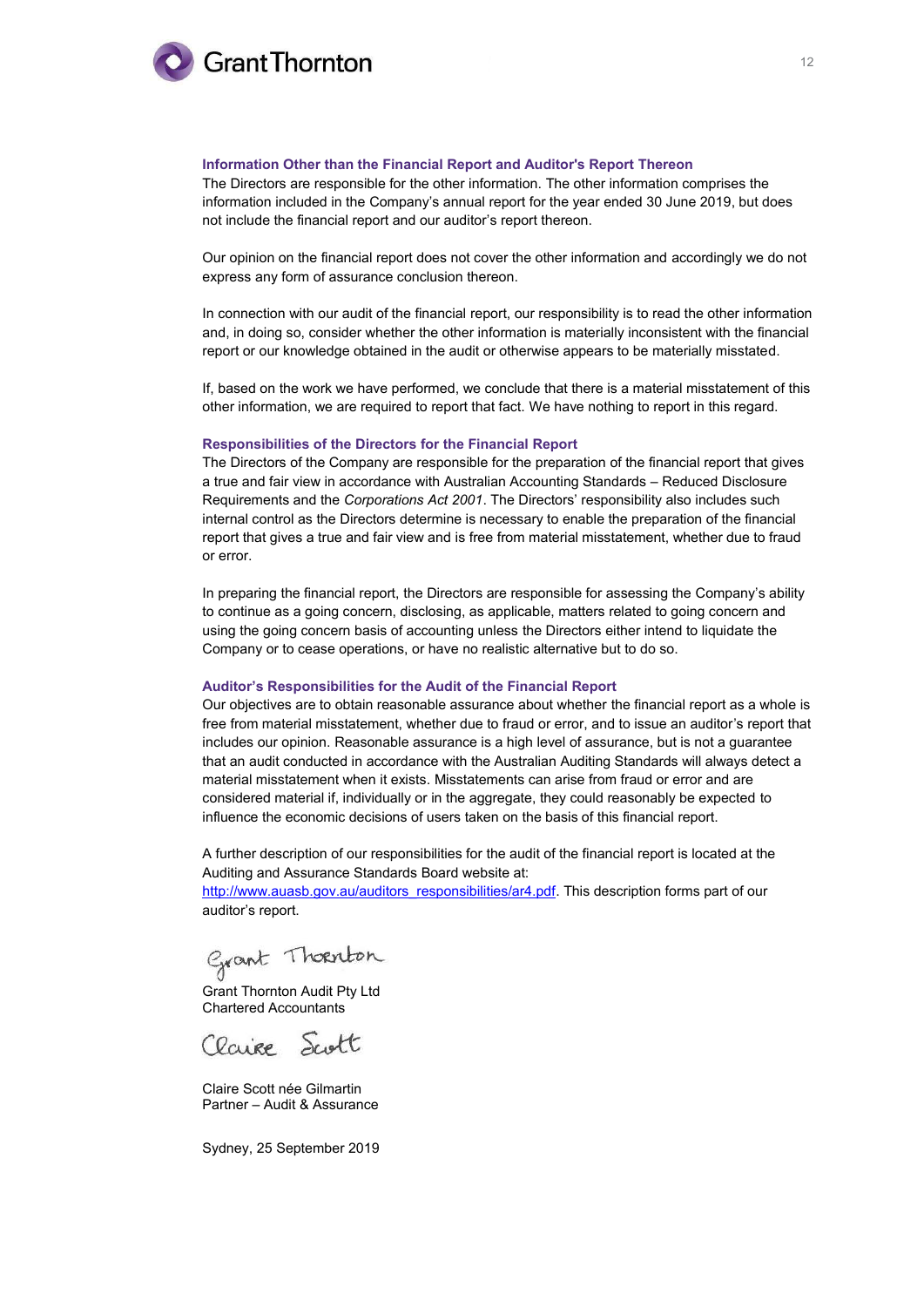## <span id="page-17-0"></span>Statement of Profit or Loss and Other Comprehensive Income

## **For the year ended 30 June 2019**

|                                                    | <b>Note</b> | 2019        | 2018        |
|----------------------------------------------------|-------------|-------------|-------------|
|                                                    |             |             |             |
| Interest income                                    | 2.a         | 3,320,444   | 2,925,842   |
| Interest expense                                   | 2.c         | (1,322,259) | (1,033,975) |
| Net interest income                                |             | 1,998,185   | 1,891,867   |
| Fees and commissions and other income              | 2.b         | 60,541      | 86,836      |
|                                                    |             | 2,058,726   | 1,978,703   |
| Less:                                              |             |             |             |
| <b>Non-interest expenses</b>                       |             |             |             |
| Impairment losses on loans receivable from Members | 2.d         | 12,287      | 52,682      |
| Fee and commission expenses                        |             | 103,418     | 119,919     |
| General administration                             |             |             |             |
| - Employees compensation and benefits              |             | 737,197     | 712,976     |
| - Depreciation and amortisation                    | 2.e         | 96,062      | 106,317     |
| - Information technology                           |             | 465,664     | 434,966     |
| - Other administration                             |             | 180,026     | 163,239     |
| Other operating expenses                           |             | 379,330     | 307,186     |
| Total non-interest expenses                        |             | 1,973,984   | 1,897,285   |
| Profit before income tax                           |             | 84,742      | 81,418      |
| Income tax expense                                 | 3           | (11, 115)   | (22, 964)   |
| Profit after income tax                            |             | 73,627      | 58,454      |
| Other comprehensive income                         |             |             |             |
| Total comprehensive income for the period          |             | 73,627      | 58,454      |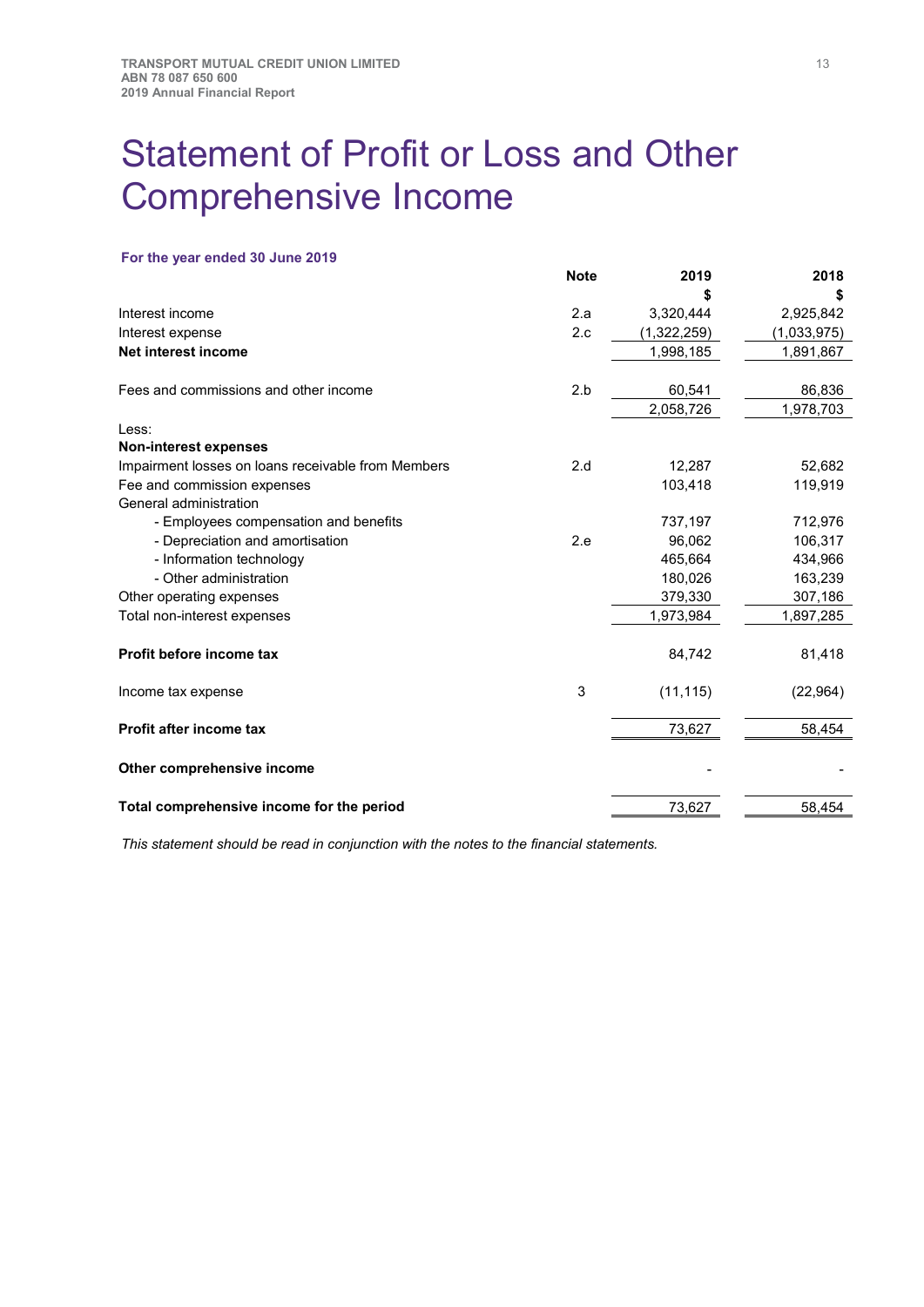## <span id="page-18-0"></span>Consolidated Statement of Financial **Position**

#### **As of 30 June 2019**

|                                           | <b>Note</b> | 2019<br>\$ | 2018<br>\$ |
|-------------------------------------------|-------------|------------|------------|
| <b>ASSETS</b>                             |             |            |            |
| Cash and cash equivalents                 | 4           | 6,283,883  | 3,830,272  |
| Receivables                               | 5           | 160,417    | 116,666    |
| Loans to Members                          | 7           | 78,336,630 | 67,706,398 |
| Available for sale investments            | 6           |            | 166,277    |
| Investment securities                     |             |            |            |
| - at amortised cost                       | 6           | 7,442,042  | 8,438,190  |
| - at fair value through OCI               | 6           | 321,468    |            |
| Property, plant and equipment             | 9           | 2,342,932  | 2,338,254  |
| <b>Taxation assets</b>                    | 11          |            | 4,216      |
| Deferred taxation assets                  | 10          | 106,063    | 85,701     |
| <b>TOTAL ASSETS</b>                       |             | 94,993,435 | 82,685,974 |
| <b>LIABILITIES</b>                        |             |            |            |
| Payables to other financial institutions  | 12          | 9,250,000  | 12,000,000 |
| Borrowings                                | 13          | 8,500,000  |            |
| <b>Deposits from Members</b>              | 14          | 66,942,993 | 60,898,524 |
| Creditor accruals and settlement accounts | 15          | 744,646    | 471,726    |
| Provisions                                | 18          | 74,782     | 68,950     |
| <b>Taxation liabilities</b>               | 16          | 5,421      |            |
| Deferred taxation liabilities             | 17          | 42,678     |            |
| <b>TOTAL LIABILITIES</b>                  |             | 85,560,520 | 73,439,200 |
| <b>NET ASSETS</b>                         |             | 9,432,915  | 9,246,774  |
| <b>MEMBERS' EQUITY</b>                    |             |            |            |
| Capital reserve account                   | 19          | 38,070     | 36,930     |
| <b>FVOCI</b> reserve                      | 21          | 112,514    |            |
| General reserve for credit losses         | 20          | 461,067    | 461,067    |
| Retained earnings                         |             | 8,821,264  | 8,748,777  |
| <b>TOTAL MEMBERS' EQUITY</b>              |             | 9,432,915  | 9,246,774  |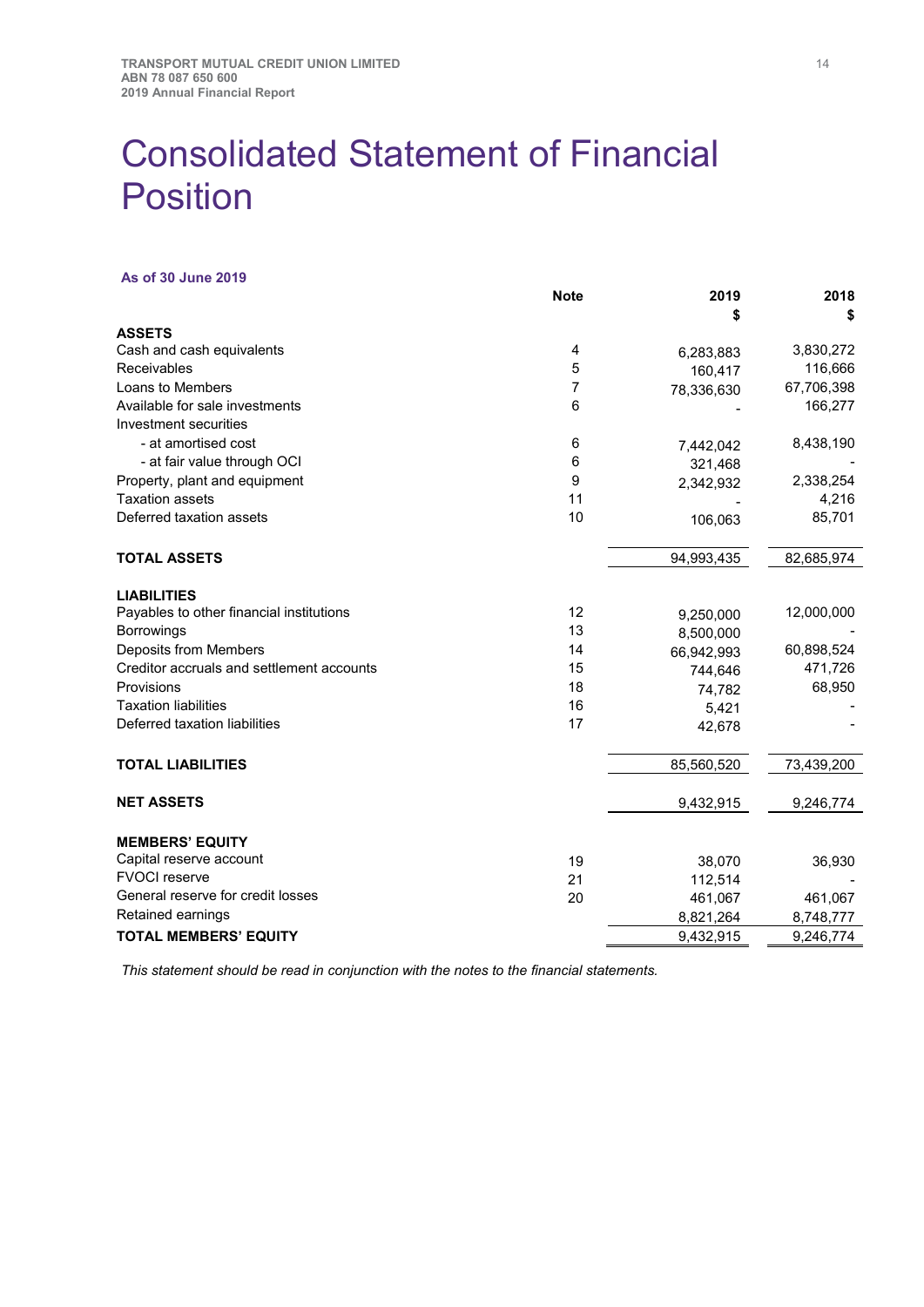## Statement of Changes in Member Equity

<span id="page-19-0"></span>

| For the year ended 30 June 2019                |                           |                                    |                                                      |                                |                     |
|------------------------------------------------|---------------------------|------------------------------------|------------------------------------------------------|--------------------------------|---------------------|
|                                                | Capital<br><b>Reserve</b> | <b>Retained</b><br><b>Earnings</b> | <b>Reserve</b><br><b>For Credit</b><br><b>Losses</b> | <b>FVOCI</b><br><b>Reserve</b> | <b>Total Equity</b> |
|                                                | \$                        | \$                                 | \$                                                   | \$                             | \$.                 |
| Balance at 1 July 2017                         | 35,930                    | 8,691,323                          | 461,067                                              |                                | 9,188,320           |
| Total net profit for the year                  |                           | 58,454                             |                                                      |                                | 58,454              |
| Other comprehensive income for the year        |                           |                                    |                                                      |                                |                     |
| Sub - total                                    | 35,930                    | 8,749,777                          | 461,067                                              | ÷.                             | 9,246,774           |
| <b>Transfers to (from) reserves</b>            |                           |                                    |                                                      |                                |                     |
| Transfer to reserve for credit losses in year  | 1,000                     | (1,000)                            |                                                      |                                |                     |
| Total at 30 June 2018                          | 36,930                    | 8,748,777                          | 461,067                                              |                                | 9,246,774           |
|                                                |                           |                                    |                                                      |                                |                     |
| Balance as at 1 July 2018                      | 36,930                    | 8,748,777                          | 461,067                                              |                                | 9,246,774           |
| Changes on initial adoption of AASB 9 (Note 1) |                           |                                    |                                                      | 112,514                        | 112,514             |
| Restated balance at 1 July 2018                | 36,930                    | 8,748,777                          | 461,067                                              | 112,514                        | 9,359,288           |
| Total net profit for the year                  |                           | 73,627                             |                                                      |                                | 73,627              |
| Other comprehensive income for the year        |                           |                                    |                                                      |                                |                     |
| Sub - total                                    | 36,930                    | 8,822,404                          | 461,067                                              | 112,514                        | 9,432,915           |
| Transfers to (from) reserves                   |                           |                                    |                                                      |                                |                     |
| Transfer to reserve for credit losses in year  | 1,140                     | (1, 140)                           |                                                      |                                |                     |
| Total at 30 June 2019                          | 38,070                    | 8,821,264                          | 461,067                                              | 112,514                        | 9,432,915           |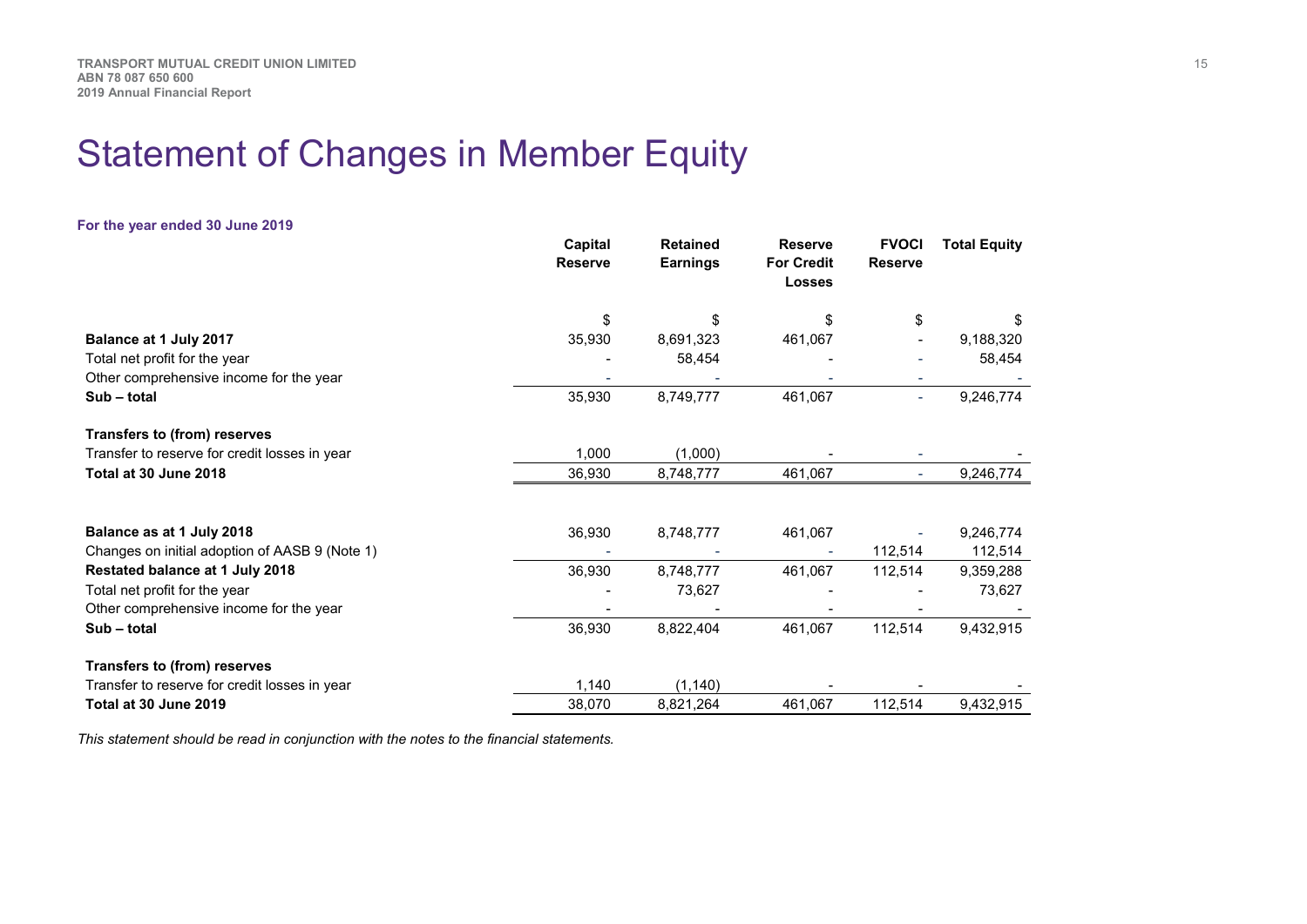## <span id="page-20-0"></span>Statement of Cash Flows

## **For the year ended 30 June 2019**

|                                                      | <b>Note</b> | 2019            | 2018             |
|------------------------------------------------------|-------------|-----------------|------------------|
|                                                      |             | \$              | \$               |
| <b>OPERATING ACTIVITIES</b>                          |             |                 |                  |
| Revenue inflows                                      |             |                 |                  |
| Interest received                                    |             | 3,320,958       | 2,935,140        |
| Fees and commissions<br>Dividends received           |             | 53,280<br>6,928 | 72,818<br>13,856 |
| Other income                                         |             | 332             | 160              |
| Less: Revenue outflows                               |             |                 |                  |
| Interest paid                                        |             | (1,249,986)     | (978, 739)       |
| Suppliers and employees                              |             | (1,800,050)     | (1,738,803)      |
| Income taxes paid                                    |             | (47, 623)       | 43,793           |
| Net cash from revenue activities                     | 34.b        | 283,839         | 348,225          |
| Inflows / (outflows) from other operating activities |             |                 |                  |
| Net increase in Member deposits                      |             | 6,176,487       | 5,683,834        |
| Net (increase) in Member loans                       |             | (10,652,123)    | (9,813,607)      |
| Net decrease in receivables from other FIs           |             | 996,148         | 995,674          |
| Net cash from operating activities                   |             | (3, 195, 649)   | (2,785,874)      |
| <b>INVESTING ACTIVITIES</b>                          |             |                 |                  |
| <b>Inflows</b>                                       |             |                 |                  |
| Proceeds on sale of investments in shares            |             |                 |                  |
| Proceeds on sale of property, plant and equipment    |             |                 | 15,206           |
| Less: <u>Outflows</u>                                |             |                 |                  |
| Purchase of investments in shares                    |             |                 |                  |
| Purchase of fixed assets                             |             | (100, 740)      | (48, 115)        |
| Net cash from investing activities                   |             | (100, 740)      | (32,909)         |
| <b>FINANCING ACTIVITIES</b>                          |             |                 |                  |
| Inflows / (outflows)                                 |             |                 |                  |
| Increase/(Decrease) in payables to other FIs         |             | 5,750,000       | 5,000,000        |
| Net cash from financing activities                   |             | 5,750,000       | 5,000,000        |
| Total net cash increase/(decrease)                   |             | 2,453,611       | 2,181,217        |
| Cash at beginning of year                            |             | 3,830,272       | 1,649,055        |
| Cash at end of year                                  | 34.a        | 6,283,883       | 3,830,272        |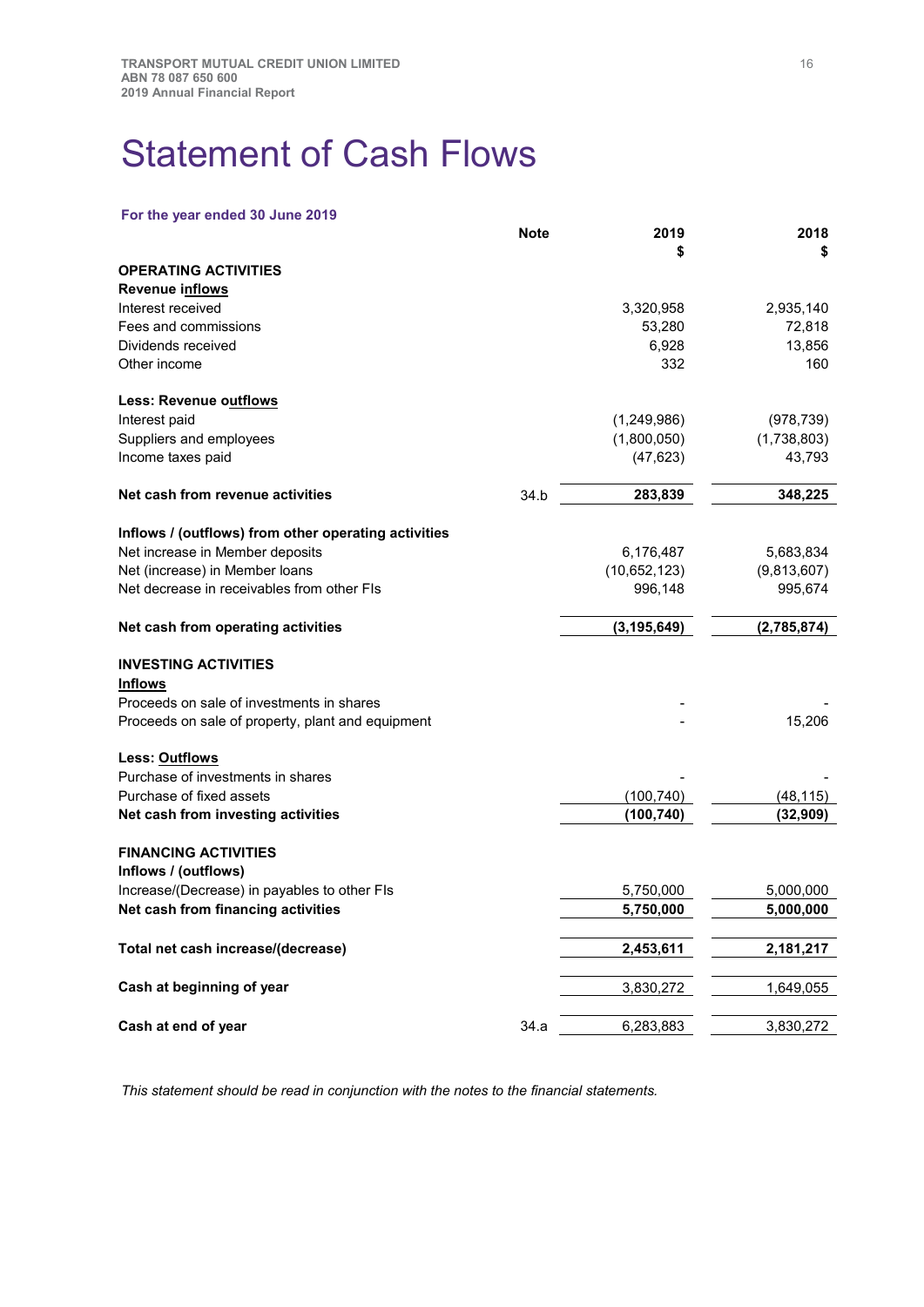## <span id="page-21-0"></span>Notes to the Financial Statements

#### **For the year ended 30 June 2019**

### **1 Statement of accounting policies**

This financial report is prepared for Transport Mutual Credit Union Limited as a single Credit Union, for the year ended the 30th June 2019. The report was authorised for issue on 25<sup>th</sup> September 2019 in accordance with a resolution of the Board of Directors. The financial report is presented in Australian dollars. The financial report is a general purpose financial report which has been prepared in accordance with Australian equivalents to International Financial Reporting Standards (AIFRS), other authoritative pronouncements of the Australian Accounting Standards Board Urgent Issues Group and the Corporations Act 2001. Compliance with Australian equivalents to International Financial Reporting Standards ensures the financial statements and notes comply with the International Financial Reporting Standards (IFRS). Transport Mutual Credit Union Limited is a for-profit entity for the purpose of preparing the financial statements.

#### **a Basis of measurement**

The financial statements have been prepared on an accruals basis, and are based on historical costs modified by the revaluation of selected non-current assets and financial instruments for which the fair value basis of accounting has been applied. The accounting policies are consistent with the prior year unless otherwise stated.

### **b Changes in significant accounting policies**

#### **New standards applicable for the current year**

### **AASB 15 Revenue from contracts with customers**

AASB 15 replaces AASB 118 Revenue, AASB 111 Construction Contracts and several revenue-related Interpretations. The new Standard has been applied as at 1 July 2018 using the modified retrospective approach. Under this method, the cumulative effect of initial application is recognised as an adjustment to the opening balance of retained earnings at 1 July 2018 and comparatives are not restated. In accordance with the transition guidance, AASB 15 has only been applied to contracts that are incomplete as at 1 July 2018.

The adoption of AASB 15 did not impact on the timing or amount of fee and commission income from contracts with customers and the related assets and liabilities of the Credit Union.

### **AASB 9 Financial Instruments**

AASB 9 Financial Instruments replaces AASB 139 Financial Instruments: Recognition and Measurement. It makes significant changes to the previous guidance on the classification and measurement of financial assets and introduces an 'expected credit loss' model for impairment of financial assets.

When adopting AASB 9, Transport Mutual Credit Union has applied transitional relief and opted not to restate prior periods. Differences arising from the adoption of AASB 9 in relation to classification, measurement, and impairment are recognised in opening retained earnings as at 1 July 2018.

The adoption of AASB 9 has impacted the following areas:

### *Classification and measurement of the Credit Union's financial assets*

AASB 9 allows for three classification categories for financial assets:

- Amortised cost
- FVOCI (Fair Value through Other Comprehensive Income); and
- FVPL (Fair Value through Profit and Loss)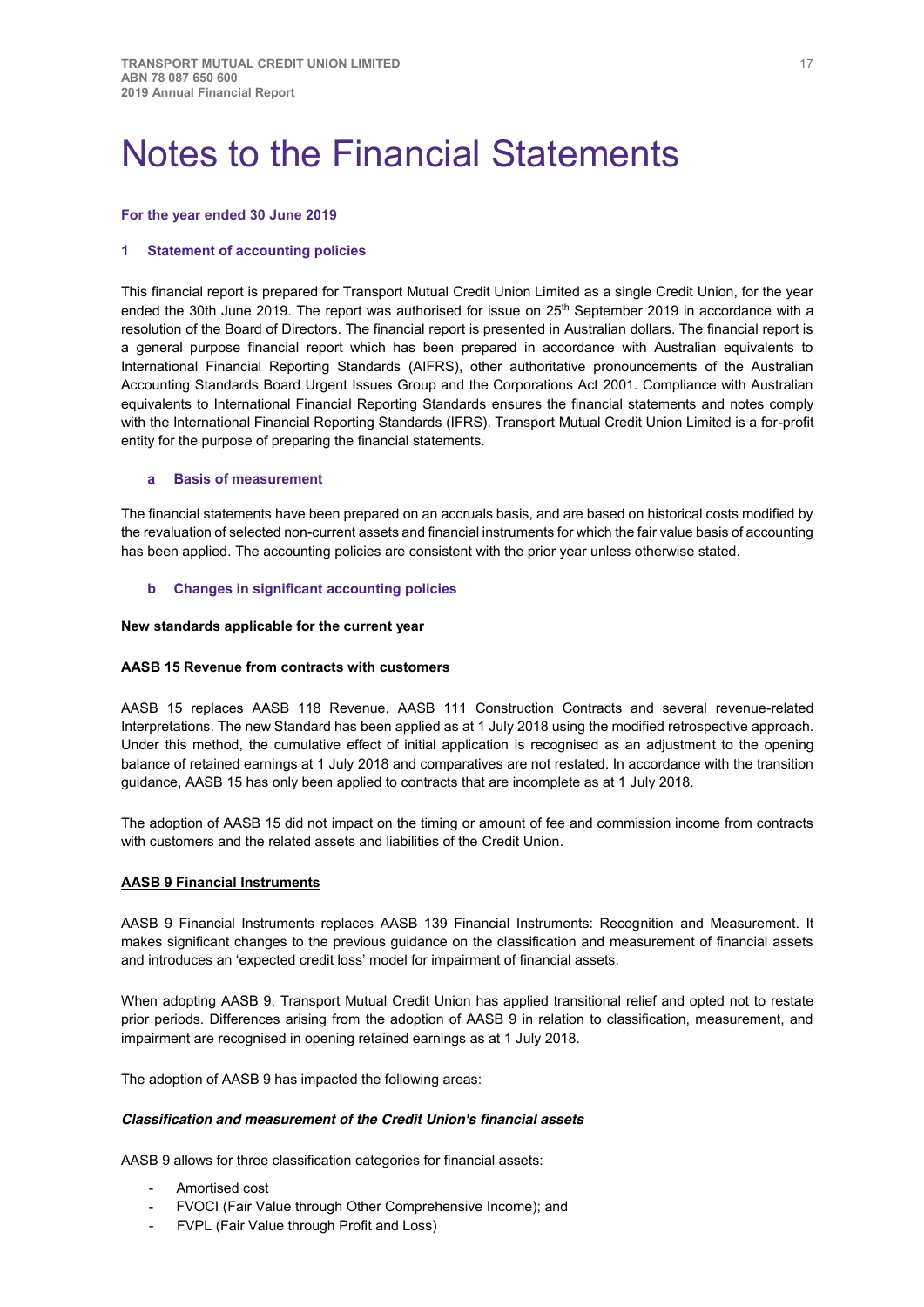Classification is based on the business model in which a financial asset is managed and the related contractual cashflows. AASB 9 replaces previous categories of held to maturity, loans and receivables and available for sale. Classification of financial liabilities is largely unchanged. Refer table below for a reconciliation of changes in classification and measurement of financial instruments on adoption of AASB 9.

## *Impairment of the Credit Union's financial assets*

The Credit Union's financial assets carried at amortised cost and those carried at fair value through other comprehensive income (FVOCI) are subject to AASB 9's new three-stage expected credit loss model. The Credit Union measures loss allowances at an amount equal to lifetime expected credit losses (ECL), except for the following, for which they are measured as 12 months ECL.

- Debt investment securities that are determined to have a low credit risk at the reporting date; and
- Other financial instruments on which credit risk has not significantly increased since initial recognition.

No impairment allowance was included on 1 July 2018 in respect of loans and advances to Members under the ECL model. No impairment allowance was recognised for other investments under the ECL model.

On the date of initial application, 1 July 2018, the financial instruments of the Credit Union were reclassified as follows:

|                                                           |                                      | <b>Measurement Category</b>                 | <b>Carrying Amount</b>                                 |                                         |                                                     |
|-----------------------------------------------------------|--------------------------------------|---------------------------------------------|--------------------------------------------------------|-----------------------------------------|-----------------------------------------------------|
| <b>Financial</b><br><b>Instrument</b>                     | <b>Original AASB</b><br>139 category | <b>New</b><br>AASB <sub>9</sub><br>category | <b>Closing</b><br>balance<br>30 Jun 2018<br>(AASB 139) | <b>Adoption of</b><br>AASB <sub>9</sub> | <b>Opening</b><br>balance<br>1 Jul 2019<br>(AASB 9) |
| <b>Assets</b>                                             |                                      |                                             |                                                        |                                         |                                                     |
| Loans to Members                                          | Loans and<br>receivables             | Amortised cost                              | 67,706,398                                             |                                         | 67,706,398                                          |
| Receivables                                               | Loans and<br>receivables             | Amortised cost                              | 116,666                                                |                                         | 116,666                                             |
| Investment securities -<br><b>Cuscal Shares</b>           | Available for<br>sale                | <b>FVOCI</b>                                | 166,277                                                | 155,191                                 | 321,468                                             |
| Cash and cash equivalents                                 | Loans and<br>receivables             | Amortised cost                              | 3,830,272                                              |                                         | 3,830,272                                           |
| Negotiable Certificates of<br>Deposits (NCDs)             | Held to maturity                     | Amortised cost                              | 4.484.478                                              |                                         | 4.484.478                                           |
| <b>Term Deposits</b>                                      | Held to maturity                     | Amortised cost                              | 3,953,712                                              |                                         | 3,953,712                                           |
| <b>Total financial assets</b>                             |                                      |                                             | 80,257,803                                             | 155,191                                 | 80,412,994                                          |
| <b>Liabilities</b>                                        |                                      |                                             |                                                        |                                         |                                                     |
| Creditors                                                 | Amortised cost                       | Amortised cost                              | 471,726                                                |                                         | 471,726                                             |
| Deposits from Members and<br>other financial institutions | Amortised cost                       | Amortised cost                              | 60,898,524                                             |                                         | 60.898,524                                          |
| <b>Corporate Deposits</b>                                 | Amortised cost                       | Amortised cost                              | 12,000,000                                             |                                         | 12,000,000                                          |
| <b>Total financial liabilities</b>                        |                                      |                                             | 73,370,250                                             |                                         | 73,370,250                                          |

## **c Classification and measurement of financial assets**

Financial assets and financial liabilities are recognised when the Credit Union becomes a party to the contractual provisions of the financial instrument and are measured initially at cost adjusted by transactions costs, except for those carried at fair value through profit or loss, which are measured initially at fair value. Subsequent measurement of financial assets and financial liabilities are described below.

Financial assets are derecognised when the contractual rights to the cash flows from the financial asset expire, or when the financial asset and all substantial risks and rewards are transferred. A financial liability is derecognised when it is extinguished, discharged, cancelled or expires.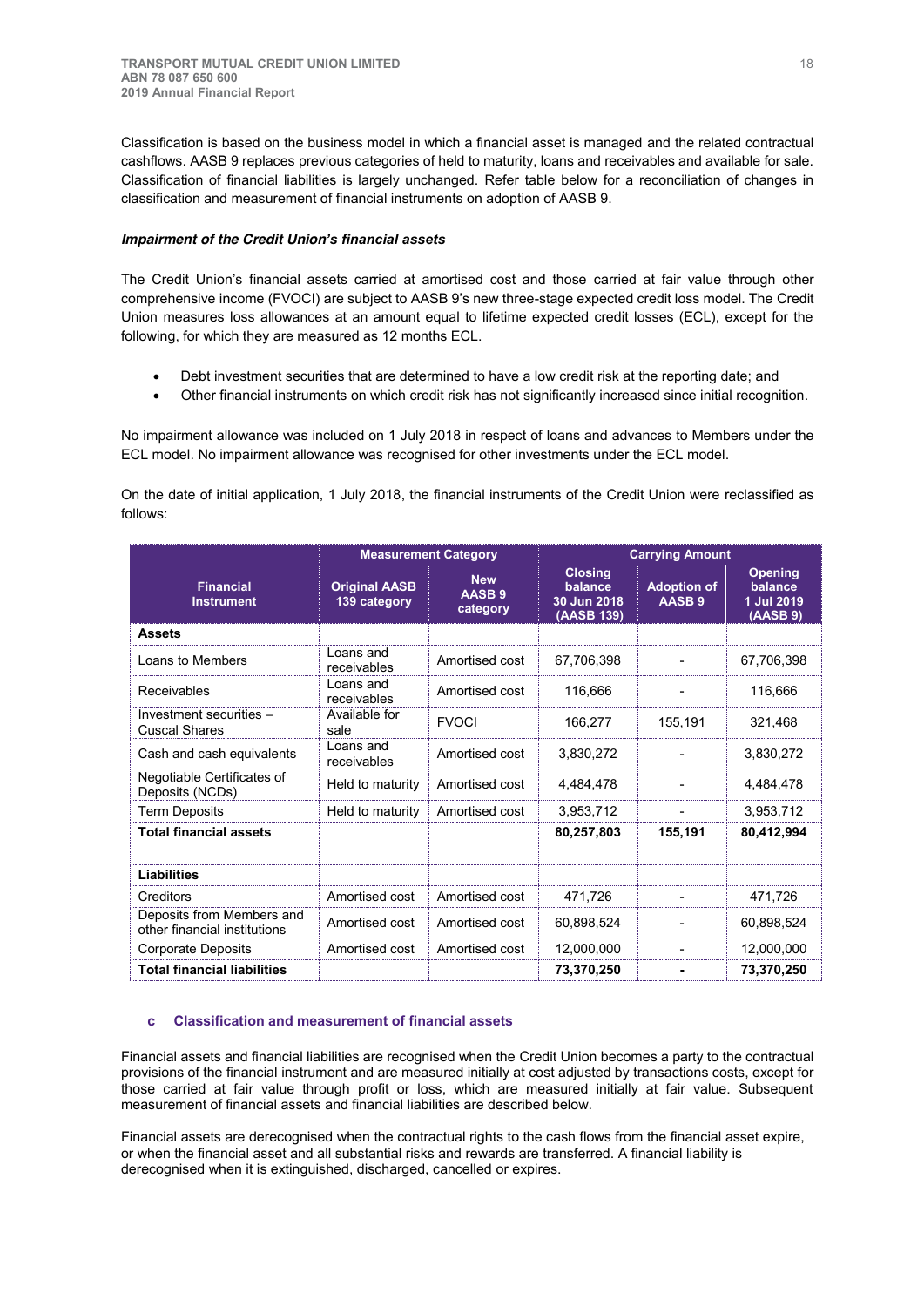#### **Policy applicable from 1 July 2018**

Except for those trade receivables that do not contain a significant financing component and are measured at the transaction price, all financial assets are initially measured at fair value adjusted for transaction costs (where applicable).

For the purpose of subsequent measurement, financial assets are classified into the following three categories:

#### *1. Financial assets at amortised costs*

A financial asset is measured at amortised cost if it meets both of the following conditions and is not designated as at FVPL:

- the asset is held within a business model whose objective is to hold assets to collect contractual cash flows; and
- the contractual terms of the financial asset give rise to cash flows that are solely payments of principal and interest on the principal amount outstanding.

After initial recognition, these are measured at amortised cost using the effective interest method. Discounting is omitted where the effect of discounting is immaterial. The Credit Union's cash and cash equivalents, trade receivables fall into this category of financial instruments that were previously classified as held to maturity under AASB 139.

### *Loans to Members*

Loans to Members in the statement of financial position include loans and advances measured at amortised cost; they are initially measured at fair value plus incremental direct transaction costs, and subsequently at their amortised cost using the effective interest method. 'Loans and advances' were non-derivative financial assets with fixed or determinable payments that were not quoted in an active market and that the Credit Union did not intend to sell immediately or in the near term.

All loans are initially recognised at fair value, net of loan origination fees and inclusive of transaction costs incurred. Loans are subsequently measured at amortised cost. Any difference between the proceeds and the redemption amount is recognised in profit or loss over the period of the loans using the effective interest method.

Loans to Members are reported at their recoverable amount representing the aggregate amount of principal and unpaid interest owing to the Credit Union at the reporting date, less any allowance or provision against impairment for debts considered doubtful. A loan is classified as impaired where recovery of the debt is considered unlikely as determined by the Board.

### *Interest earned*

Term loans - interest is calculated on the basis of the daily balance outstanding and is charged in arrears to a Members account on the last day of each month.

Overdraft – interest is calculated initially on the basis of the daily balance outstanding and is charged in arrears to a Members account on the last day of each month.

### *Loan origination fees and discounts*

Loan establishment fees and discounts are initially deferred as part of the loan balance, and are brought to account as income over the expected life of the loan as interest revenue.

### *Transaction costs*

Transaction costs are expenses which are direct and incremental to the establishment of the loan. These costs are initially deferred as part of the loan balance, and are brought to account as a reduction to income over the expected life of the loan, and included as part of interest revenue.

### *Fees on loans*

The fees charged on loans after origination of the loan are recognised as income when the service is provided or costs are incurred.

### *Net gains and losses*

Net gains and losses on loans to Members to the extent that they arise from the partial transfer of business or on securitisation, do not include impairment write downs or reversals of impairment write downs.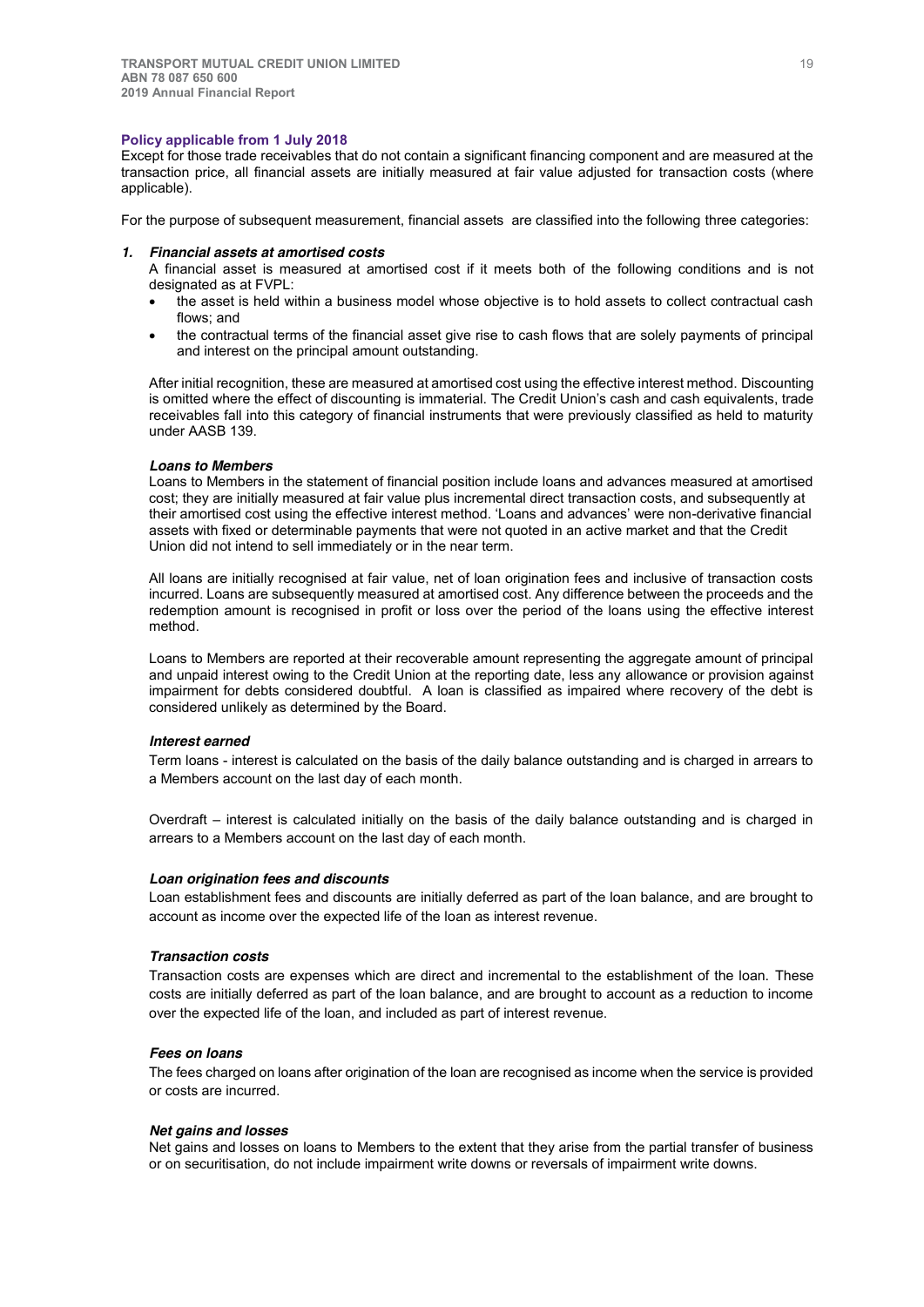#### *2. Financial assets at Fair Value through Profit or Loss (FVPL)*

Financial assets that are within a different business model other than 'hold to collect' or 'hold to collect and sell' are categorised as fair value through profit or loss. Further, irrespective of business model financial assets whose contractual cash flows are not solely payments of principal and interest are accounted for at **FVPL.** 

#### *3. Fair Value through Other Comprehensive Income (FVOCI)*

Investments in equity instruments that are not held for trading are eligible for an irrevocable election at inception to be measured at FVOCI. Subsequent movements in fair value are recognised in other comprehensive income and are never reclassified to profit or loss. Dividend from these investments continue to be recorded as other income within the profit or loss unless the dividend clearly represents return of capital. This category includes unlisted equity securities – Cuscal Limited – that were previously classified as 'available for sale' under AASB 139.

All income and expenses relating to financial assets that are recognised in profit or loss are presented within finance costs, and finance income, except for impairment of loans and receivables, which is presented within other expenses.

Classifications are determined by both:

- the entity's business model for managing the financial asset and
- the contractual cash flow characteristics of the financial assets.

Financial assets are not reclassified subsequent to their initial recognition, except in the period after the Credit Union changes its business model for managing financial assets. There were no changes to any of the Credit Union business model during the current year (2018: Nil).

### **Policy applicable before 1 July 2018**

For the purpose of subsequent measurement, financial assets are classified into the following categories upon initial recognition:

- loans and receivables
- financial assets at fair value through profit or loss (FVPL)
- held-to-maturity (HTM) investments
- available-for-sale (AFS) financial assets.

The category determines subsequent measurement and whether any resulting income and expense is recognised in profit or loss or in other comprehensive income.

All financial assets except for those at FVPL are subject to review for impairment at least at each reporting date to identify whether there is any objective evidence that a financial asset or a Credit Union of financial assets is impaired. Different criteria to determine impairment are applied for each category of financial assets, which are described below.

All income and expenses relating to financial assets that are recognised in profit or loss, are presented within finance costs, finance income or other financial items, except for impairment of loans and receivables which is presented within other expenses.

#### *Loans and receivables*

Loans and receivables are non-derivative financial assets with fixed or determinable payments that are not quoted in an active market. After initial recognition, these are measured at amortised cost using the effective interest method, less provision for impairment. The Credit Union's cash and cash equivalents, trade and most other receivables fall into this category of financial instruments.

Individually significant receivables are considered for impairment when they are past due or when other objective evidence is received that a specific counterparty will default. Receivables that are not considered to be individually impaired are reviewed for impairment, determined by reference to the industry and region of a counterparty and other shared credit risk characteristics. The impairment loss estimate is then based on recent historical counterparty default rates for each identified class of borrower.

### *Financial assets at FVPL*

Financial assets at FVPL include financial assets that are either classified as held for trading or that meet certain conditions and are designated at FVPL upon initial recognition. Assets in this category are measured at fair value with gains or losses recognised in profit or loss. The fair values of financial assets in this category are determined by reference to active market transactions or using a valuation technique where no active market exists.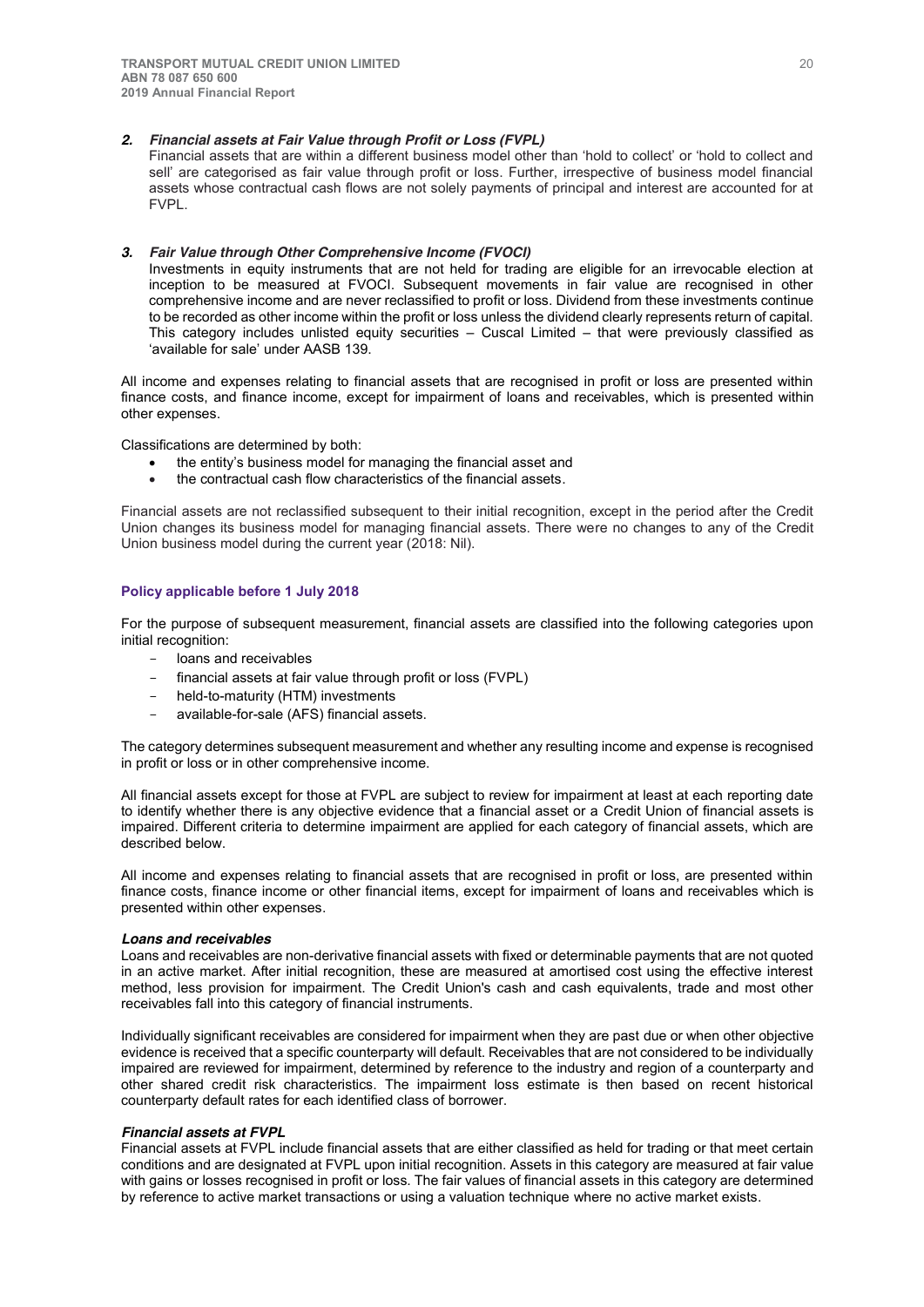#### *HTM investments*

HTM investments are non-derivative financial assets with fixed or determinable payments and fixed maturity other than loans and receivables. Investments are classified as HTM if the Credit Union has the intention and ability to hold them until maturity. The Credit Union currently holds Term deposits, Negotiable Certificates of Deposit (NCD), and Floating Rate Notes. If more than an insignificant portion of these assets are sold or redeemed early, then the asset class will be reclassified as available-for-sale financial assets.

HTM investments are measured subsequently at amortised cost using the effective interest method. If there is objective evidence that the investment is impaired, determined by reference to external credit ratings, the financial asset is measured at the present value of estimated future cash flows. Any changes to the carrying amount of the investment, including impairment losses, are recognised in profit or loss.

### *Available-for-sale (AFS) financial assets*

AFS financial assets are non-derivative financial assets that are either designated to this category or do not qualify for inclusion in any of the other categories of financial assets. The Credit Union's AFS financial assets include the equity investment in Cuscal Limited.

The equity investment in Cuscal Limited is measured at cost less any impairment charges, as their fair value cannot currently be estimated reliably. Impairment charges are recognised in profit or loss.

All other AFS financial assets are measured at fair value. Gains and losses on these assets are recognised in other comprehensive income and reported within the AFS reserve within equity, except for impairment losses, which are recognised in profit or loss. When the asset is disposed of or is determined to be impaired, the cumulative gain or loss recognised in other comprehensive income is reclassified from the equity reserve to profit or loss, and presented as reclassification adjustments within other comprehensive income. Interest calculated using the effective interest method and dividends are recognised in profit or loss within 'finance income'.

Reversals of impairment losses are recognised in other comprehensive income, except for financial assets that are debt securities which are recognised in profit or loss only if the reversal can be objectively related to an event occurring after the impairment loss was recognised**.**

## **d Impairment of financial assets**

### **Policy applicable after 1 July 2018**

AASB 9's impairment requirements use more forward looking information to recognise expected credit losses the 'expected credit loss model' (ECL). Instruments within the scope of the new requirements include loans and advances and other debt-type financial assets measured at amortised cost and FVOCI, trade receivables and loan commitments and some financial guarantee contracts (for the issuer) that are not measured at fair value through profit or loss.

Transport Mutual Credit Union considers a broader range of information when assessing credit risk and measuring expected credit losses, including past events, current conditions, reasonable and supportable forecasts that affect the expected collectability of the future cash flows of the instrument.

In applying this forward-looking approach, a distinction is made between:

- x 'Stage 1' financial instruments that have not deteriorated significantly in credit quality since initial recognition or that have low credit risk (performing loans);
- x 'Stage 2' financial instruments that have deteriorated significantly in credit quality since initial recognition and whose credit risk is not low; and
- x 'Stage 3' financial assets that have objective evidence of impairment (loans in default) at the reporting date.

#### **Measurement of ECL**

'12-month expected credit losses' are recognised for the first category while 'lifetime expected credit losses' are recognised for the second category. Measurement of the expected credit losses is determined by a probability weighted estimate of credit losses over the expected life of the financial instrument. They are measured as follows:

- financial assets that are not credit-impaired at the reporting date: as the present value of all cash shortfalls (i.e. the difference between the cash flows due to the Credit Union in accordance with the contract and the cash flows that the Credit Union expects to receive);
- financial assets that are credit-impaired at the reporting date: as the difference between the gross carrying amount and the present value of estimated future cash flows;
- x *undrawn loan commitments:* as the present value of the difference between the contractual cash flows that are due to the Credit Union if the commitment is drawn down and the cash flows that the Credit Union expects to receive; and
- *financial guarantee contracts:* the expected payments to reimburse the holder less any amounts that the Credit Union expects to recover.

### Note 22 details the credit risk management approach for loans.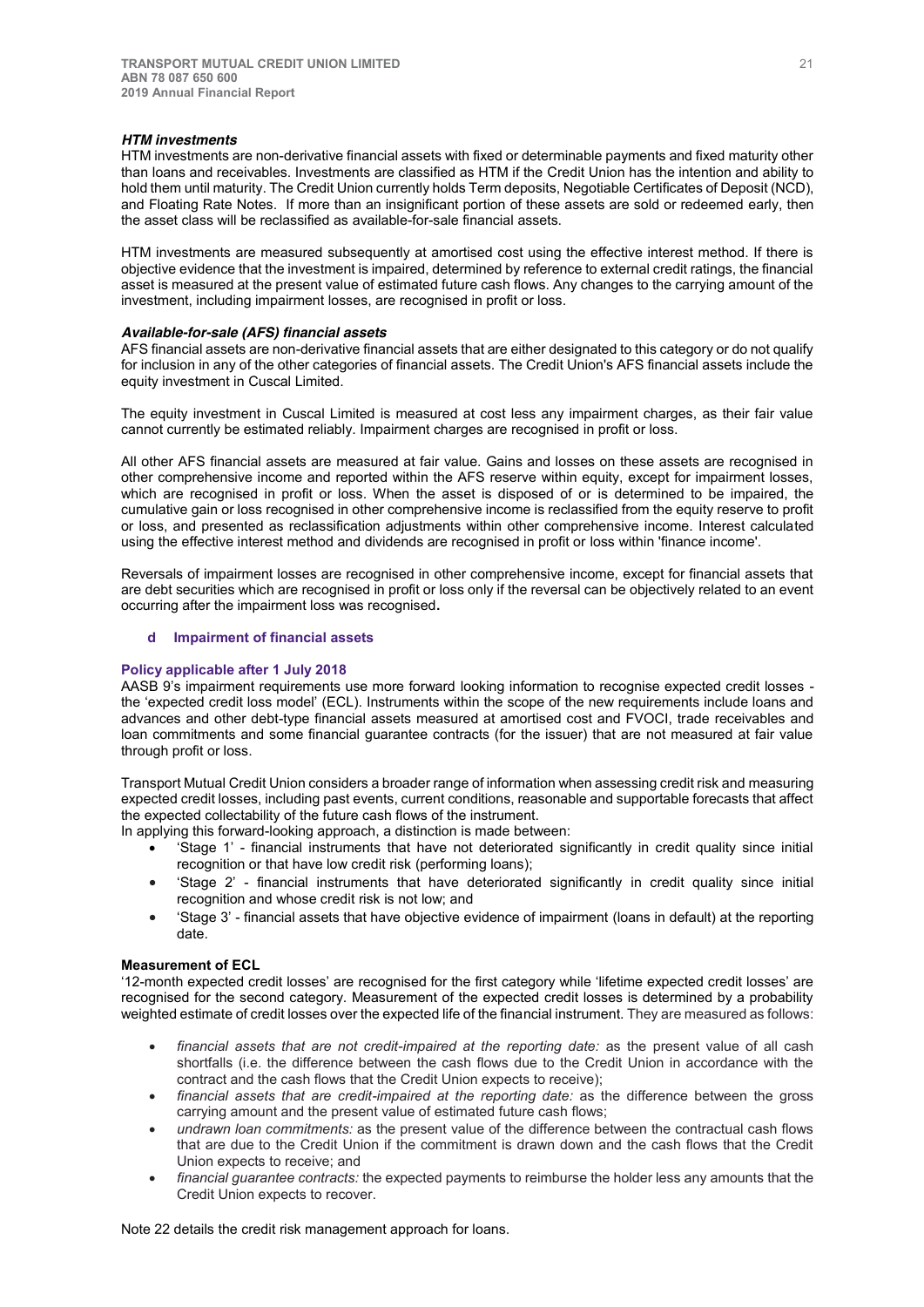#### **Restructured financial assets**

If the terms of a financial asset are renegotiated or modified or an existing financial asset is replaced with a new one due to financial difficulties of the borrower, then an assessment is made of whether the financial asset should be derecognised. In this situation the ECL are measured as follows;

- If the expected restructuring will not result in derecognition of the existing asset, then the expected cash flows arising from the modified financial asset are included in calculating the cash shortfalls from the existing asset.
- If the expected restructuring will result in derecognition of the existing asset, then the expected fair value of the new asset is treated as the final cash flow from the existing financial asset at the time of its derecognition. This amount is included in calculating the cash shortfalls from the existing financial asset that are discounted from the expected date of derecognition to the reporting date using the original effective interest rate of the existing financial asset.

### **Credit-impaired financial assets**

At each reporting date, the Credit Union assesses whether financial assets carried at amortised cost are creditimpaired. A financial asset is 'credit-impaired' when one or more events that have a detrimental impact on the estimated future cash flows of the financial asset have occurred.

Evidence that a financial asset is credit-impaired includes the following observable data:

- significant financial difficulty of the borrower or issuer;
- a breach of contract such as a default or past due event;
- the restructuring of a loan or advance by the Credit Union on terms that the Credit Union would not consider otherwise;
- it is becoming probable that the borrower will enter bankruptcy or other financial reorganization; or
- the disappearance of an active market for a security because of financial difficulties.

A loan that has been renegotiated due to a deterioration in the borrower's condition is usually considered to be credit-impaired unless there is evidence that the risk of not receiving contractual cash flows has reduced significantly and there are no other indicators of impairment. In addition, a retail loan that is overdue for 90 days or more is considered impaired.

#### **Presentation of allowance for ECL in the statement of financial position**

- Loss allowances for ECL are presented in the statement of financial position as follows:
	- x *financial assets measured at amortised cost:* as a deduction from the gross carrying amount of the assets;
	- *loan commitments and financial guarantee contracts: generally, as a provision; and*
	- x *where a financial instrument includes both a drawn and an undrawn component, and the Credit Union cannot identify the ECL on the loan commitment component separately from those on the drawn component:* The Credit Union presents a combined loss allowance for both components. The combined amount is presented as a deduction from the gross carrying amount of the drawn component. Any excess of the loss allowance over the gross amount of the drawn component is presented as a provision.

### **Write-off**

Loans and debt securities are written off (either partially or in full) when there is no realistic prospect of recovery. This is generally the case when the Credit Union determines that the borrower does not have assets or sources of income that could generate sufficient cash flows to repay the amounts subject to the write-off. However, financial assets that are written off could still be subject to enforcement activities in order to comply with the Credit Union's procedures for recovery of amounts due.

#### **Policy applicable before 1 July 2018**

At each reporting date the Credit Union assesses whether there is any indication that individual assets are impaired. Where impairment indicators exist, recoverable amount is determined, and impairment losses are recognised in profit or loss where the asset's carrying value exceeds its recoverable amount. Recoverable amount is the higher of an asset's fair value less costs of disposal and value in use. For the purpose of assessing value in use, the estimated future cash flows are discounted to their present value using a pre-tax discount rate that reflects current market assessments of the time value of money and the risks specific to the asset. Where it is not possible to estimate recoverable amount for an individual asset, recoverable amount is determined for the cashgenerating unit to which the asset belongs.

#### **Specific and collective provision for impairment**

A provision for losses on impaired loans is recognised when there is objective evidence that the impairment of a loan has occurred. Estimated impairment losses are calculated on either a portfolio basis for loans of similar characteristics, or on an individual basis. The amount provided is determined by Management and the Board to recognise the probability of loan amounts not being collected in accordance with terms of the loan agreement.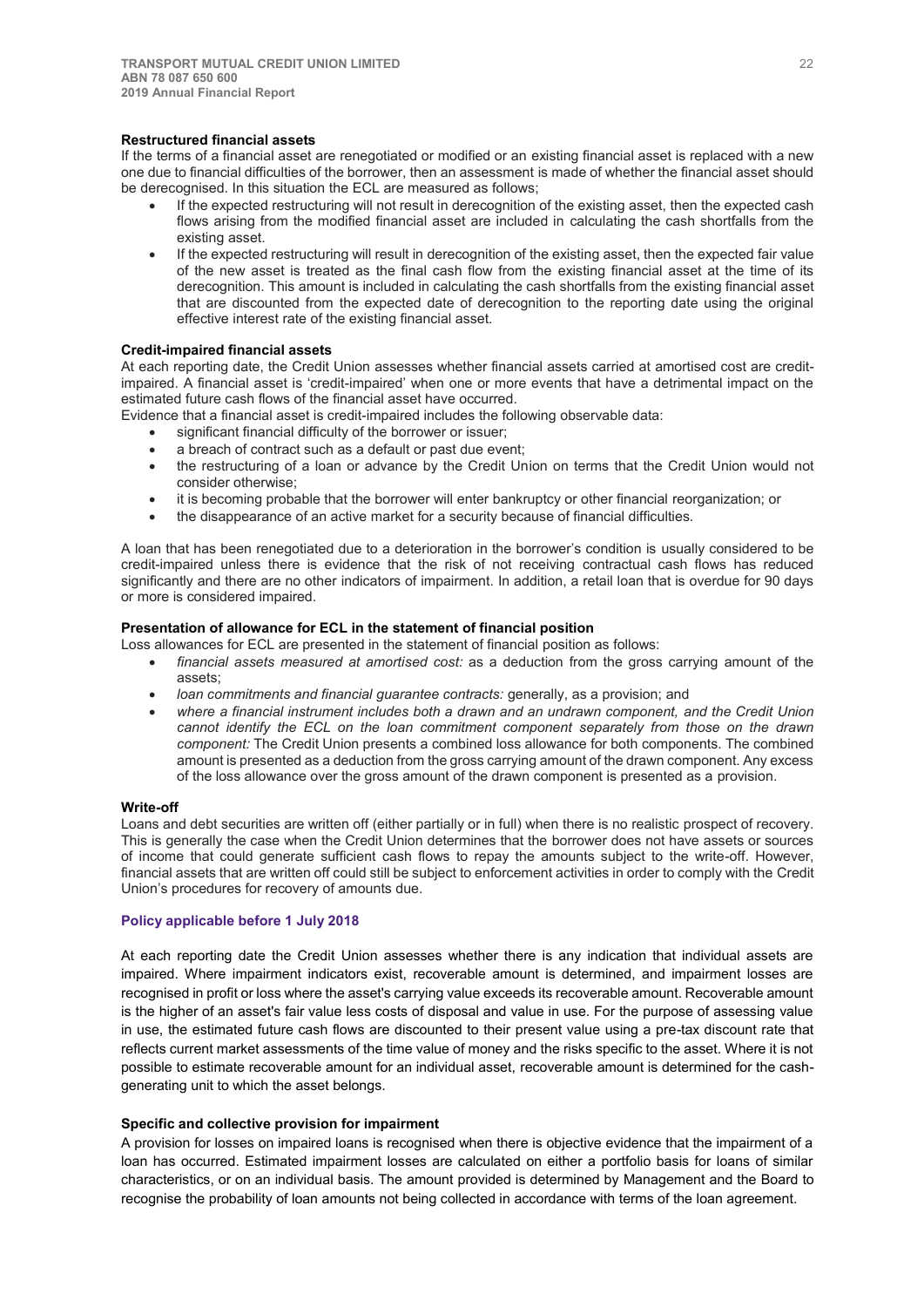The APRA Prudential Standards require a minimum provision to be maintained, based on specific percentages on the loan balance which are contingent upon the length of time the repayments are in arrears. This approach is used to assess the collective provisions for impairment.

An assessment is made at each reporting date to determine whether there is objective evidence that a specific financial asset or a Credit Union of financial assets is impaired. Evidence of impairment may include indications that the borrower has defaulted, is experiencing significant financial difficulty, or where the debt has been restructured to reduce the burden to the borrower.

## **Reserve for credit losses**

In addition to the above specific provision, the board has recognised the need to make an allocation from retained earnings to ensure there is adequate protection for Members against the prospect that some Members will experience loan repayment difficulties in the future. The reserve is based on estimation of potential risk in the loan portfolio based upon:

- the level of security taken as collateral; and
- the concentration of loans taken by employment type.

## **Renegotiated loans**

Loans which are subject to renegotiated terms which would have otherwise been impaired do not have the repayment arrears diminished and interest continues to accrue to income. Each renegotiated loan is retained at the full arrears position until the normal repayments are reinstated and brought up to date and maintained for a period of 6 months.

## **e Classification and measurement of financial liabilities**

As the accounting for financial liabilities remains largely unchanged from AASB 139, the Credit Union's financial liabilities were not impacted by the adoption of AASB 9. However, for completeness, the accounting policy is disclosed below.

The Credit Union's financial liabilities include borrowings, Members deposits and other payables.

Financial liabilities are initially measured at fair value, and, where applicable, adjusted for transaction costs unless the Credit Union has designated a financial liability at fair value through profit or loss.

Subsequently, financial liabilities are measured at amortised cost using the effective interest method except financial liabilities designated at FVPL, which are carried subsequently at fair value with gains or losses recognised in profit or loss.

All interest-related charges and, if applicable, changes in an instrument's fair value that are reported in profit or loss are included within interest expense, or non- interest expenses.

## **f Property, plant and equipment**

Land are recognised at fair value and revalued every 3 years. Buildings are measured at cost less accumulated depreciation. Property, plant and equipment, with the exception of freehold land, are depreciated on a straight line basis so as to write off the net cost of each asset over its expected useful life to the Credit Union. The useful lives are adjusted if appropriate at each reporting date. Estimated useful lives as at the reporting date are as follows:

- Buildings 40 years
- Leasehold improvements over the life of each asset
- Plant and equipment 3 to 7 years
- Assets less than \$300 are not capitalised
- Land is not depreciated.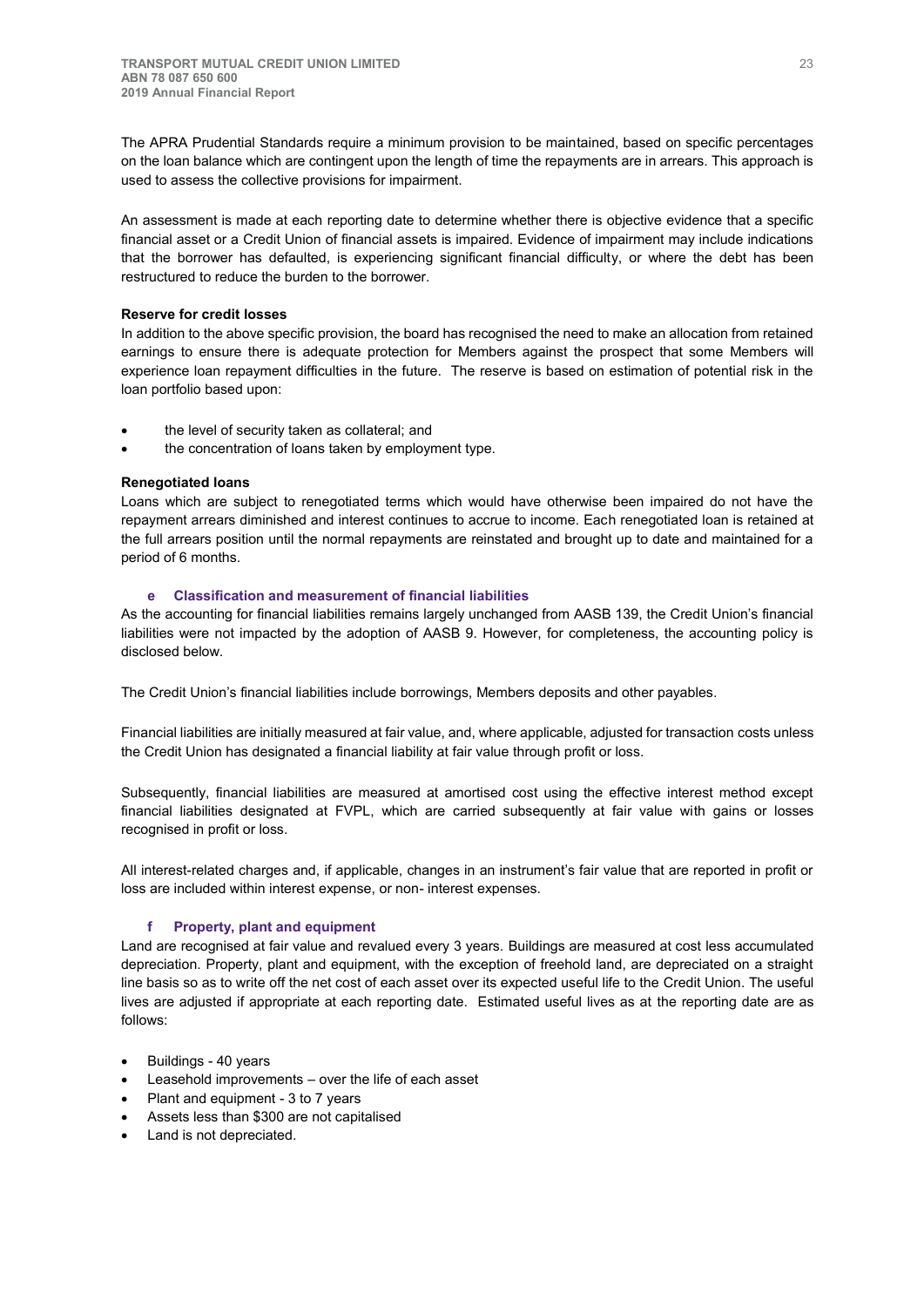#### **g Provision for employee benefits**

Provision is made for the Credit Union's liability for employee benefits arising from services rendered by employees to balance date. Employee benefits expected to be settled within one year, have been measured at their nominal amount.

Other employee benefits payable later than one year have been measured at the present value of the estimated future cash outflows to be made for those benefits discounted using Federal Government bond rates.

Provision for long service leave is on a pro-rata basis from commencement of employment with the Credit Union, based on the present value of its estimated future cash flows.

Annual leave is accrued in respect of all employees on pro-rata entitlement for part years of service and leave entitlement due but not taken at balance date. Annual leave is reflected as part of the sundry creditors and accruals.

Contributions are made by the Credit Union to an employee's preferred choice of compliant superannuation fund and are charged to the income statement as incurred.

#### **h Income tax**

The income tax expense shown in profit or loss is based on the profit before income tax adjusted for any nondeductible, or non-assessable items between accounting profit and taxable income. Deferred tax assets and liabilities are recognised using the statement of financial position liability method in respect of temporary differences arising between the tax bases of assets or liabilities and their carrying amounts in the financial statements.

Deferred tax assets and liabilities are recognised for all temporary differences between carrying amounts of assets and liabilities for financial reporting purposes and their respective tax bases at the rate of income tax applicable to the period in which the benefit will be received or the liability will become payable. These differences are presently assessed at 27.5%.

Deferred tax assets are only brought to account if it is probable that future taxable amounts will be available to utilise those temporary differences. The recognition of these benefits is based on the assumption that no adverse change will occur in income tax legislation; and the anticipation that the Credit Union will derive sufficient future assessable income and comply with the conditions of deductibility imposed by the law to permit an income tax benefit to be obtained.

## **i Goods and services tax (GST)**

As a financial institution the Credit Union is input taxed on all income except for income from commissions and some fees. An input taxed supply is not subject to GST collection, and similarly the GST paid on related or apportioned purchases cannot be recovered. As some income is charged GST, the GST on purchases are generally recovered on a proportionate basis. In addition certain prescribed purchases are subject to reduced input tax credits (RITC), of which 75% of the GST paid is recoverable.

Revenue, expenses and assets are recognised net of the amount of goods and services tax (GST). To the extent that the full amount of the GST incurred is not recoverable from the Australian Tax Office (ATO), the GST is recognised as part of the cost of acquisition of the asset or as part of an item of the expense.

Receivables and payables are stated with the amount of GST included. The net amount of GST recoverable from, or payable to, the ATO is included as a current asset or current liability in the statement of financial position. Cash flows are included in the cash flow statement on a gross basis. The GST components of cash flows arising from investing and financing activities which are recoverable from, or payable to, the Australian Taxation Office are classified as operating cash flows.

### **j Cash and cash equivalents**

*Cash* comprises at call deposits.

*Cash equivalents* are short-term, highly liquid investments that are readily convertible to known amounts of cash and which are subject to an insignificant risk of changes in value.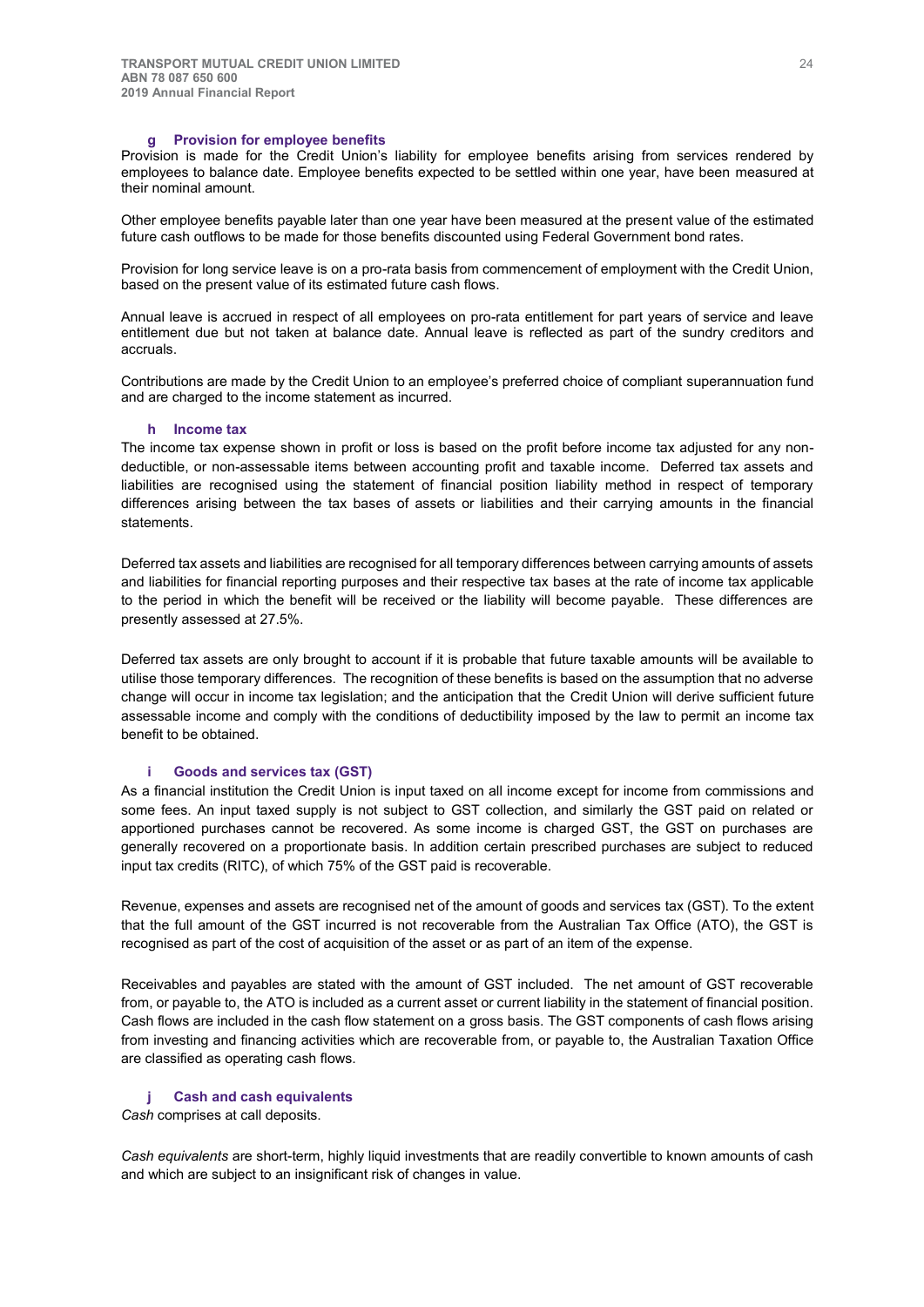## **k Accounting estimates and judgements**

Management have made critical accounting estimates when applying the Credit Union's accounting policies with respect to the valuation of land. In accordance with AASB 13 fair value for land should be based on highest and best use and should take into account a number of factors including: physical characteristic e.g. location or size, any legal restriction e.g. zoning and financial feasibility, recent sales evidence for comparable properties, and overall market conditions

The Credit Union uses various models and assumptions in measuring fair value of financial assets.(e.g. Cuscal Shares). Judgment is applied in identifying the most appropriate model for each type of asset, as well as for determining the assumptions used in these models, including assumptions that relate to key drivers of price risk and factors such as sales evidence, dividend history, price earning multiple and overall market conditions.

Management have made critical accounting estimates when applying the Credit Union's accounting policies with respect to the measurement of expected credit loss (ECL) allowance – refer Note 8. In the current year, the approach to estimation of impairment losses has been revised following adoption of AASB 9 effective 1 July 2018. Key areas of judgement to be considered under the new standard include:

- x Recognition of credit losses based on "Stage 1" 12 month expected losses and "Stage 2" and "Stage 3" lifetime expected credit losses.
- Determining criteria for significant increase in credit risk: An asset moves to stage 2 when its credit risk has increased significantly since initial recognition. In assessing whether the credit risk of an asset has significantly increased the Credit Union takes into account qualitative and quantitative reasonable and supportable forward looking information.
- Choosing appropriate models and assumptions for the measurement of ECL:
- Establishing Credit Unions of similar financial assets for the purposes of measuring ECL. When ECLs are measured on a collective basis, the financial instruments are grouped on the basis of shared risk characteristics.

### **l New or emerging standards not yet mandatory**

Certain new accounting standards and interpretations have been published that are not mandatory for the 30 June 2019 reporting period. The Credit Union's assessment of the impact of these new standards and interpretations is set out below. Changes that are not likely to impact the financial report of the Credit Union have not been reported.

| <b>AASB</b><br><b>Reference</b>                     | <b>Nature of Change</b>                                                                                                                                                                                                                                                                                                                                                                                | <b>Application</b><br>date                                       | <b>Impact on Initial Application</b>                                                                                                                                                                                                                                                                                                                                     |
|-----------------------------------------------------|--------------------------------------------------------------------------------------------------------------------------------------------------------------------------------------------------------------------------------------------------------------------------------------------------------------------------------------------------------------------------------------------------------|------------------------------------------------------------------|--------------------------------------------------------------------------------------------------------------------------------------------------------------------------------------------------------------------------------------------------------------------------------------------------------------------------------------------------------------------------|
| AASB<br>16<br>Leases<br>Replaces<br><b>AASB 117</b> | AASB 16:<br>replaces AASB 117 Leases and some<br>lease-related Interpretations;<br>requires all leases to be accounted for<br>'on-balance sheet' by lessees, other than<br>short-term and low value asset leases;<br>provides new quidance on the application<br>of the definition of lease and on sale and<br>lease back accounting; and<br>; requires new and different disclosures<br>about leases. | Periods<br>beginning<br>on.<br>after<br>1<br>or<br>January 2019. | Based on the Credit Union's<br>preliminary assessment, the<br>standard is not expected to<br>have a material impact on the<br>balances<br>transactions<br>and<br>recognised in the financial<br>statements when it is first<br>adopted for the year ending 30<br>June 2020, since the Credit<br>Union owns its premises and<br>operating leases are<br>other<br>minimal. |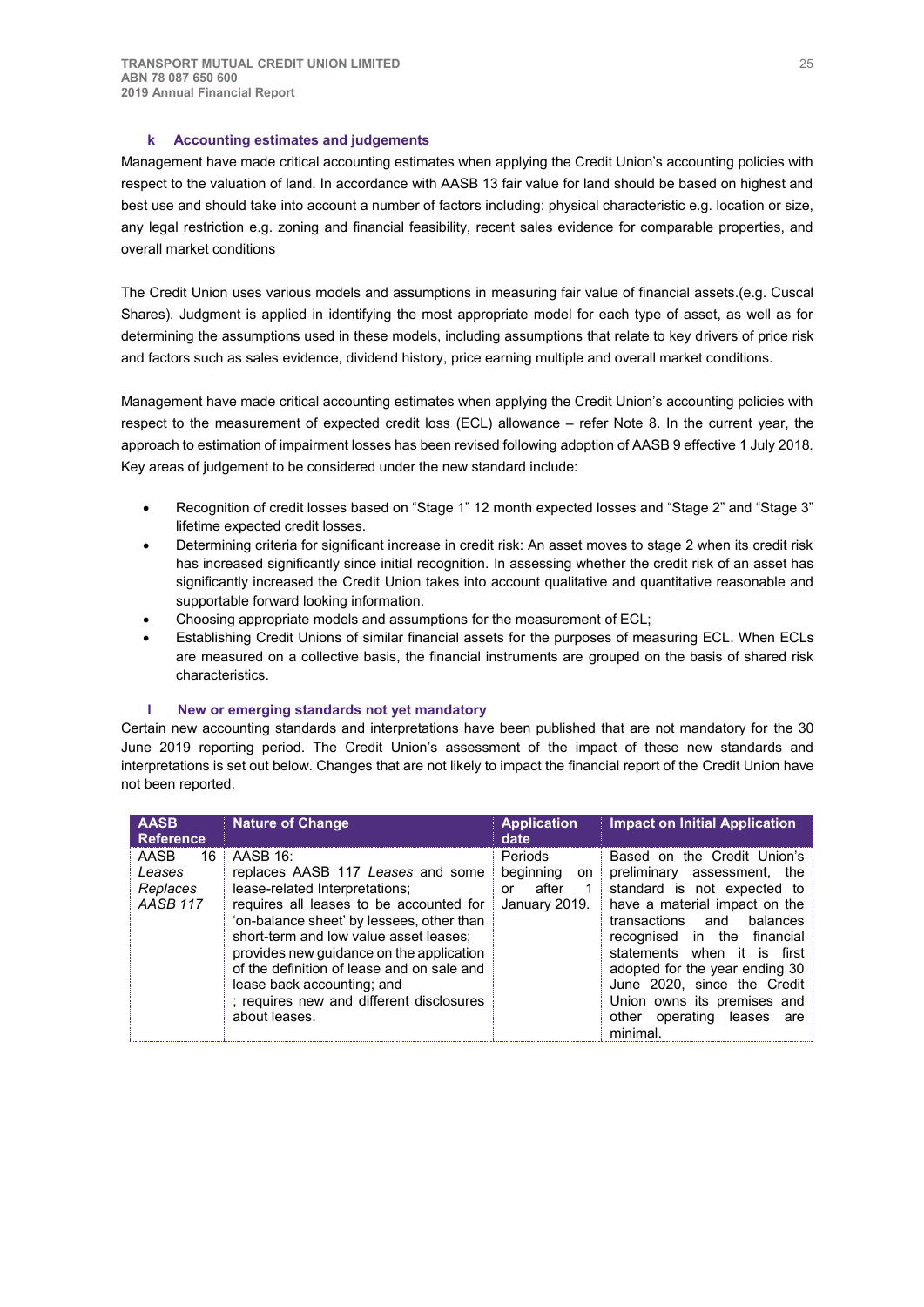|    |                                                                                                   | 2019      | 2018      |
|----|---------------------------------------------------------------------------------------------------|-----------|-----------|
|    |                                                                                                   | \$        | \$        |
|    | 2. Statement of profit or loss and other comprehensive income                                     |           |           |
| а. | Analysis of interest income                                                                       |           |           |
|    | Interest revenue on assets carried at amortised cost                                              |           |           |
|    | Cash - deposits at call                                                                           | 21,255    | 15,251    |
|    | Receivables from financial institutions                                                           | 212,140   | 178,082   |
|    | Loans to Members                                                                                  | 3,087,049 | 2,732,509 |
|    | <b>Total interest revenue</b>                                                                     | 3,320,444 | 2,925,842 |
|    | b. Fee, commission and other income                                                               |           |           |
|    | Fee and commission revenue                                                                        |           |           |
|    | Other fee income for service provided at point in time                                            | 11,763    | 18,215    |
|    | Insurance commissions *                                                                           | 10,441    | 22,558    |
|    | Other commissions                                                                                 | 31,077    | 32,047    |
|    | Total fee and commission revenue                                                                  | 53,281    | 72,820    |
|    | * Insurance commissions relate to performance obligations that are transferred at a point in time |           |           |
|    | Other income                                                                                      |           |           |
|    | Dividends received on held at fair value equity assets                                            | 6,928     | 13,856    |
|    | Miscellaneous income                                                                              | 332       | 160       |
|    | <b>Total other income</b>                                                                         | 7,260     | 14,016    |
|    |                                                                                                   |           |           |
|    | Total fee, commission and other income                                                            | 60,541    | 86,836    |
|    |                                                                                                   |           |           |
|    | c. Interest expenses                                                                              |           |           |
|    | Deposits from other financial institutions                                                        | 270,145   | 224,547   |
|    | Deposits from Members                                                                             | 924,859   | 809,428   |
|    | Short term borrowings                                                                             | 127,255   |           |
|    | <b>Total interest expense</b>                                                                     | 1,322,259 | 1,033,975 |
|    | d. Impairment losses                                                                              |           |           |
|    | <b>Loans and advances</b>                                                                         |           |           |
|    | Increase in provision for impairment                                                              | 12,287    | 47,728    |
|    | Bad debts written off directly against profit                                                     |           | 4,954     |
|    |                                                                                                   |           |           |
|    | <b>Total impairment losses</b>                                                                    | 12,287    | 52,682    |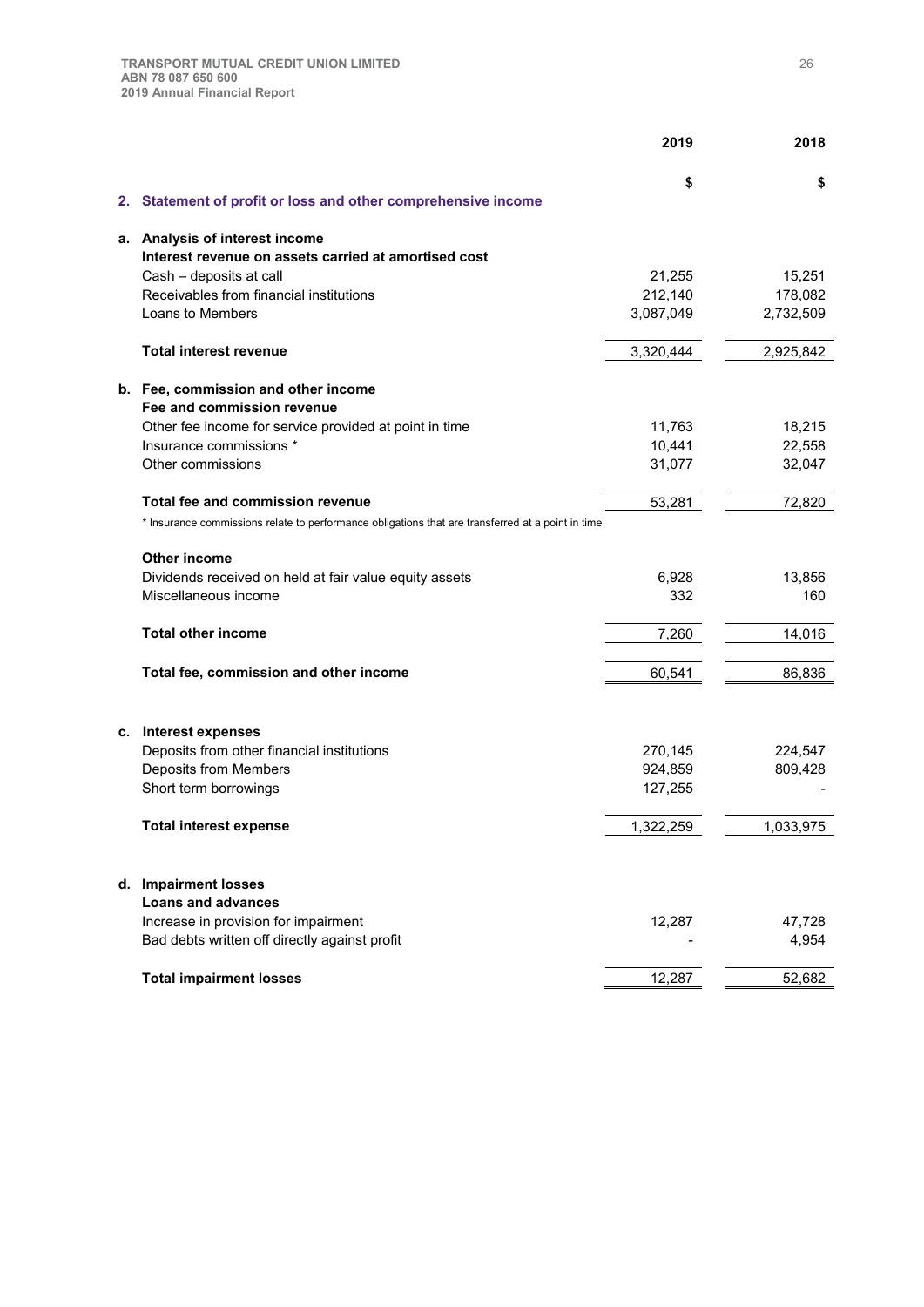|    |                                                                                                              | 2019      | 2018      |
|----|--------------------------------------------------------------------------------------------------------------|-----------|-----------|
|    |                                                                                                              | \$        | \$        |
|    | 2. Statement of profit or loss and other comprehensive income continued<br>e. Other prescribed disclosures   |           |           |
|    | General administration - Depreciation expense                                                                |           |           |
|    | <b>Buildings</b>                                                                                             | 62,592    | 61,894    |
|    | Plant and equipment                                                                                          | 33,470    | 44,423    |
|    | Leasehold improvements                                                                                       |           |           |
|    |                                                                                                              | 96,062    | 106,317   |
|    | General administration - Auditor's remuneration (excl.                                                       |           |           |
|    | GST)                                                                                                         |           |           |
|    | - Audit fees                                                                                                 | 49,250    | 47,820    |
|    | - Other services - taxation                                                                                  |           |           |
|    | - Other services - compliance                                                                                | 1,090     | 1,060     |
|    | - Other services - other                                                                                     | 6,300     | 6,200     |
|    |                                                                                                              | 56,640    | 55,080    |
| 3. | Income tax expense                                                                                           |           |           |
|    | The prima facie tax payable on profit is reconciled to the<br>income tax expense in the accounts as follows: |           |           |
|    | Profit                                                                                                       | 84,742    | 81,418    |
|    | Prima facie tax payable on profit before income tax at 27.5%<br>(2018:27.5%)                                 | 23,304    | 22,390    |
|    | Add tax effect of expenses not deductible                                                                    |           |           |
|    | - Franking credit uplift                                                                                     | 816       | 1,633     |
|    | <b>Subtotal</b>                                                                                              | 24,120    | 24,023    |
|    | Less                                                                                                         |           |           |
|    | - Franking rebate                                                                                            | (2,969)   | (5,938)   |
|    | - Adjustment for transitional tax rate provision                                                             | (10,036)  | 4,879     |
|    | Total income tax expense in income statement                                                                 | 11,115    | 22,964    |
|    | Current tax expense                                                                                          | 26,056    | 3,550     |
|    | Deferred Tax expense                                                                                         | (20, 362) | 10,950    |
|    | Under / (Over) provision                                                                                     | 5,421     | 8,464     |
|    | Total income tax expense in income statement                                                                 | 11,115    | 22,964    |
| 4. | <b>Cash</b>                                                                                                  |           |           |
|    | Deposits at call                                                                                             | 6,283,883 | 3,830,272 |
|    |                                                                                                              | 6,283,883 | 3,830,272 |
|    |                                                                                                              |           |           |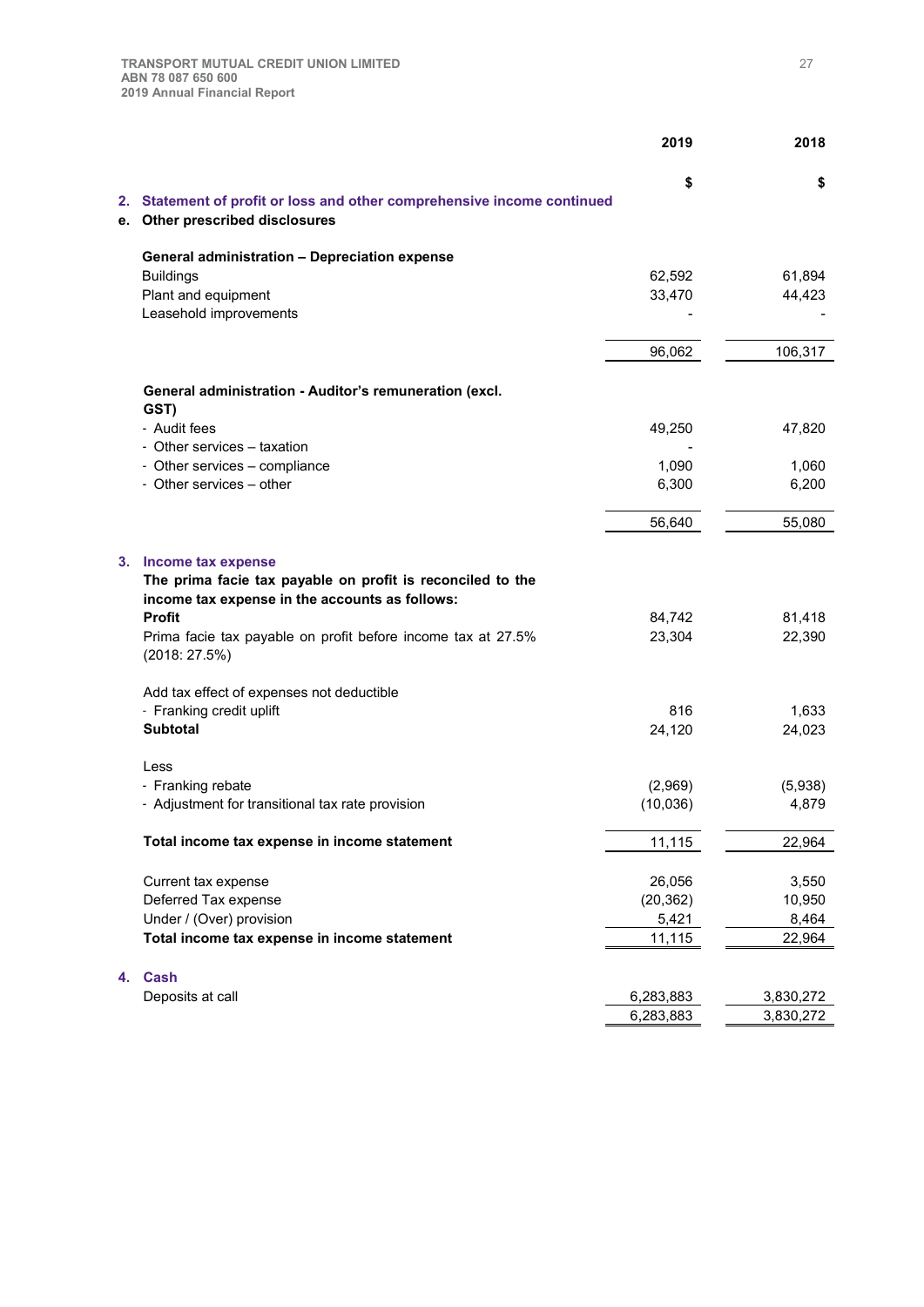| <b>Receivables</b><br>5.                                                  |           |           |
|---------------------------------------------------------------------------|-----------|-----------|
| Interest receivable on deposits with other financial institutions         | 51,752    | 42,538    |
| Prepayments                                                               | 41,672    | 50,335    |
| Sundry debtors and settlement accounts                                    | 66,993    | 23,793    |
|                                                                           | 160,417   | 116,666   |
| <b>Investment securities</b><br>6.                                        |           |           |
| Investment securities at amortised cost                                   |           |           |
| Negotiable Certificates of Deposits                                       | 997,560   |           |
| Term deposits with Banks                                                  | 6,444,482 |           |
| Equity investment securities designated as FVOCI                          |           |           |
| <b>Cuscal Limited</b>                                                     | 321,468   |           |
| Available for sale investment securities *                                |           |           |
| <b>Cuscal Limited</b>                                                     |           | 166,277   |
| <b>Assets held to maturity</b>                                            |           |           |
| Negotiable certificates of deposit                                        |           | 4,484,478 |
| <b>Receivables</b>                                                        |           |           |
| Term deposits                                                             |           | 3,953,712 |
| investment securities including AFS and<br>Total<br>equity<br>investments | 7,763,510 | 8,604,467 |

## **\* Cuscal Limited**

This company supplies services to the member organisations which are all Credit Unions and Mutual Banks. At 1 July 2018, the Credit Union designated its investment in Cuscal equity securities as at FVOCI. In FY 2018, these investments were classified as available-for-sale and measured at cost. The shares are able to be traded but within a market limited to other mutual ADI's.

Management have used the unobservable inputs to assess the fair value of the shares. The financial reports of Cuscal record net tangible asset backing of these shares exceeding their cost value. Based on the net assets of Cuscal, any fair value determination on these shares is likely to be greater than their cost value. Management has determined that the value of \$1.16 per share is a reasonable approximation of fair value based on the likely value available on a sale, taking into consideration factors such as sales evidence, dividend history and overall market conditions.

The Credit Union is not intending to dispose of these shares.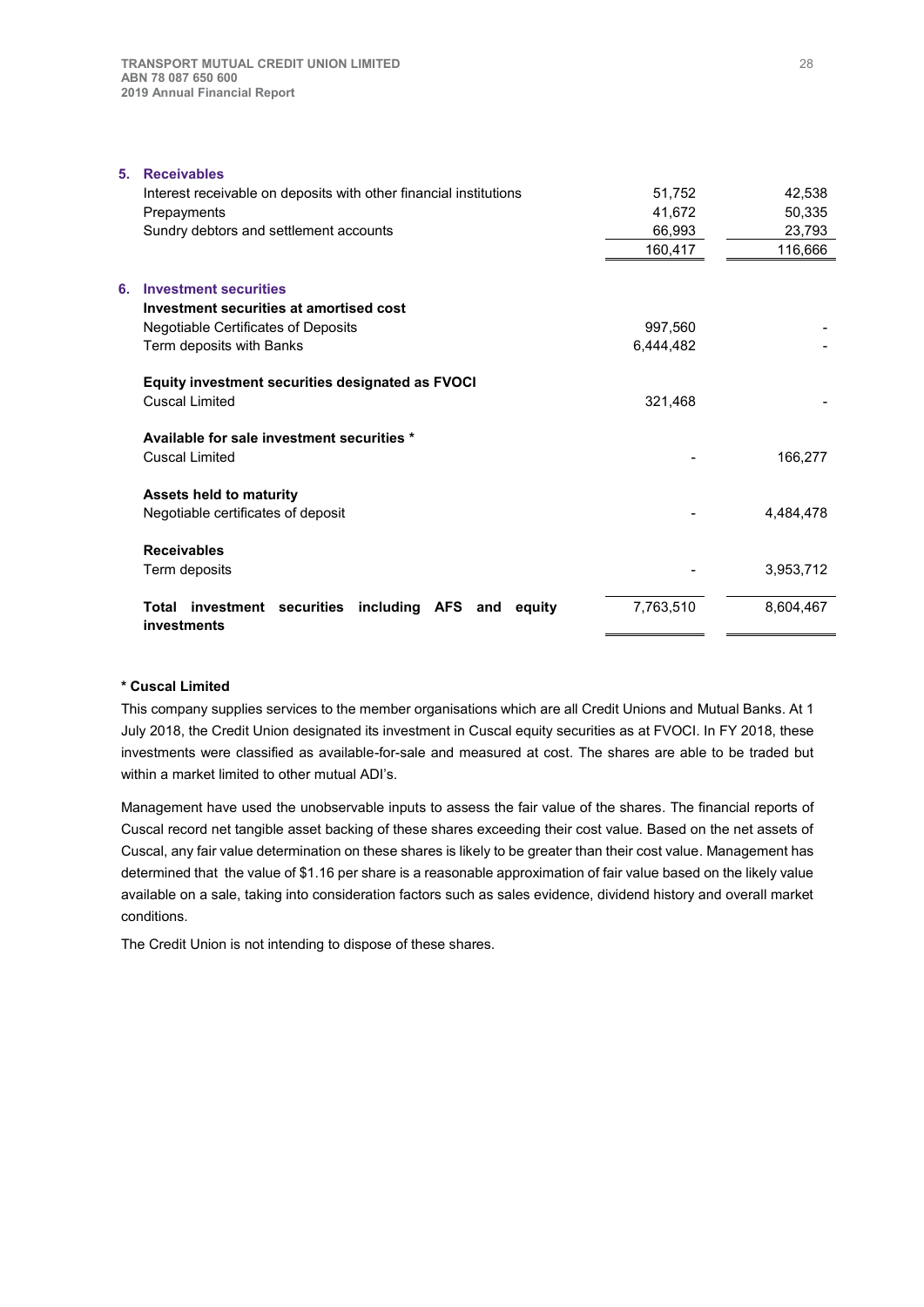|    |                                                     | 2019<br>\$ | 2018<br>\$ |
|----|-----------------------------------------------------|------------|------------|
| 7. | <b>Loans to Members</b>                             |            |            |
|    |                                                     |            |            |
| a. | <b>Amount due comprises:</b>                        |            |            |
|    | Overdrafts and revolving credit                     | 158,728    | 67,379     |
|    | Term loans                                          | 78,300,330 | 67,739,556 |
|    | <b>Subtotal</b>                                     | 78,459,058 | 67,806,935 |
|    | Less:                                               |            |            |
|    | Unamortised loan origination fees                   | (26, 386)  | (21, 447)  |
|    | Unearned income                                     |            |            |
|    |                                                     |            |            |
|    | Subtotal                                            | 78,432,672 | 67,785,488 |
|    | Less: Provision for impaired loans                  | (96, 042)  | (79,090)   |
|    |                                                     | 78,336,630 | 67,706,398 |
|    |                                                     |            |            |
| b. | <b>Credit quality - Security held against loans</b> |            |            |
|    | Secured by mortgage over real estate                | 73,235,759 | 62,587,284 |
|    | Partly secured by goods mortgage                    | 3,198,946  | 2,972,152  |
|    | Wholly unsecured                                    | 2,024,353  | 2,247,499  |
|    |                                                     | 78,459,058 | 67,806,935 |

It is not practicable to value all collateral as at the reporting date due to the variety of assets and condition. A breakdown of the quality of the residential mortgage security on a portfolio basis is as follows:

| Security held as mortgage against real estate is on the basis of:      |            |            |
|------------------------------------------------------------------------|------------|------------|
| - Loan to valuation ratio of less than 80%                             | 65,583,711 | 53,929,069 |
| - Loan to valuation ratio of more than 80% but mortgage<br>insured     | 4.119.298  | 3.764.344  |
| - Loan to valuation ratio of more than 80% and not mortgage<br>insured | 3.532.750  | 4.893.871  |
| Total                                                                  | 73,235,759 | 62,587,284 |

## **c. Concentration of loans**

The values detailed below include 'statement of financial position' values, and undrawn facilities as described in Note 28.

| Loans to Individual or related groups of Members which |           |           |
|--------------------------------------------------------|-----------|-----------|
| exceed 10% of total Members' equity                    | 6.221.247 | 5.788.662 |
| Total                                                  | 6.221.247 | 5.788.662 |

Loans to Members are concentrated to individuals employed in the transport sector in NSW.

| (ii)  | Geographical concentrations      |            |            |
|-------|----------------------------------|------------|------------|
|       | <b>NSW</b>                       | 69,309,601 | 60,957,405 |
|       | Victoria                         | 5,800,251  | 4,824,618  |
|       | Queensland                       | 574,388    | 462,917    |
|       | South Australia                  | 32,272     | 6,227      |
|       | Western Australia                | 1.036.139  | 973.319    |
|       | <b>ACT</b>                       | 1,697,060  | 579,117    |
|       | Other                            | 9,347      | 3,332      |
|       |                                  | 78,459,058 | 67,806,935 |
|       |                                  |            |            |
| (iii) | Loans by purpose                 |            |            |
|       | Residential loans and facilities | 73,235,759 | 62,570,074 |
|       | Personal loans and facilities    | 5,223,299  | 5,236,861  |
|       |                                  | 78.459.058 | 67.806.935 |
|       |                                  |            |            |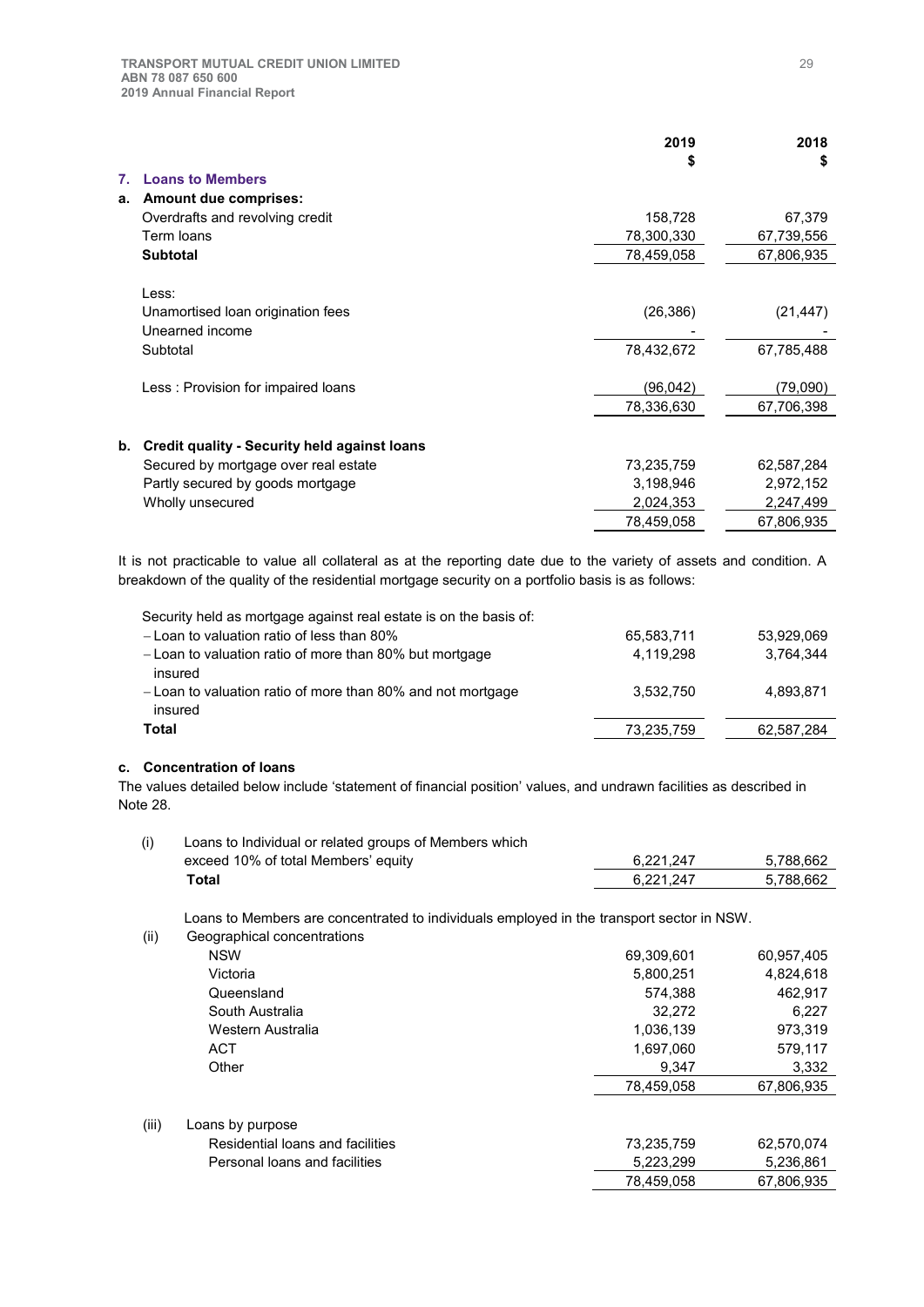## **8. Provision on impaired loans**

## **(a) Amounts arising from ECL**

The loss allowance as of the year end by class of exposure/asset are summarised in the table below. Comparative amounts for 2018 represent allowance account for credit losses and reflect measurement basis under AASB 139.

|                         | <b>Gross</b><br>Carrying<br>value | <b>ECL</b><br><b>Allowance</b> | Carrying<br>value | Gross<br>Carrying<br>value | <b>Provision</b><br>for<br>impairment | Carrying<br>value |
|-------------------------|-----------------------------------|--------------------------------|-------------------|----------------------------|---------------------------------------|-------------------|
|                         | 2019                              | 2019                           | 2019              | 2018                       | 2018                                  | 2018              |
|                         | \$                                | \$                             | \$                | \$                         | \$                                    | \$                |
| Loans to                |                                   |                                |                   |                            |                                       |                   |
| Members:                |                                   |                                |                   |                            |                                       |                   |
| - Mortgages             | 73,235,759                        | $\overline{\phantom{a}}$       | 73,235,759        | 62,587,284                 | $\overline{\phantom{0}}$              | 62,587,284        |
| - Personal              | 5,064,571                         | 96.042                         | 4,968,529         | 5,162,344                  | 79,090                                | 5,083,254         |
| - Overdrafts            | 158,728                           |                                | 158,728           | 57.307                     |                                       | 57.307            |
| <b>Total to natural</b> | 78.459.058                        | 96.042                         | 78.363.016        | 67,806,935                 | 79,090                                | 67.727.845        |
| persons                 |                                   |                                |                   |                            |                                       |                   |
| <b>Total</b>            | 78,459,058                        | 96.042                         | 78.363.016        | 67,806,935                 | 79.090                                | 67,727,845        |

An analysis of the Credit Union's credit risk exposure per class of financial asset and "stage" without reflecting the effects of any collateral or other credit enhancements is demonstrated in the following tables. Unless specifically indicated, for financial assets, the amounts in the table represent gross carrying amounts.

|                   | Stage 1<br>12 month<br><b>ECL</b> | Stage 2<br>Lifetime ECL | Stage 3<br><b>Lifetime ECL</b> | Total  |
|-------------------|-----------------------------------|-------------------------|--------------------------------|--------|
|                   | 2019                              | 2019                    | 2019                           | 2019   |
|                   | \$                                | \$                      | \$                             | \$     |
| Loans to Members: |                                   |                         |                                |        |
| - Mortgages       |                                   |                         |                                |        |
| - Personal        | 5.591                             | 4,068                   | 86,383                         | 96,042 |
| - Credit cards    |                                   | -                       |                                |        |
| - Overdrafts      |                                   |                         |                                |        |
| Carrying amount   | 5,591                             | 4,068                   | 86,383                         | 96,042 |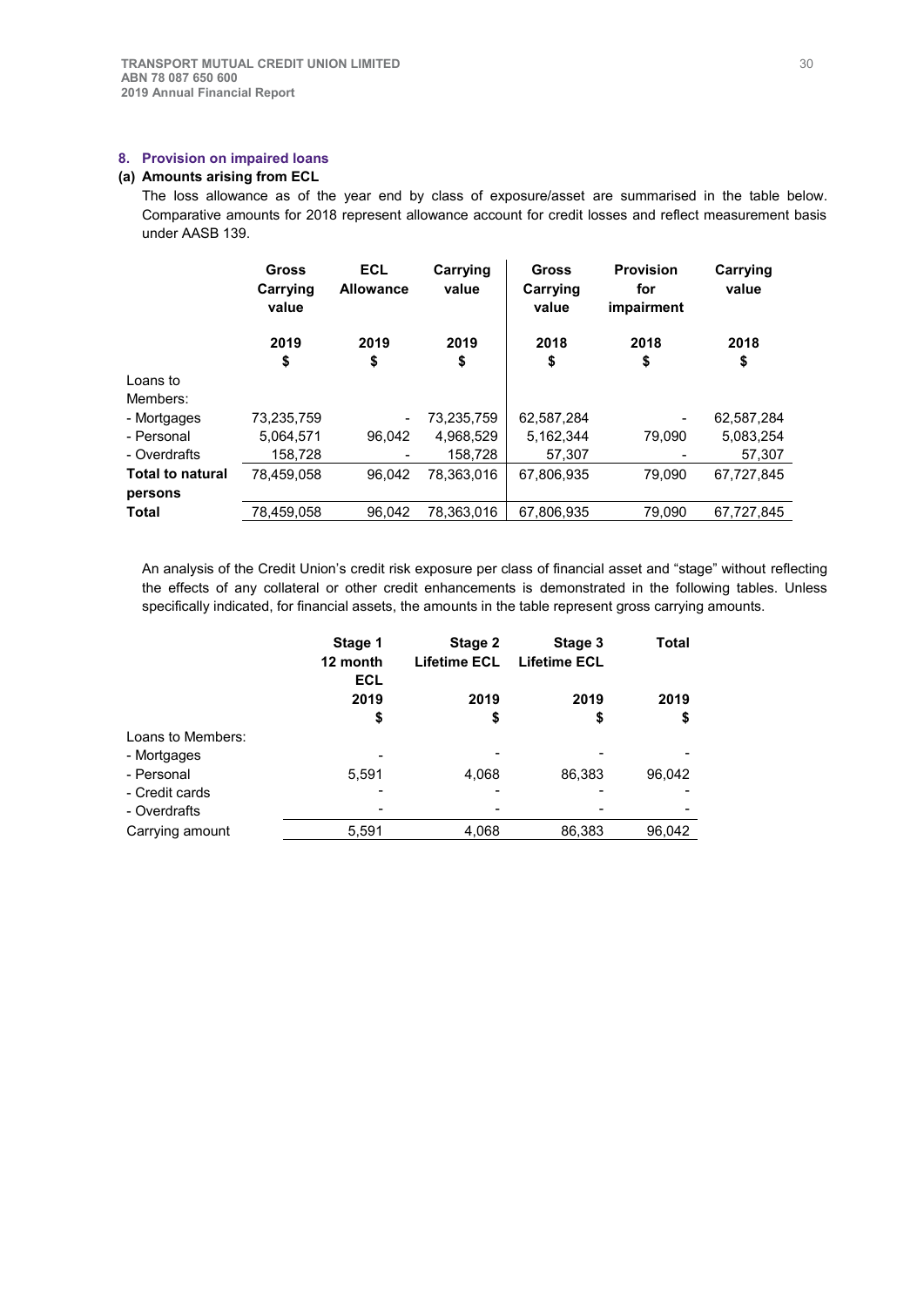## **8. Provision on impaired loans continued**

The reconciliations from the opening to the closing balance of the allowance for impairment by class of financial instrument is shown in the table below.

|                         | Stage 1<br>12 month<br><b>ECL</b><br>2019 | Stage 2<br>Lifetime<br><b>ECL</b><br>2019 | Stage 3<br>Lifetime<br><b>ECL</b><br>2019 | <b>Purchased</b><br>credit<br>impaired<br>2019 | Total<br>2019 |
|-------------------------|-------------------------------------------|-------------------------------------------|-------------------------------------------|------------------------------------------------|---------------|
|                         | \$                                        | \$                                        | \$                                        | \$                                             | \$            |
| <b>Loans to Members</b> |                                           |                                           |                                           |                                                |               |
| Balance at 1 July 2018  |                                           |                                           | 79,090                                    |                                                | 79,090        |
| per AASB 139            |                                           |                                           |                                           |                                                |               |
| Adjustment on initial   |                                           |                                           |                                           |                                                |               |
| application of AASB 9   |                                           |                                           |                                           |                                                |               |
| Balance at 1 July 2018  |                                           |                                           | 79,090                                    |                                                | 79,090        |
| per AASB 9              |                                           |                                           |                                           |                                                |               |
| Changes in the loss     |                                           |                                           |                                           |                                                |               |
| allowance               |                                           |                                           |                                           |                                                |               |
| - Transfer to stage 1   | 5,591                                     |                                           |                                           |                                                | 5,591         |
| - Transfer to stage 2   |                                           | 4,068                                     |                                           |                                                | 4,068         |
| - Transfer to stage 3   |                                           |                                           | 7,293                                     |                                                | 7,293         |
| - Net movement due to   |                                           |                                           |                                           |                                                |               |
| change in credit risk   |                                           |                                           |                                           |                                                |               |
| - Write-offs            |                                           |                                           |                                           |                                                |               |
| Balance at 30 June      | 5,591                                     | 4,068                                     | 86,383                                    |                                                | 96,042        |

#### **Key assumptions in determining the ECL**

Measurement of ECL

The key inputs into the measurement of ECL include the following variables:

• probability of default (PD);

• loss given default (LGD); and

• exposure at default (EAD).

These parameters are generally derived from internal analysis, management judgements and other historical data. They are adjusted to reflect forward-looking information as described below.

Stage 1 of the impairment model is calculated using the inputs as follows:

PD estimates are calculated based on arrears over 90 days and other loans and facilities where the likelihood of future payments is low. The definition of default is consistent with the definition of default used for internal credit risk management and regulatory reporting purposes. Instruments which are 90 days past due are generally considered to be in default.

LGD is the magnitude of the likely loss if there is a default. The Credit Union estimates LGD parameters based on the history of recovery rates of claims against defaulted counterparties. The LGD percentage applied considers the structure of the loan, collateral, seniority of the claim, counterparty industry and recovery costs of any collateral that is integral to the financial asset. For loans secured by residential property, Loan to Value Ratios (LVR) are a key parameter in determining LGD. LGD estimates are recalibrated for different economic scenarios and, for real estate lending, to reflect possible changes in property prices. They are calculated on a discounted cash flow basis using the effective interest rate as the discounting factor.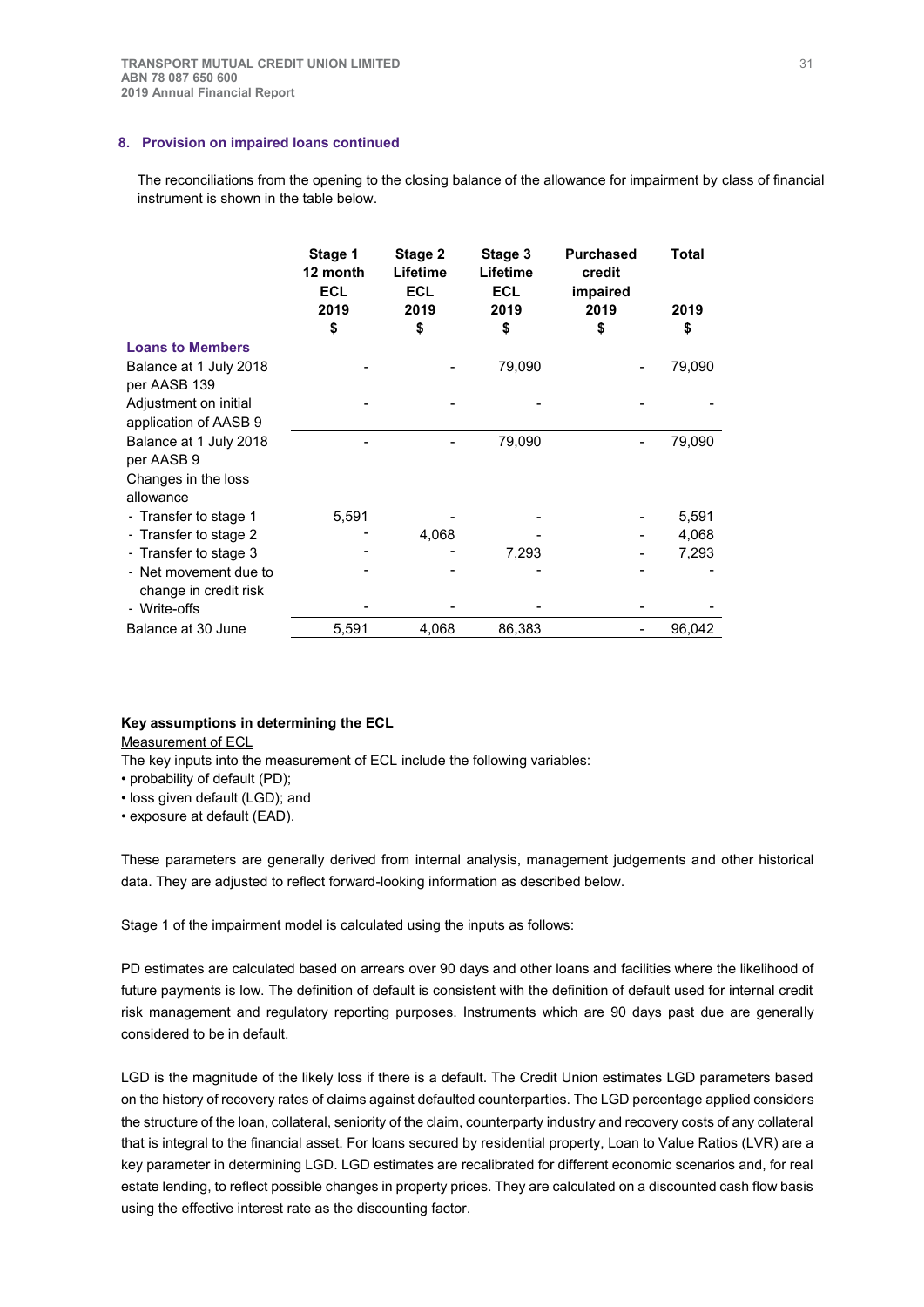## **8. Provision on impaired loans continued**

EAD represents the expected exposure in the event of a default. The Credit Union derives the EAD from the current exposure to the counterparty and potential changes to the current amount allowed under the contract including amortization. The EAD of a financial asset is its gross carrying amount. For lending commitments and financial guarantees, the EAD includes the amount drawn, as well as potential future amounts that may be drawn under the contract, which are estimated based on historical observations and future expectations.

The Credit Union has elected to calculate the impairment model by reviewing all loans 30+ days in arrears to determine the expected credit loss. Where no repayments have been received, a provision has been included.

## **(a) Significant increase in credit risk**

The Credit Union is not required to develop an extensive list of factors in defining a 'significant increase in credit risk'. In assessing significant increases in credit risk where a loan or class of loans must move to Stage 2 the following factors have been considered in the Credit Union's current model:

- Loans more than 30 days past due
- Loans with more than 2 instances of arrears experience in the previous 12 months
- Loans with approved hardship or modified terms

When determining whether the risk of default on a financial instrument has increased significantly since initial recognition, the Credit Union considers reasonable and supportable information that is relevant and available without undue cost or effort. This includes both quantitative and qualitative information and analysis, based on the Credit Union's historical experience and expert judgement, relevant external factors and including forwardlooking information.

The Credit Union presumes that the credit risk on a financial asset has increased significantly since initial recognition when the exposure is more than 30 days past due unless the Credit Union has reasonable and supportable information that demonstrates otherwise.

The approach to determining the ECL includes forward-looking information. The Credit Union has performed historical analysis and identified the key economic variables impacting credit risk and expected credit losses for each portfolio segment. Given the lack of loss experience by the Credit Union and across the wider industry, more emphasis has been applied to the historical data available as opposed to forward looking information. Consideration has also been given to the level of undue cost and effort involved in utilising complex statistical models, which is not considered appropriate for the size and complexity of the portfolio.

The Credit Union has considered other forward-looking considerations such as the impact of future unemployment rates, property prices, regulatory change and external market risk factors, which are not deemed to have a material impact and therefore no adjustment has been made to the ECL for such factors. This is reviewed and monitored for appropriateness on a quarterly basis. The Credit Union considers the ECL to represent its best estimate of the possible outcomes and is aligned with information used by the Credit Union for other purposes such as strategic planning and budgeting. Periodically the Credit Union carries out stress testing of more extreme shocks to calibrate its determination of other potential scenarios.

Stage 3 of the impairment model will be assessed on an individual basis based on the provisioning requirement in APS 220.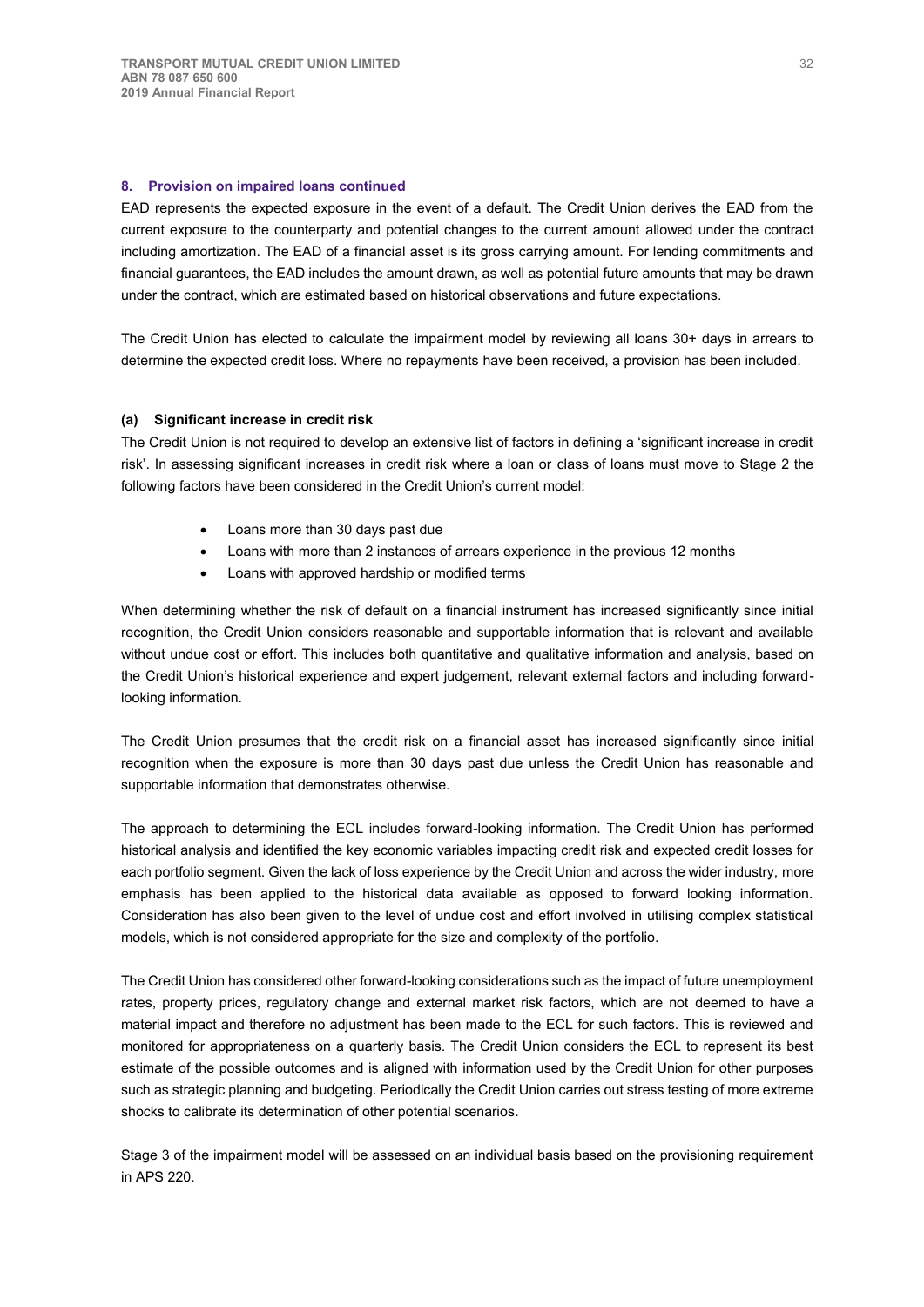## **8. Provision on impaired loans continued**

## **Impaired financial assets – Comparative information under AASB 139**

The following table shows an analysis of loans that are impaired or potentially impaired by class. In the note below;

- Carrying Value is the amount of the statement of financial position

- Impaired loans value is the 'on statement of financial position' loan balances which are past due by 90 days or more
- Provision for impairment is the amount of the impairment provision allocated to the class of impaired loans

|                          | <b>Carrying value</b> | Value of<br><b>Impaired Loans</b> | <b>Statutory</b><br><b>Provision for</b><br>impairment |
|--------------------------|-----------------------|-----------------------------------|--------------------------------------------------------|
|                          | 2018                  | 2018                              | 2018                                                   |
|                          | \$                    | \$                                | \$                                                     |
| Loans to Members:        |                       |                                   |                                                        |
| - Mortgages              | 62,587,284            |                                   |                                                        |
| - Personal               | 5,162,344             | 93.605                            | 79.090                                                 |
| - Credit cards           |                       |                                   |                                                        |
| - Overdrafts             | 57,307                |                                   |                                                        |
| Total to natural persons | 67,806,935            | 93.605                            | 79.090                                                 |
| Corporate borrowers      |                       |                                   |                                                        |
| <b>Total</b>             | 67,806,935            | 93,605                            | 79,090                                                 |

The following table show loans with repayments past due but not regarded as impaired **Loans with repayments past due but not impaired are in arrears as follows:**

|                  | 1-3 Months | 3-6 Months | 6-12 Months | > 1 Year | Total   |
|------------------|------------|------------|-------------|----------|---------|
| 2018             |            |            |             |          |         |
| Mortgage secured | -          | 513,311    | -           | -        | 513,311 |
| Personal loans   | 62,192     | -          | -           |          | 62,192  |
| Overdrafts       | 98         | -          | -           |          | 98      |
| Total            | 62.290     | 513,311    | -           |          | 575,601 |

### **Key assumptions in determining the provision for impairment**

In the course of the preparation of the annual report the Credit Union has determined the likely impairment loss on loans which have not maintained the loan repayments in accordance with the loan contract, or where there is other evidence of potential impairment such as industrial restructuring, job losses or economic circumstances. In identifying the impairment likely from these events, the Credit Union is required to estimate the potential impairment using the length of time the loan is in arrears and the historical losses arising in past years. Given the relatively small number of impaired loans, the circumstances may vary for each loan over time resulting in higher or lower impairment losses. An estimate is based on the period of impairment.

| Period of impairment | $%$ of<br>balance |
|----------------------|-------------------|
| Up to 90 days        |                   |
| 90 days to 181 days  | 40                |
| 181 days to 270 days | 60                |
| 270 days to 265 days | 80                |
| Over 365 days        | 100               |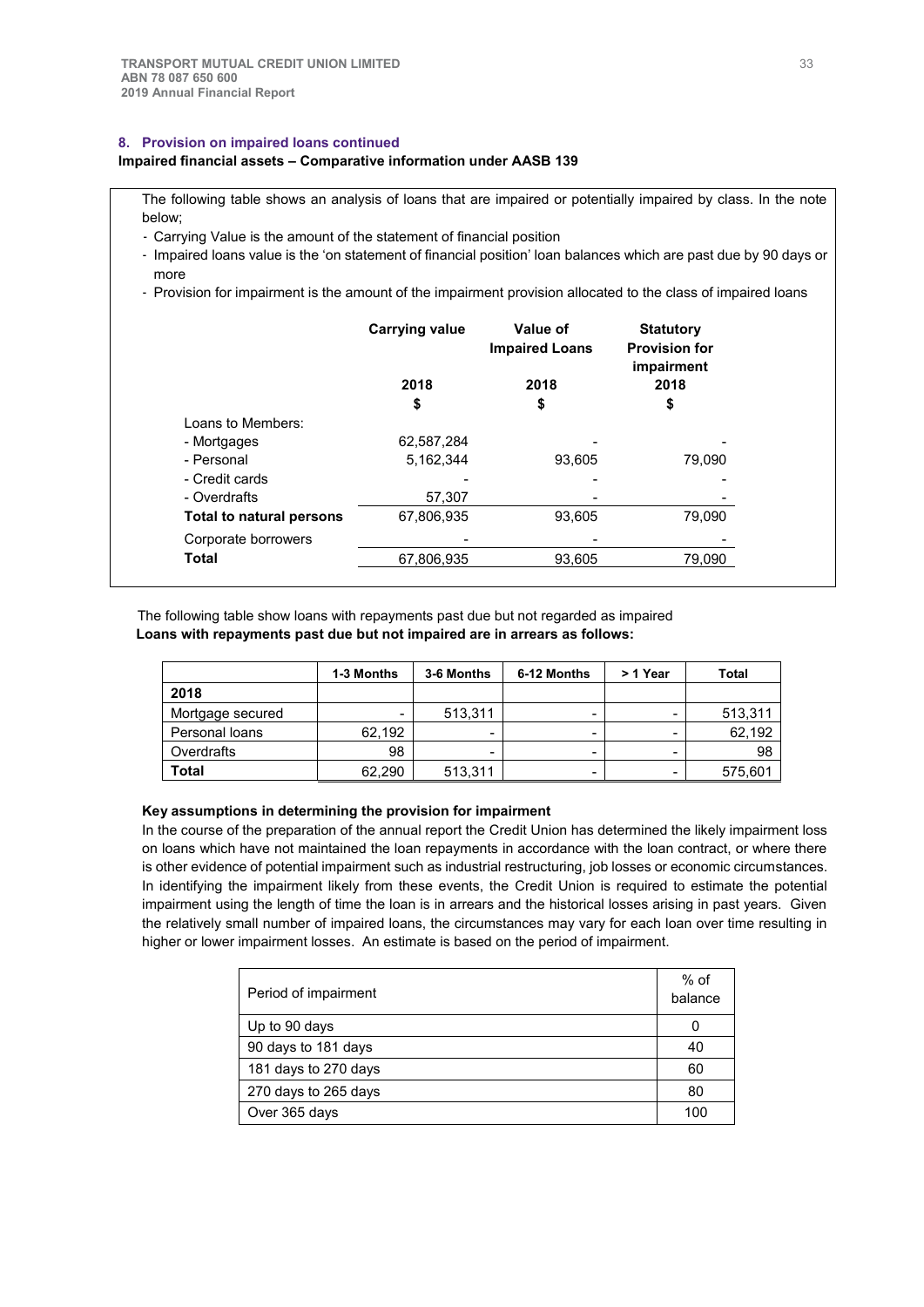|                                   |                                      | 2019      | 2018      |
|-----------------------------------|--------------------------------------|-----------|-----------|
|                                   |                                      | \$        | \$        |
| 9. .                              | <b>Property, plant and equipment</b> |           |           |
| Property - at cost<br>а.          |                                      | 2,049,959 | 2,049,959 |
|                                   | Less: Provision for depreciation     | (159,376) | (96, 783) |
| <b>Total land &amp; buildings</b> |                                      | 1,890,583 | 1,953,176 |
|                                   | Plant and equipment - at cost        | 506,733   | 444,224   |
|                                   | Less: Provision for depreciation     | (399.190) | (403,952) |
|                                   | <b>Total plant and equipment</b>     | 107,543   | 40,272    |
| Land                              |                                      | 344.806   | 344.806   |
|                                   | Total property, plant and equipment  | 2.342.932 | 2.338.254 |

## **b. Movement in the assets balances during the year were:**

|                       | 2019            |                      |         | 2018         |           |                                         |         |            |      |              |
|-----------------------|-----------------|----------------------|---------|--------------|-----------|-----------------------------------------|---------|------------|------|--------------|
|                       | <b>Property</b> | Plant &<br>equipment | Land    | <b>Total</b> |           | Plant &<br><b>Property</b><br>equipment |         |            | Land | <b>Total</b> |
|                       | \$              | \$                   | \$      | \$           |           | \$                                      | \$      | \$         |      |              |
| Opening balance       | 1,953,176       | 40,272               | 344,806 | 2,338,254    | 2,012,318 | 54,538                                  | 344.806 | 2,411,662  |      |              |
| Purchases             | 960             | 99,780               | -       | 100,740      | 2,752     | 45,365                                  |         | 48,117     |      |              |
| Less                  |                 |                      |         |              |           |                                         |         |            |      |              |
| Assets disposed       |                 |                      |         |              |           | (15, 208)                               |         | (15, 208)  |      |              |
| Depreciation          |                 |                      |         |              |           |                                         |         |            |      |              |
| charge                | (63, 553)       | (32, 509)            |         | (96,062)     | (61.894)  | (44,423)                                |         | (106, 317) |      |              |
| <b>Balance at the</b> |                 |                      |         |              |           |                                         |         |            |      |              |
| end of the year       | 1,890,583       | 107,543              | 344.806 | 2,342,932    | 1,953,176 | 40,272                                  | 344.806 | 2,338,254  |      |              |

|                                                                         | 2019<br>\$ | 2018<br>\$ |
|-------------------------------------------------------------------------|------------|------------|
| 10. Deferred taxation assets                                            |            |            |
| Deferred tax assets                                                     | 106,063    | 85,701     |
| Deferred tax assets comprise:                                           |            |            |
| - Accrued expenses not deductible until incurred                        | 17,966     | 14,786     |
| - Provisions for impairment on loans                                    | 26,412     | 21,750     |
| - Provisions for employee benefits                                      | 35,259     | 35,570     |
| - Depreciation on fixed assets                                          | 3,053      | 407        |
| - Effective interest rate                                               | 7,256      | 5,898      |
| - Other accruals                                                        | 16,117     | 7,290      |
|                                                                         | 106,063    | 85,701     |
| 11. Taxation assets / liabilities                                       |            |            |
| Income tax receivable                                                   |            | 4,216      |
| 12. Payables to other financial institutions                            |            |            |
| <b>Corporate Deposits</b>                                               | 9,250,000  | 12,000,000 |
| 13. Borrowings                                                          |            |            |
| <b>Borrowings</b>                                                       | 8,500,000  |            |
| (reclassified from liability Corporate Deposits as regulatory reporting |            |            |

requirement from 1<sup>st</sup> July 2019)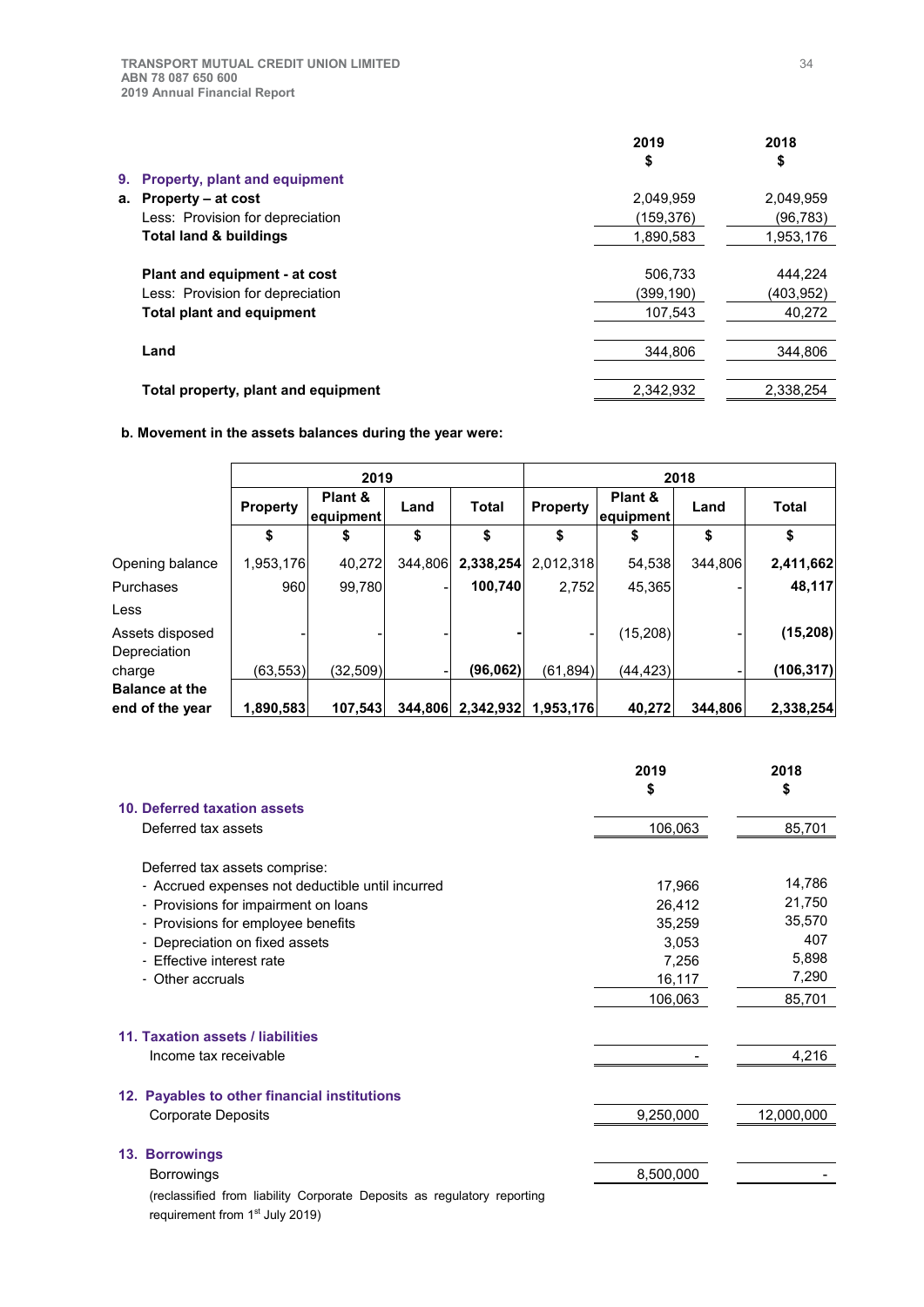| <b>14. Deposits from Members</b><br>Member deposits<br>- At call<br>29,385,632<br>25,754,854<br>- Term<br>35,100,910<br>37,513,881<br>Member withdrawable shares<br>43,480<br>42,760<br>66,942,993<br>60,898,524<br>There were no defaults on interest and capital payments on these<br>liabilities in the current or prior year.<br><b>Concentration of Member deposits</b><br>Significant individual Member deposits which in aggregate<br>(i)<br>represent more than 10% of the total liabilities:<br>Geographical concentrations<br>(ii)<br><b>NSW</b><br>58,533,629<br>58,391,586<br>Victoria<br>987,252<br>1,331,959<br>7,115,275<br>949,613<br>Queensland<br>South Australia<br>11,043<br>12,685<br>Western Australia<br>40,184<br>19,823<br><b>ACT</b><br>166,427<br>126,156<br>Other<br>89,183<br>66,702<br>66,942,993<br>Total per statement of financial position<br>60,898,524<br>15. Creditor accruals and settlement accounts<br>Annual leave<br>53,451<br>50,404<br>91,875<br>Creditors and accruals<br>114,258<br>255,227<br>Interest payable on deposits<br>327,500<br>249,437<br>74,220<br>Sundry creditors & settlement accounts<br>744,646<br>471,726<br><b>16. Taxation liabilities</b><br>Current income tax payable<br>5,421<br>Deferred tax liabilities<br>42,678<br>Deferred income tax liability comprises:<br>- Tax due on assets held at fair value investments held in equity<br>42,678<br><b>18. Provisions</b><br>74,782<br>68,950<br>Long service leave |                                   | 2019 | 2018 |
|-----------------------------------------------------------------------------------------------------------------------------------------------------------------------------------------------------------------------------------------------------------------------------------------------------------------------------------------------------------------------------------------------------------------------------------------------------------------------------------------------------------------------------------------------------------------------------------------------------------------------------------------------------------------------------------------------------------------------------------------------------------------------------------------------------------------------------------------------------------------------------------------------------------------------------------------------------------------------------------------------------------------------------------------------------------------------------------------------------------------------------------------------------------------------------------------------------------------------------------------------------------------------------------------------------------------------------------------------------------------------------------------------------------------------------------------------------------------------------------------|-----------------------------------|------|------|
|                                                                                                                                                                                                                                                                                                                                                                                                                                                                                                                                                                                                                                                                                                                                                                                                                                                                                                                                                                                                                                                                                                                                                                                                                                                                                                                                                                                                                                                                                         |                                   | \$   | \$   |
|                                                                                                                                                                                                                                                                                                                                                                                                                                                                                                                                                                                                                                                                                                                                                                                                                                                                                                                                                                                                                                                                                                                                                                                                                                                                                                                                                                                                                                                                                         |                                   |      |      |
|                                                                                                                                                                                                                                                                                                                                                                                                                                                                                                                                                                                                                                                                                                                                                                                                                                                                                                                                                                                                                                                                                                                                                                                                                                                                                                                                                                                                                                                                                         |                                   |      |      |
|                                                                                                                                                                                                                                                                                                                                                                                                                                                                                                                                                                                                                                                                                                                                                                                                                                                                                                                                                                                                                                                                                                                                                                                                                                                                                                                                                                                                                                                                                         |                                   |      |      |
|                                                                                                                                                                                                                                                                                                                                                                                                                                                                                                                                                                                                                                                                                                                                                                                                                                                                                                                                                                                                                                                                                                                                                                                                                                                                                                                                                                                                                                                                                         |                                   |      |      |
|                                                                                                                                                                                                                                                                                                                                                                                                                                                                                                                                                                                                                                                                                                                                                                                                                                                                                                                                                                                                                                                                                                                                                                                                                                                                                                                                                                                                                                                                                         |                                   |      |      |
|                                                                                                                                                                                                                                                                                                                                                                                                                                                                                                                                                                                                                                                                                                                                                                                                                                                                                                                                                                                                                                                                                                                                                                                                                                                                                                                                                                                                                                                                                         |                                   |      |      |
|                                                                                                                                                                                                                                                                                                                                                                                                                                                                                                                                                                                                                                                                                                                                                                                                                                                                                                                                                                                                                                                                                                                                                                                                                                                                                                                                                                                                                                                                                         |                                   |      |      |
|                                                                                                                                                                                                                                                                                                                                                                                                                                                                                                                                                                                                                                                                                                                                                                                                                                                                                                                                                                                                                                                                                                                                                                                                                                                                                                                                                                                                                                                                                         |                                   |      |      |
|                                                                                                                                                                                                                                                                                                                                                                                                                                                                                                                                                                                                                                                                                                                                                                                                                                                                                                                                                                                                                                                                                                                                                                                                                                                                                                                                                                                                                                                                                         |                                   |      |      |
|                                                                                                                                                                                                                                                                                                                                                                                                                                                                                                                                                                                                                                                                                                                                                                                                                                                                                                                                                                                                                                                                                                                                                                                                                                                                                                                                                                                                                                                                                         |                                   |      |      |
|                                                                                                                                                                                                                                                                                                                                                                                                                                                                                                                                                                                                                                                                                                                                                                                                                                                                                                                                                                                                                                                                                                                                                                                                                                                                                                                                                                                                                                                                                         |                                   |      |      |
|                                                                                                                                                                                                                                                                                                                                                                                                                                                                                                                                                                                                                                                                                                                                                                                                                                                                                                                                                                                                                                                                                                                                                                                                                                                                                                                                                                                                                                                                                         |                                   |      |      |
|                                                                                                                                                                                                                                                                                                                                                                                                                                                                                                                                                                                                                                                                                                                                                                                                                                                                                                                                                                                                                                                                                                                                                                                                                                                                                                                                                                                                                                                                                         |                                   |      |      |
|                                                                                                                                                                                                                                                                                                                                                                                                                                                                                                                                                                                                                                                                                                                                                                                                                                                                                                                                                                                                                                                                                                                                                                                                                                                                                                                                                                                                                                                                                         |                                   |      |      |
|                                                                                                                                                                                                                                                                                                                                                                                                                                                                                                                                                                                                                                                                                                                                                                                                                                                                                                                                                                                                                                                                                                                                                                                                                                                                                                                                                                                                                                                                                         |                                   |      |      |
|                                                                                                                                                                                                                                                                                                                                                                                                                                                                                                                                                                                                                                                                                                                                                                                                                                                                                                                                                                                                                                                                                                                                                                                                                                                                                                                                                                                                                                                                                         |                                   |      |      |
|                                                                                                                                                                                                                                                                                                                                                                                                                                                                                                                                                                                                                                                                                                                                                                                                                                                                                                                                                                                                                                                                                                                                                                                                                                                                                                                                                                                                                                                                                         |                                   |      |      |
|                                                                                                                                                                                                                                                                                                                                                                                                                                                                                                                                                                                                                                                                                                                                                                                                                                                                                                                                                                                                                                                                                                                                                                                                                                                                                                                                                                                                                                                                                         |                                   |      |      |
|                                                                                                                                                                                                                                                                                                                                                                                                                                                                                                                                                                                                                                                                                                                                                                                                                                                                                                                                                                                                                                                                                                                                                                                                                                                                                                                                                                                                                                                                                         |                                   |      |      |
|                                                                                                                                                                                                                                                                                                                                                                                                                                                                                                                                                                                                                                                                                                                                                                                                                                                                                                                                                                                                                                                                                                                                                                                                                                                                                                                                                                                                                                                                                         |                                   |      |      |
|                                                                                                                                                                                                                                                                                                                                                                                                                                                                                                                                                                                                                                                                                                                                                                                                                                                                                                                                                                                                                                                                                                                                                                                                                                                                                                                                                                                                                                                                                         |                                   |      |      |
|                                                                                                                                                                                                                                                                                                                                                                                                                                                                                                                                                                                                                                                                                                                                                                                                                                                                                                                                                                                                                                                                                                                                                                                                                                                                                                                                                                                                                                                                                         |                                   |      |      |
|                                                                                                                                                                                                                                                                                                                                                                                                                                                                                                                                                                                                                                                                                                                                                                                                                                                                                                                                                                                                                                                                                                                                                                                                                                                                                                                                                                                                                                                                                         |                                   |      |      |
|                                                                                                                                                                                                                                                                                                                                                                                                                                                                                                                                                                                                                                                                                                                                                                                                                                                                                                                                                                                                                                                                                                                                                                                                                                                                                                                                                                                                                                                                                         |                                   |      |      |
|                                                                                                                                                                                                                                                                                                                                                                                                                                                                                                                                                                                                                                                                                                                                                                                                                                                                                                                                                                                                                                                                                                                                                                                                                                                                                                                                                                                                                                                                                         |                                   |      |      |
|                                                                                                                                                                                                                                                                                                                                                                                                                                                                                                                                                                                                                                                                                                                                                                                                                                                                                                                                                                                                                                                                                                                                                                                                                                                                                                                                                                                                                                                                                         |                                   |      |      |
|                                                                                                                                                                                                                                                                                                                                                                                                                                                                                                                                                                                                                                                                                                                                                                                                                                                                                                                                                                                                                                                                                                                                                                                                                                                                                                                                                                                                                                                                                         |                                   |      |      |
|                                                                                                                                                                                                                                                                                                                                                                                                                                                                                                                                                                                                                                                                                                                                                                                                                                                                                                                                                                                                                                                                                                                                                                                                                                                                                                                                                                                                                                                                                         |                                   |      |      |
|                                                                                                                                                                                                                                                                                                                                                                                                                                                                                                                                                                                                                                                                                                                                                                                                                                                                                                                                                                                                                                                                                                                                                                                                                                                                                                                                                                                                                                                                                         |                                   |      |      |
|                                                                                                                                                                                                                                                                                                                                                                                                                                                                                                                                                                                                                                                                                                                                                                                                                                                                                                                                                                                                                                                                                                                                                                                                                                                                                                                                                                                                                                                                                         |                                   |      |      |
|                                                                                                                                                                                                                                                                                                                                                                                                                                                                                                                                                                                                                                                                                                                                                                                                                                                                                                                                                                                                                                                                                                                                                                                                                                                                                                                                                                                                                                                                                         | 17. Deferred taxation liabilities |      |      |
|                                                                                                                                                                                                                                                                                                                                                                                                                                                                                                                                                                                                                                                                                                                                                                                                                                                                                                                                                                                                                                                                                                                                                                                                                                                                                                                                                                                                                                                                                         |                                   |      |      |
|                                                                                                                                                                                                                                                                                                                                                                                                                                                                                                                                                                                                                                                                                                                                                                                                                                                                                                                                                                                                                                                                                                                                                                                                                                                                                                                                                                                                                                                                                         |                                   |      |      |
|                                                                                                                                                                                                                                                                                                                                                                                                                                                                                                                                                                                                                                                                                                                                                                                                                                                                                                                                                                                                                                                                                                                                                                                                                                                                                                                                                                                                                                                                                         |                                   |      |      |
|                                                                                                                                                                                                                                                                                                                                                                                                                                                                                                                                                                                                                                                                                                                                                                                                                                                                                                                                                                                                                                                                                                                                                                                                                                                                                                                                                                                                                                                                                         |                                   |      |      |
|                                                                                                                                                                                                                                                                                                                                                                                                                                                                                                                                                                                                                                                                                                                                                                                                                                                                                                                                                                                                                                                                                                                                                                                                                                                                                                                                                                                                                                                                                         |                                   |      |      |
|                                                                                                                                                                                                                                                                                                                                                                                                                                                                                                                                                                                                                                                                                                                                                                                                                                                                                                                                                                                                                                                                                                                                                                                                                                                                                                                                                                                                                                                                                         |                                   |      |      |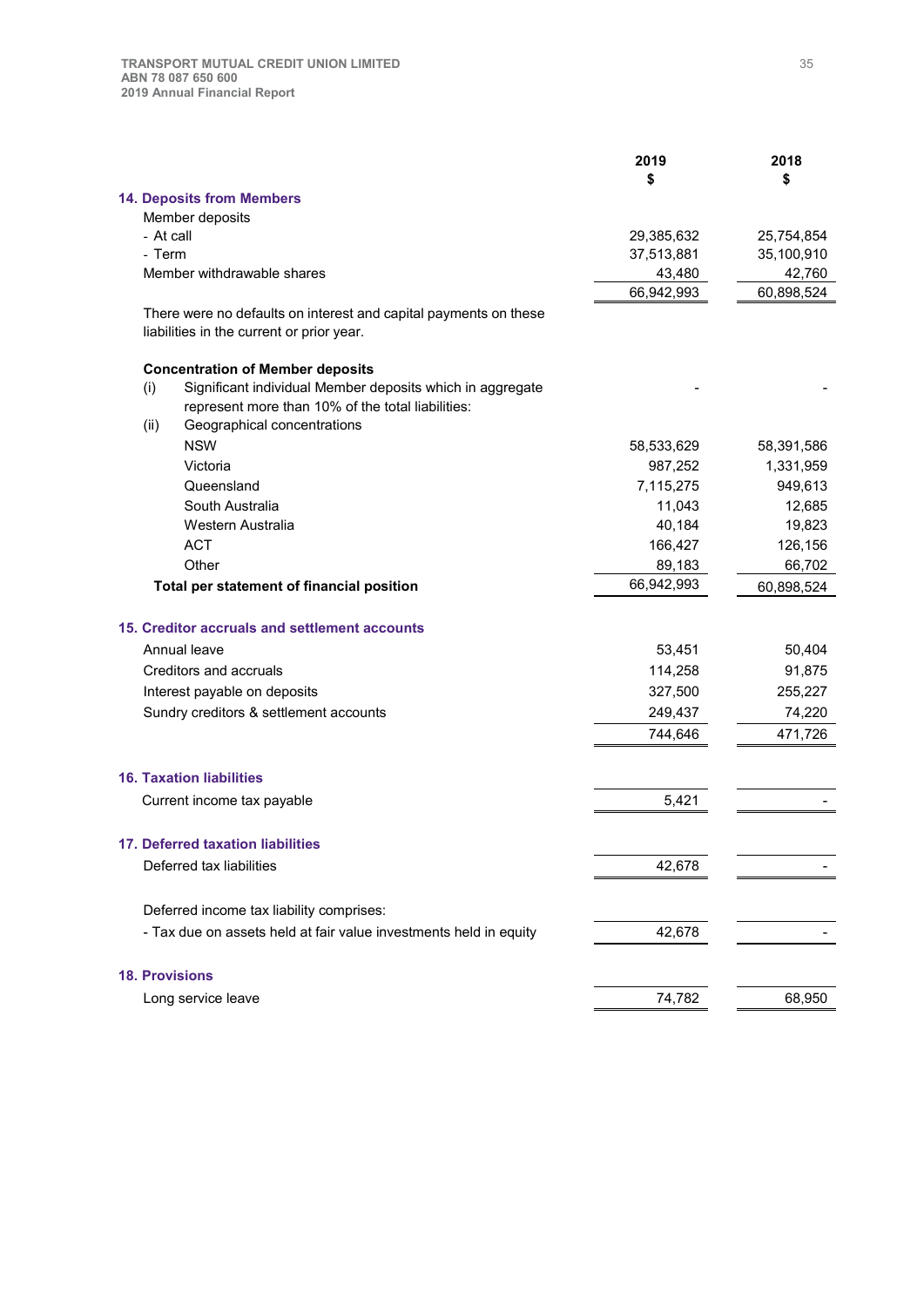|                                                      | 2019   | 2018   |
|------------------------------------------------------|--------|--------|
|                                                      |        | S      |
| 19. Capital reserve account                          |        |        |
| Balance at the beginning of the year                 | 36.930 | 35.930 |
| Transfer from retained earnings on share redemptions | 1.140  | 1.000  |
| Balance at the end of year                           | 38,070 | 36.930 |

#### **Share redemption**

The accounts represent the amount of redeemable preference shares redeemed by the Credit Union since 1 July 1999. The Law requires that the redemption of the shares be made out of profits. Since the value of the shares has been paid to Members in accordance with the terms and conditions of the share issue, the account represents the amount of profits appropriated to the account

| 20. General reserve for credit losses                       |                          |         |
|-------------------------------------------------------------|--------------------------|---------|
| Balance at beginning of year                                | 461.067                  | 461.067 |
| Add: increase (decrease) transferred from retained earnings | $\overline{\phantom{0}}$ |         |
| Balance at end of year                                      | 461.067                  | 461.067 |
|                                                             |                          |         |

This reserve records amount maintained to comply with the Prudential Standards set down by APRA

#### **21. FVOCI reserve**

| Balance at the beginning of the year       |          |  |
|--------------------------------------------|----------|--|
| Add: Increase on revaluation of investment | 155.192  |  |
| Less: deferred tax thereon                 | (42.678) |  |
| Balance at the end of the year             | 112.514  |  |
|                                            |          |  |

The Credit Union has elected to recognise changes in fair value of certain investments in equity securities in Other Comprehensive Income. These changes are accumulated within the FVOCI reserve within equity. The Credit Union transfers amounts from this reserve to retained earnings when the relevant equity securities are derecognised.

### **22. Financial risk management objectives and policies Introduction**

The Board has endorsed a policy of compliance and risk management to suit the risk profile of the Credit Union and to comply with APRA's risk management standards. The Credit Union's risk management framework focuses on the major areas of market risk, strategic risk, capital risk, liquidity risk, credit risk and operational risk. Authority flows from the Board of Directors to the Board Audit Committee (BAC) and Board Risk Committee (BRC) which is integral to the management of risk.

The following diagram gives an overview of the risk management structure: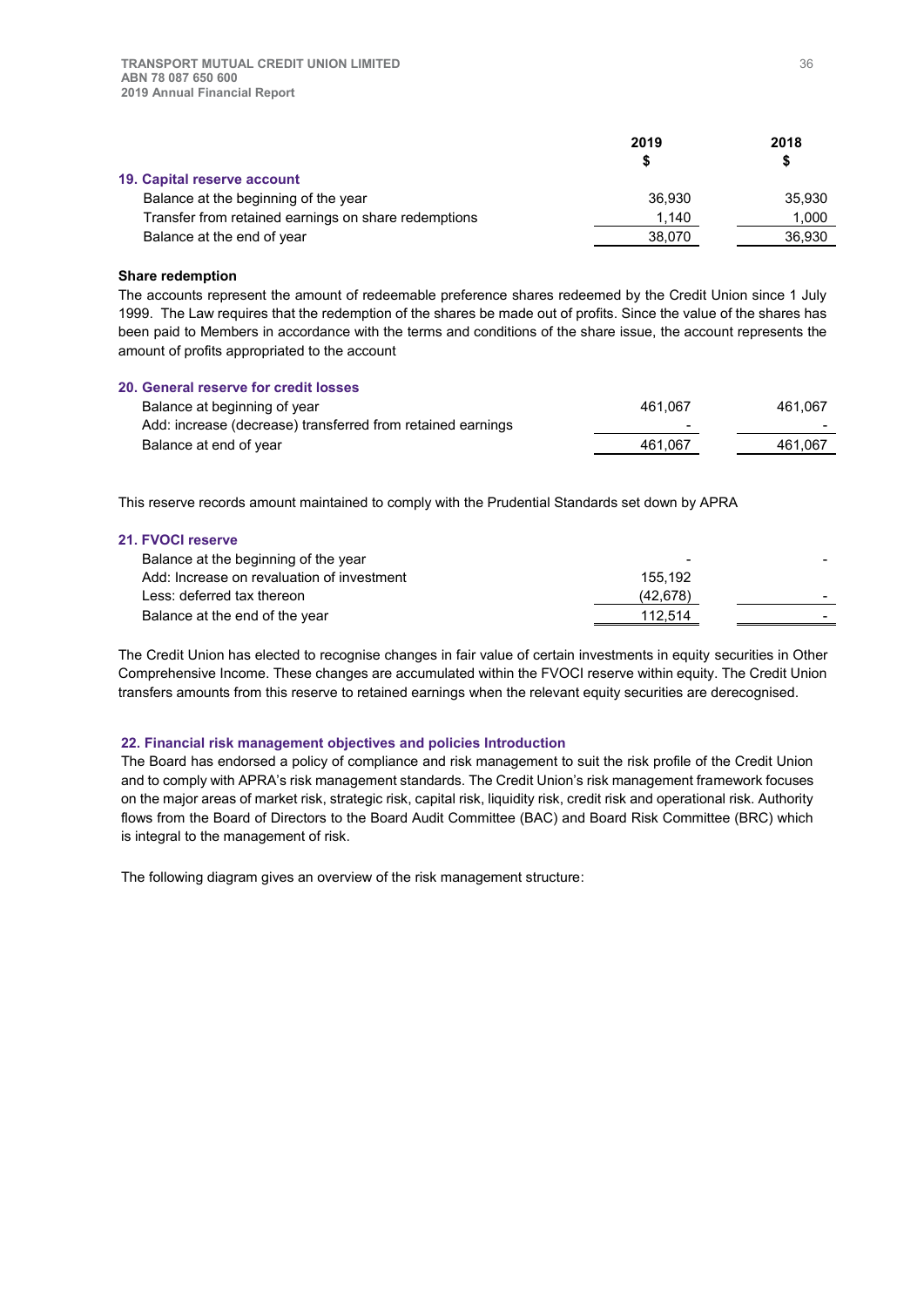

The main elements of risk governance are as follows:

**Board:** This is the primary governing body. It approves the level of risk to which the Credit Union is exposed and the framework for reporting and mitigating those risks. The Board carries out monitoring through monthly review of operational reports, to ensure risk levels are within the parameters set by the Board. It also ensures that contingency plans are in place to achieve business continuity in the event of serious disruption to business operations. The Board is held accountable for risk governance by APRA.

**Senior Management:** Senior Management is responsible for management of the Credit Union's compliance frameworks in accordance with Board approved criteria and policy, and is responsible for implementation of the Board approved risk management strategy, as well as developing policies, controls, processes and procedures for identifying and managing risks in all of the Credit Union's activities.

**Board Audit Committee (BAC):** The BAC is charged with providing the Board with reports designed to give an independent and objective view of the organisation's compliance with its controls that are in place to effectively manage risk. The BAC recommends the appointment of internal and external auditors and assesses auditor performance against annual plans.

**Board Risk Committee (BRC):** The BRC is charged with assisting the Board to formulate a risk strategy and to nurture an organisation-wide culture of appropriate risk management. In addition the BRC reviews the effectiveness of the risk management framework and monitors adherence to risk-related policy and procedures. The BRC approves the appointment of the Chief Risk Officer.

**Chief Risk Officer (CRO):** The CRO is responsible for conducting targeted and random testing of the Board approved risk management framework to ensure the Credit Union meets its risk related policy, legislative and prudential requirements in active support of the Board's risk based culture.

**Internal Audit:** Internal audit is responsible for implementing controls testing and assessment as required by the BAC to ensure the Credit Union complies with all policy, legislative and prudential requirements.

**External Audit:** External audit is charged with giving an independent opinion to the Board and APRA, on the reliability of the Credit Union's financial performance and position. The external auditor communicates to the Board through the BAC.

Key risk management policies encompassed in the overall risk management framework include:-

- Strategic risk including strategic planning
- Interest rate risk
- Liquidity management
- Credit risk management
- Operations risk management including cyber risk management
- Capital management including ICAAP
- Business continuity.

The Credit Union has undertaken the following strategies to minimise the risks arising from financial instruments.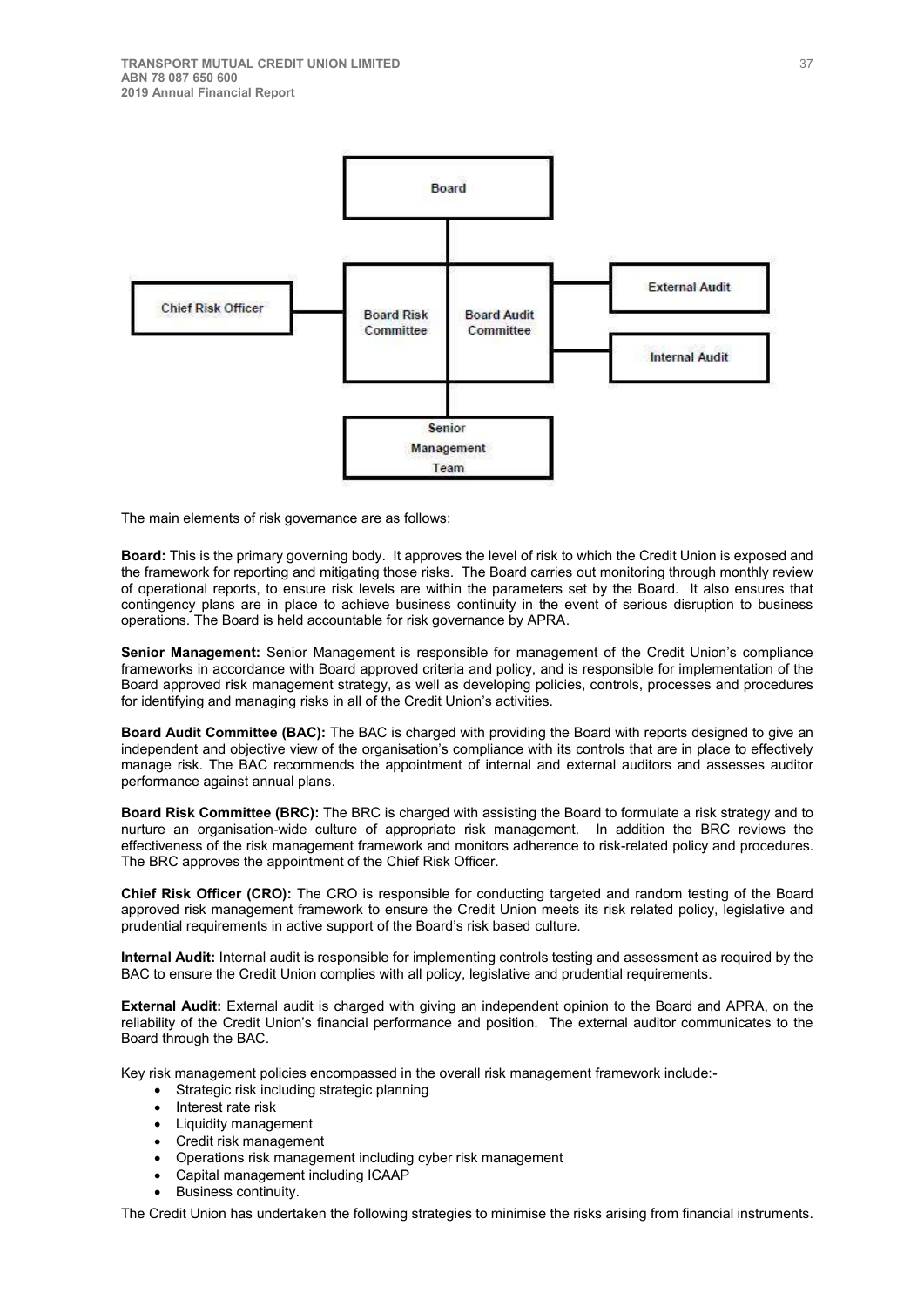## **a. Market risk**

The Credit Union aims to manage and control market risk exposures in order to optimise risk and return. Market risk is the risk that changes in interest rates, foreign exchange rates or other prices and volatilities will have an adverse effect on the Credit Union's financial condition or results. The Credit Union is not exposed to currency risk, and other significant price risk. The Credit Union does not trade in the financial instruments it holds on its books. The Credit Union is exposed only to interest rate risk arising from changes in market interest rates. Dayto-day management of market risk is the responsibility of Senior Management, with monthly and quarterly reporting going to the Board.

#### **Interest rate risk**

Interest rate risk is the risk of variability of the fair value or future cash flows arising from financial instruments due to the changes in interest rates. Most Credit Unions are exposed to interest rate risk within its treasury operations. This Credit Union does not have a treasury operation and does not trade in financial instruments.

#### **Interest rate risk in the banking book**

The Credit Union is exposed to interest rate risk in its Banking book due to mismatches between the repricing dates of assets and liabilities.

The interest rate risk on the Banking book is measured daily, reported to senior management weekly, and to the Board.

In the banking book the most common risk the Credit Union faces arises from fixed rate assets and liabilities. This exposes the Credit Union to the risk of sensitivity should interest rates change.

The level of mismatch on the banking book is set out in Note 25 which displays the period that each asset and liability will reprice as at the reporting date.

#### **Method of managing risk**

The Credit Union manages its interest rate risk through the use of interest rate sensitivity analysis, the detail and assumptions used are set out below. The Credit Union's exposure to market risk is measured and monitored using interest rate sensitivity models.

The policy of the Credit Union to manage this risk is to maintain a balanced strategy by ensuring the net interest rate gap between assets and liabilities is not excessive. The measured gap resulting from a 1% and a 2% change in interest rates is reported to the Board monthly and is subject to approved limits. The gap identifies any large repricing exposure to interest rate movement, which the Credit Union can then reduce to acceptable levels through targeted fixed rate interest investment and loan products.

Based on the calculations as at 30 June 2019 the increase in net income for a 1% increase in interest rates would be (\$797) (2018: \$59,656). This means the Credit Union is less exposed to interest rate risk than it was in 2018.

- The method used in determining the sensitivity is to evaluate the profit based on the timing of the interest repricing on the banking book of the Credit Union for the next 12 months. In doing the calculation the assumptions applied were that the interest rate change would be applied equally to the loan products and term deposits;
- the rate change would be as at the beginning of the 12 month period and no other rate changes would be effective during the period;
- the term deposits would all reprice to the new interest rate at the term maturity, or be replaced by deposits with similar terms and rates applicable;
- savings deposits would reprice in less than 30 days;
- fixed rate loans would all reprice to the new interest rate at the contracted date;
- variable loans would reprice between 31 and 90 days:
- all loans would be repaid in accordance with the current average repayment rate (or contractual repayment terms);
- the value and mix of call savings to term deposits will be unchanged; and
- the value and mix of personal loans to mortgage loans will be unchanged.

There has been no change to the way the Credit Union manages and measures market risk in the reporting period.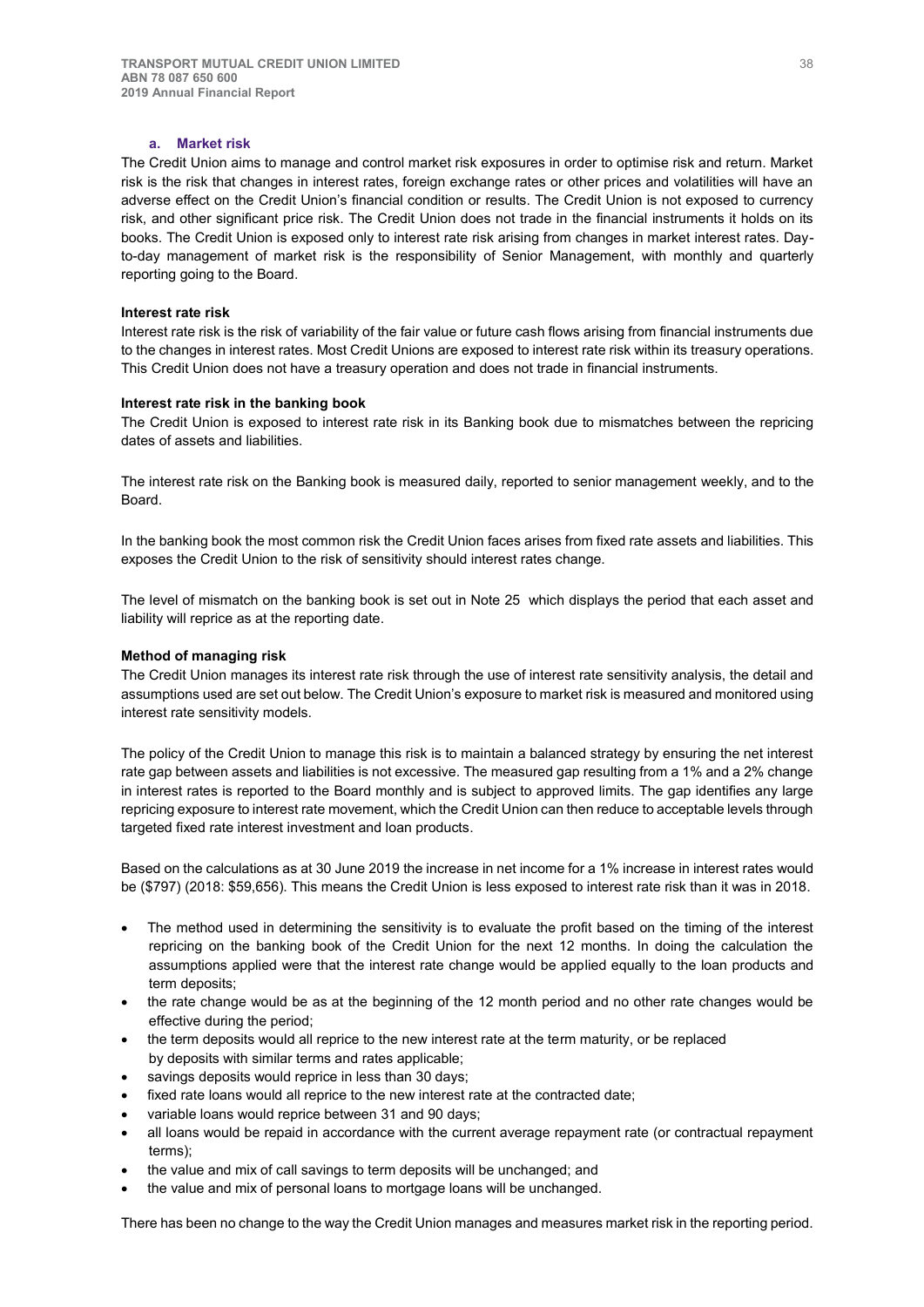## **b. Liquidity risk**

Liquidity risk is the risk that the Credit Union may encounter difficulty raising funds to meet commitments associated with financial instruments, e.g. borrowing repayments or Member withdrawal demands. It is the policy of the Board, that Management maintains adequate cash reserves and committed credit facilities so as to meet Member withdrawal demands.

The Credit Union manages liquidity risk by:

- Continuously monitoring actual daily cash flows and longer term forecasted cash flows;
- Monitoring the maturity profiles of financial assets and liabilities;
- x Maintaining adequate reserves, liquidity support facilities and reserve borrowing facilities; and
- Monitoring the prudential liquidity ratio daily.

The Credit Union has a long-standing arrangement with the industry liquidity support organisation, CUFSS Limited which can access industry funds to provide support to the Credit Union should that be necessary at short notice.

The Credit Union is required to maintain at least 9% of total liabilities as liquid assets capable of being converted to cash within 24 hours under the APRA Prudential Standards. The Credit Union policy is to maintain a minimum 12% and the ratio is checked daily. Should the liquidity ratio fall below 14%, Management and Board are to address the matter and ensure that funds are obtained from new deposits, or borrowing facilities.

The maturity profile of the financial assets and financial liabilities, based on the contractual repayment terms are set out in the specific Note 24. The ratio of liquid funds over the past year is set out below:

| Liquid funds to total adjusted liabilities | 2019   | 2018   |
|--------------------------------------------|--------|--------|
|                                            |        |        |
| As at 30 June                              | 15.81% | 15.68% |
| Average for the year                       | 15.44% | 15.16% |
| Minimum during the year                    | 14.01% | 13.35% |
|                                            |        |        |
| <b>Liquid funds to Member Deposits</b>     |        |        |
| As at 30 June                              | 20.50% | 20.16% |
|                                            |        |        |

## **c. Credit risk**

Credit risk is the risk that Members, financial institutions and other counterparties will be unable to meet their obligations to the Credit Union which may result in financial losses. Credit risk arises principally from the Credit Union's loan book, and investment assets.

## **Credit risk – loans**

The analysis of the Credit Union's loans by class, is as follows:

|                          |                       | 2019                     |            |  |  |  |  |
|--------------------------|-----------------------|--------------------------|------------|--|--|--|--|
| Loans                    | <b>Carrying value</b> | <b>Commitments</b>       |            |  |  |  |  |
|                          | S                     | \$                       |            |  |  |  |  |
|                          |                       |                          |            |  |  |  |  |
| Mortgage                 | 73,235,759            | 7,714,981                | 80,950,740 |  |  |  |  |
| Personal                 | 5,064,571             | 1,080,090                | 6,144,660  |  |  |  |  |
| Overdrafts               | 158,728               | 96,901                   | 255,629    |  |  |  |  |
| Total to natural persons | 78,459,058            | 8,891,972                | 87,351,030 |  |  |  |  |
|                          |                       |                          |            |  |  |  |  |
| Corporate borrowers      |                       | $\overline{\phantom{0}}$ |            |  |  |  |  |
| <b>Total</b>             | 78,459,058            | 8,891,972                | 87,351,030 |  |  |  |  |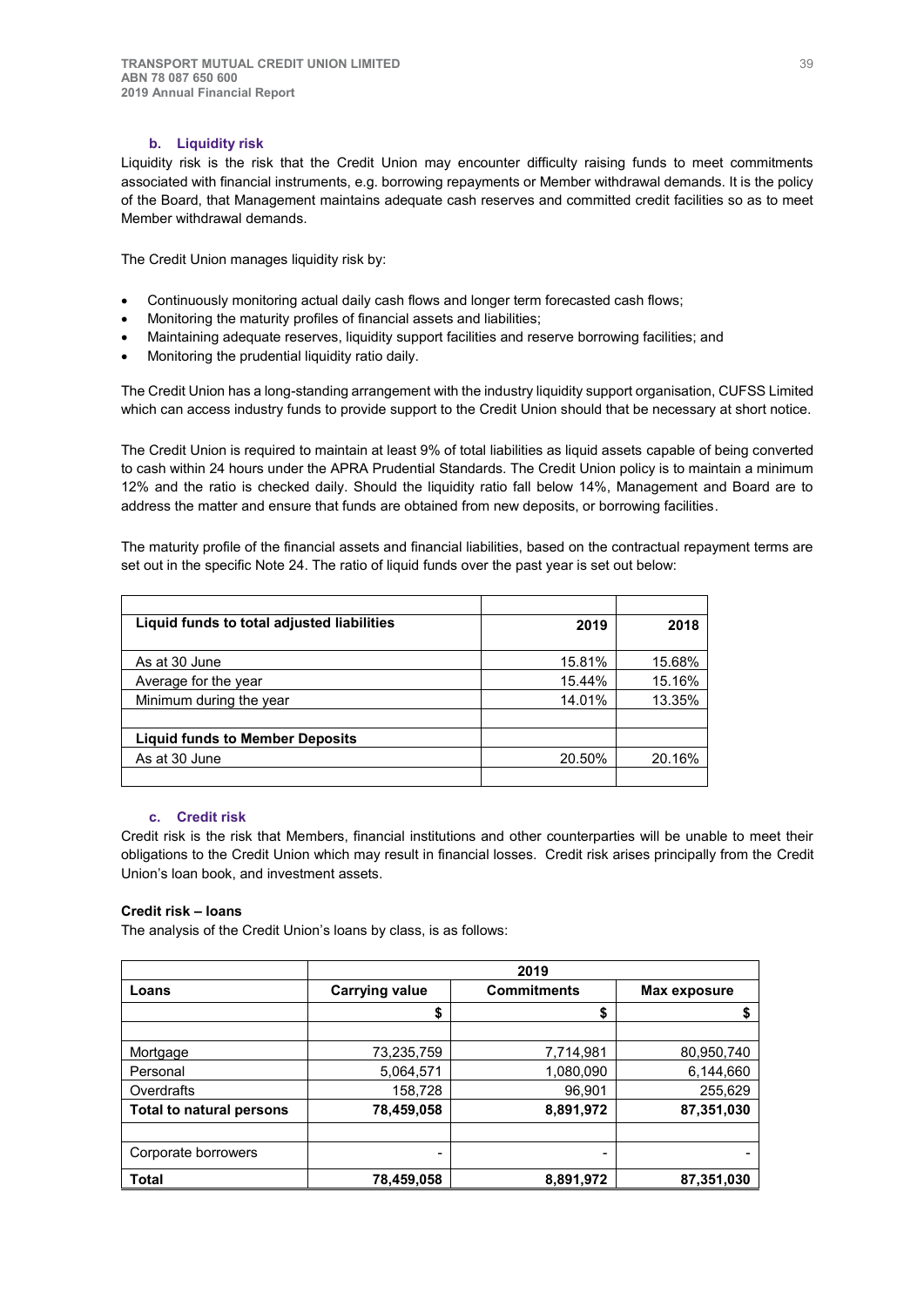|                                 | 2018                  |                    |              |  |  |  |
|---------------------------------|-----------------------|--------------------|--------------|--|--|--|
| Loans                           | <b>Carrying value</b> | <b>Commitments</b> | Max exposure |  |  |  |
|                                 | \$                    | \$                 |              |  |  |  |
|                                 |                       |                    |              |  |  |  |
| Mortgage                        | 62,587,284            | 9,142,103          | 71,729,387   |  |  |  |
| Personal                        | 5,162,343             | 1,146,335          | 6,308,678    |  |  |  |
| Overdrafts                      | 57,308                | 84,329             | 141,637      |  |  |  |
| <b>Total to natural persons</b> | 67,806,935            | 10,372,767         | 78,179,702   |  |  |  |
|                                 |                       |                    |              |  |  |  |
| Corporate borrowers             | -                     | -                  |              |  |  |  |
| Total                           | 67,806,935            | 10,372,767         | 78,179,702   |  |  |  |

Carrying value is the gross value on the statement of financial position before any impairment of loans.Maximum exposure is the value on the statement of financial position plus the undrawn facilities (loans approved not advanced; redraw facilities; line of credit facilities; overdraft facilities; credit cards limits). The details are shown in Note 28.

All loans and facilities are within Australia. The geographic distribution is not analysed into significant areas within Australia as the exposure classes are not considered material. Concentrations are described in Note 7.

The method of managing credit risk is by way of strict adherence to the credit assessment policies before the loans is approved and close monitoring of defaults in the repayment of loans thereafter on a weekly basis. The credit policy has been endorsed by the Board to ensure that loans are only made to Members that are creditworthy (capable of meeting loan repayments).

The Credit Union has established policies over the:

- Credit assessment and approval of loans and facilities covering acceptable risk assessment and security requirements;
- Limits of acceptable exposure over the value to individual borrowers, non-mortgage secured loans, and commercial lending;
- Reassessing and review of the credit exposures on loans and facilities:
- Establishing appropriate provisions to recognise the impairment of loans and facilities;
- Debt recovery procedures;
- Review of compliance with the above policies;

A regular review of compliance is conducted as part of the internal and external audit scope.

### **Past due and impaired**

A financial asset is past due when the counterparty has failed to make a payment when contractually due. As an example, a Member enters into a lending agreement with the Credit Union that requires interest and a portion of the principle to be paid every month. On the first day of the next month, if the agreed repayment amount has not been paid, the loan is past due. Past due does not mean that a counterparty will never pay, but it can trigger various actions such as renegotiation, enforcement of covenants, or legal proceedings. Once the past due exceeds 90 days the loans is regarded as impaired, unless other factors indicate the impairment should be recognised sooner.

Weekly reports monitor the loan repayments to detect delays in repayments and recovery action is undertaken after 7 days. For loans where repayments are doubtful, external consultants are engaged to conduct recovery action once the loan is over 90 days in arrears. The exposures to losses arise predominantly in the personal loans and facilities not secured by registered mortgages over real estate.

If such evidence exists, the estimated recoverable amount of that asset is determined and any impairment loss, based on the net present value of future anticipated cash flows, is recognised in profit or loss. In estimating these cash flows, management makes judgements about a counterparty's financial situation and the net realisable value of any underlying collateral.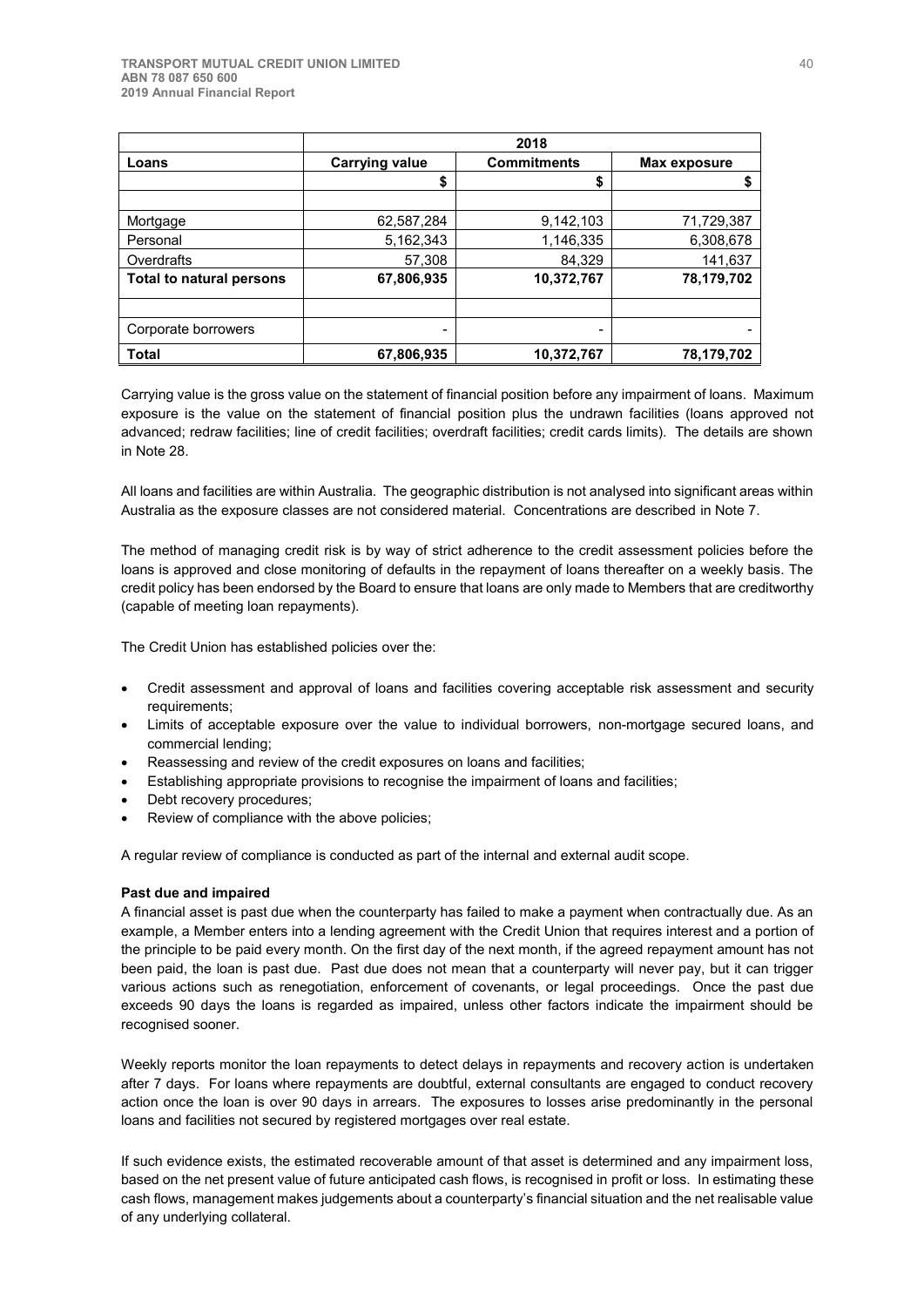Statement of financial position provisions are maintained at a level that management deems sufficient to absorb probable incurred losses in the Credit Union's loan portfolio from homogenous portfolios of assets and individually identified loans.

A provision for incurred losses is established on all past due loans after a specified period of repayment default where it is probable that some of the capital will not be repaid or recovered. Specific loans and portfolios of assets are provided against depending on a number of factors including changes in a counterparty's industry, regional economic factors and technological developments, as well as identified structural weaknesses or deterioration in cash flows.

Past due value is the 'on statement of financial position' loan balances which are past due by 90 days or more. The ECL allowance relates to the loans to Members.

Details are as set out in Note 8.

## **Bad debts**

Amounts are written off when collection of the loan or advance is considered to be unlikely. All write offs are on a case by case basis, taking account of the exposure at the date of the write off.

On secured loans, the write off takes place on ultimate realisation of collateral value, or from claims on any lenders mortgage insurance.

A reconciliation in movement of both past due and impaired exposure provision is provided in Note 8.

#### **Collateral securing loans**

The majority of the portfolio of the loan book is secured on residential property in Australia, primarily in New South Wales. Therefore, the Credit Union is exposed to risks in the increase of the Loan to Value (LVR) ratio should the property market be subject to a decline in NSW.

The risk of losses from the loans undertaken is primarily reduced by the nature and quality of the security taken.

The board policy is to maintain at least 70%-85% of the loans in well secured residential mortgages which carry an 80% loan to valuation ratio or less. Note 7 describes the nature and extent of the security held against the loans held as at the reporting date.

### **Concentration risk – individuals**

Concentration risk is a measurement of the Credit Union's exposure to an individual counterparty (or Group of related parties). If prudential limits are exceeded as a proportion of the Credit Union's regulatory capital (10 per cent) a large exposure is considered to exist. No additional capital is required to be held against these but APRA must be consulted. APRA may impose additional capital requirements if it considers the aggregate exposure to all loans over the 10% capital benchmark, to be higher than acceptable.

The aggregate value of large exposure loans is set out in Note 7. Concentration exposures to counterparties are closely monitored on a monthly basis and reviews being prepared for all exposures over 5% of the capital base.

## **Concentration risk – industry**

The Credit Union has a concentration in retail lending to Members, who are employed in the transport sector in NSW. This concentration is considered acceptable on the basis that the Credit Union was formed to service these Members, and the employment concentration is not exclusive. Should Members leave the industry the loans continue and other employment opportunities are available to the Members to facilitate the repayment of the loans. The details of the geographical and industry concentrations are set out in Note 7.

### **Credit risk – liquid investments**

Credit risk is the risk that the other party to a financial instrument will fail to discharge their obligation resulting in the Credit Union incurring a financial loss. This usually occurs when debtors fail to settle their obligations owing to the Credit Union.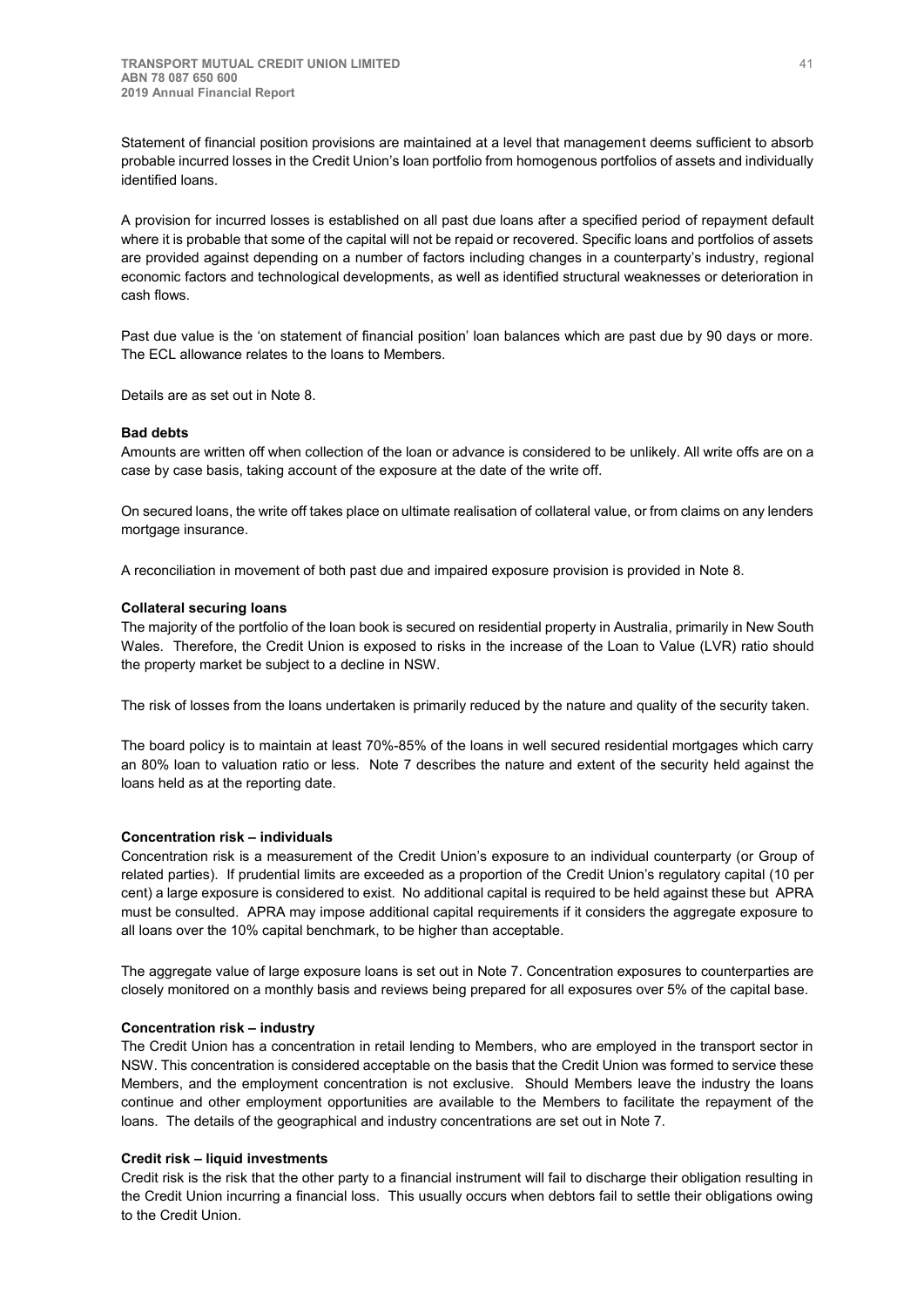There is a concentration of credit risk with respect to investment receivables with the placement of investments in Cuscal. The credit policy is that investments are only made to institutions that are APRA approved ADI's.

Under the liquidity support scheme at least 3.0% of the total assets must be invested in Cuscal Limited, to allow the scheme to have adequate resources to meet its obligations if needed. All other investment must be with financial institutions with a rating of a minimum of BB minus.

#### **External credit assessment for institution investments**

The Credit Union uses the ratings of reputable ratings agencies to assess the credit quality of all investment exposure, where applicable, using the credit quality assessment scale in APRA prudential guidance AGN 112. The credit quality assessment scale within this standard has been complied with.

The exposure values associated with each credit quality step are as follows:

|                            | 2019              | 2018              |
|----------------------------|-------------------|-------------------|
| <b>Investments</b>         | Carrying<br>value | Carrying<br>value |
|                            |                   |                   |
| Cuscal Deposits – rated A+ | 7,281,443         | 8,314,751         |
| Banks and Credit Unions -  | 6,444,482         | 3,953,711         |
| rated A above              |                   |                   |
| Banks and Credit Unions -  |                   |                   |
| rated below A              |                   |                   |
| Unrated institutions       |                   |                   |
| Total                      | 13,725,925        | 12,268,462        |

### **d. Fraud**

Fraud can arise from Member card PIN's and internet passwords being compromised where not protected adequately by the Member. It can also arise from other systems failures. The Credit Union has systems in place which are considered to be robust enough to prevent any material fraud. However, in common with all retail banking institutions, fraud is potentially a real cost. Fraud losses have arisen from card skimming, internet password theft and false loan applications.

### **e. IT systems**

A serious risk would be the failure of the Credit Union's core banking and IT network suppliers, to meet contractual obligations and service requirements. The Credit Union has outsourced the IT systems management to an Independent Data Processing Centre (IDPC) which is owned by a collection of Credit Unions. This organisation has the experience in-house to manage any short-term problems and has a contingency plan to manage any related power or systems failures. Other network suppliers are engaged on behalf on the Credit Union by the industry body Cuscal to service the settlements with other financial institutions for direct entry, ATM & Visa cards, and Bpay.

A full disaster recovery plan is in place to cover medium to long-term problems which is considered to mitigate the risk to an extent such that there is no need for any further capital to be allocated.

## **f. Capital management**

The capital levels are prescribed by Australian Prudential Regulation Authority (APRA). Under the APRA prudential standards capital is determined in three components:

- Credit risk
- Market risk (trading book)
- Operations risk.

The market risk component is not required as the Credit Union is not engaged in a trading book for financial **instruments**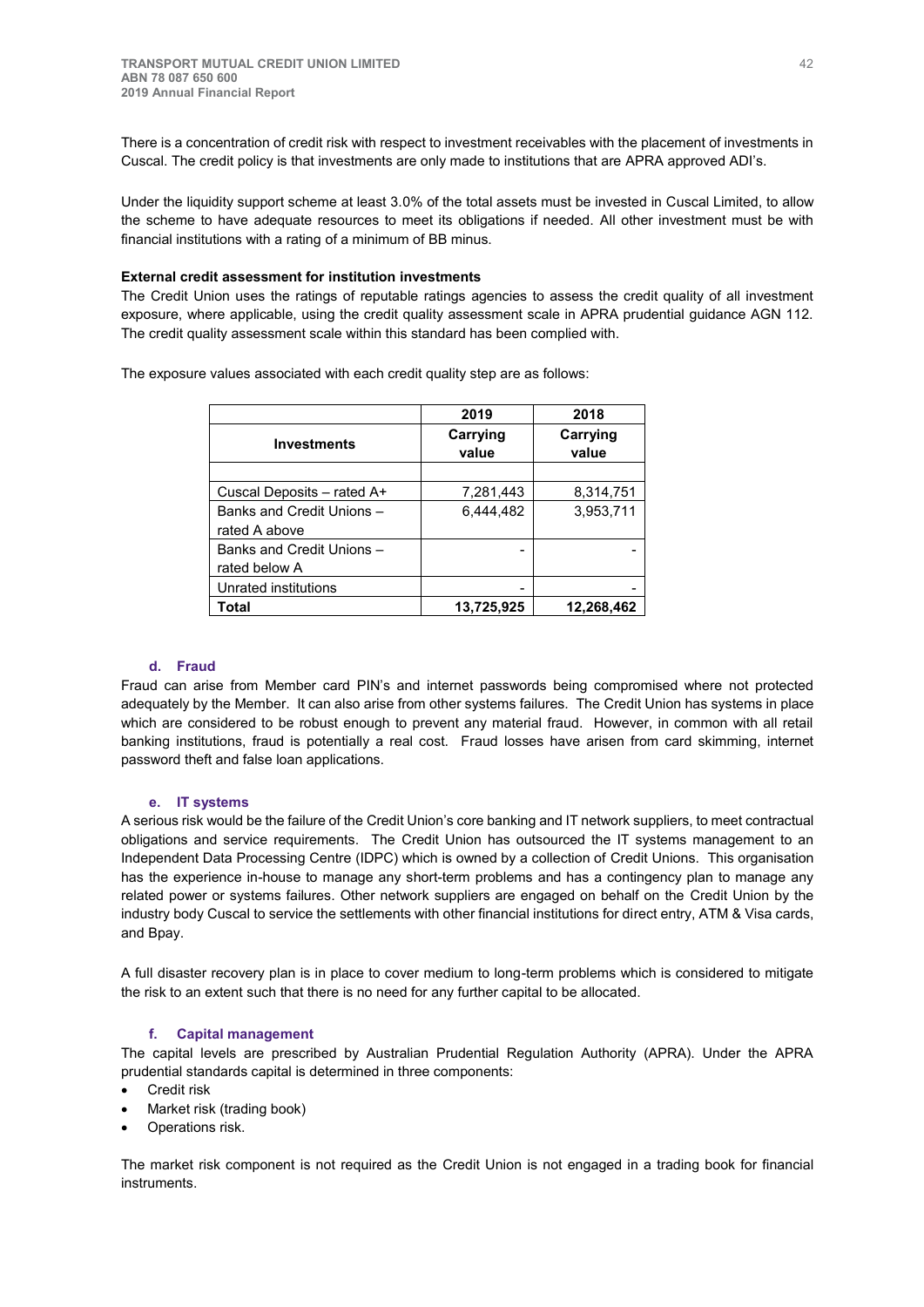## **Capital resources**

*Tier 1 Capital*

The vast majority of Tier 1 capital comprises

- Capital Reserve (Member shares)
- Retained profits
- FVOCI Reserve.

#### *Tier 2 Capital*

Tier 2 Capital consists of capital instruments that combine the features of debt and equity in that they are structured as debt instruments, but exhibit some of the loss absorption and funding flexibility features of equity.

There are a number of criteria that capital instruments must meet for inclusion in Tier 2 capital resources as set down by APRA. Tier 2 capital generally comprises of the General Reserve for Credit Losses.

Capital in the Credit Union is made up as follows:

|                             | 2019       | 2018       |
|-----------------------------|------------|------------|
| <b>Tier 1 Common Equity</b> |            |            |
| Capital reserve             | 38,070     | 36,930     |
| <b>FVOCI</b> reserve        | 112.514    |            |
| Retained earnings           | 8,821,264  | 8,748,777  |
|                             | 8,971,848  | 8,785,707  |
| Less prescribed deductions  | (427, 531) | (251, 978) |
| Net Tier 1 Common Equity    | 8,544,317  | 8,533,729  |
|                             |            |            |

## **Tier 2 Capital**

| <b>Total Capital</b>                     | 9,005,384 | 8,975,470 |
|------------------------------------------|-----------|-----------|
| Net Tier 2 Capital                       | 461.067   | 441,741   |
| Less prescribed deductions / adjustments | -         |           |
| Reserve for credit losses                | 461.067   | 441,741   |
| Tier 2 Capital instruments               |           |           |

The Credit Union is required to maintain a minimum capital level of 8% as compared to the risk weighted assets at any given time.

The risk weights attached to each asset are based on the weights prescribed by APRA in its Guidance APS 112. The rules apply the risk weights according to the level of underlying security.

The capital ratio as at the end of the financial year over the past 5 years is as follows:

| 2019             | 2018             | 2017             | 2016            | 2015            |
|------------------|------------------|------------------|-----------------|-----------------|
| <b>Basel III</b> | <b>Basel III</b> | <b>Basel III</b> | <b>Basel II</b> | <b>Basel II</b> |
| 20.86%           | 22.83%           | 25.04%           | 26.28%          | 29.53%          |

The level of capital ratio can be affected by growth in asset relative to growth in reserves and by changes in the mix of assets.

To manage the Credit Unions capital the Credit Union reviews the ratio monthly and monitors major movements in the asset levels. Policies have been implemented to require reporting to the board and the regulator if the capital ratio falls below 18%.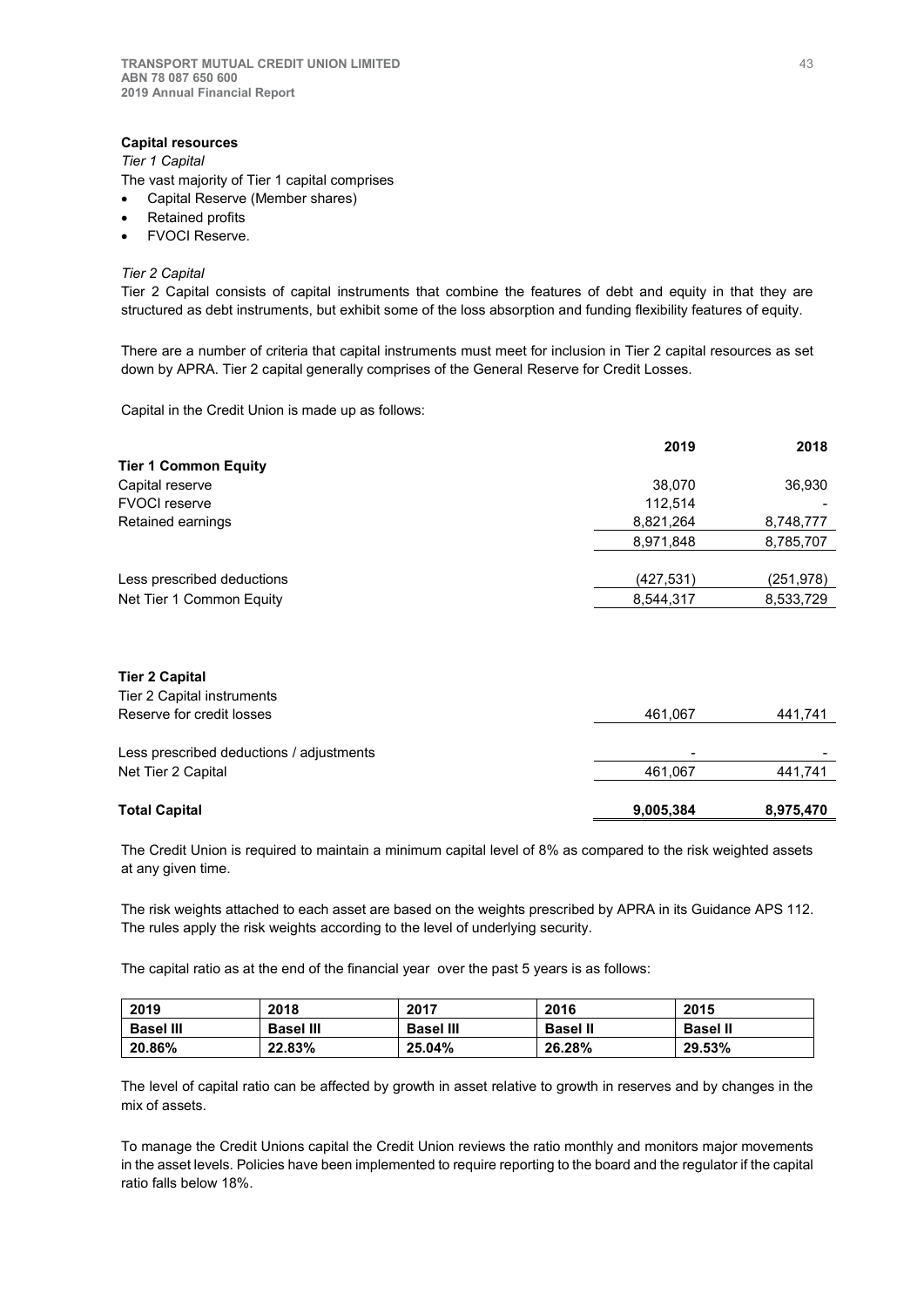### **Capital on Operational Risk**

This capital component was introduced from 1 January 2012 and coincided with changes in the asset risk weightings for specified loans and liquid investments.

The Credit Union uses the standardised approach which is considered to be most suitable for its business given the small number of distinct transaction streams. The Operational Risk Capital Requirement is calculated by mapping the Credit Union's three year average net interest income and net non-interest income to the Credit Union's various business lines.

Based on this approach, the Credit Union's operational risk requirement is as follows:

x Operational risk capital requirements of \$350,429 (2018: \$318,378)

It is considered that the Standardised approach accurately reflects the Credit Union's operational risk other than for the specific items set out below.

The Credit Union manages its capital level for both current and future activities through the Board Risk Committee. The reports of the Committee are approved by the Board in its capacity as the primary governing body. The capital required for any change in the Credit Union's forecasts for asset growth or unforeseen circumstances is assessed by the Board, and factored into the annual budget. Additionally the Board prepares a capital budget to underpin the Credit Union's strategic and business plans.

In relation to the operational risks, the major measurements for additional capital are recognised by the monitoring and stress testing for :

- Fraud risk The capital held to cover fraud risks is equal to the higher of our largest loss in the last ten years is at \$4,870. (2018: \$4,870).
- Asset impairment the impact of economic and employment factors on the loan losses, and/or recovery of investments.
- Property value decline the impact on property values declining and the related exposure to higher capital required to recognise potential losses or risk weight on assets. The Credit Union's approach is to take a 5 per cent capital charge in instances where the LVR exceeds 80 per cent only in instances where the exposure is on an impaired loan in excess of 90 days. This is considered appropriate as it is only in these relatively poor-quality exposures where there is a significant risk that the Credit Union may need to draw on the security held.
- Interest rate risk measures the impact on capital from changes in interest rates impacting the net interest margin and net surplus.
- Events impacting the additional costs of retention of liquid funds and exercising available liquidity drawdown facilities.

The optional additional capital charge recognised by the board equates to \$4,317,410 (2018: \$3,931,903).

#### **23. Categories of financial instruments**

**The following information classifies the financial instruments into measurement classes**

|                                                     | <b>Note</b> | 2019       | 2018       |  |
|-----------------------------------------------------|-------------|------------|------------|--|
|                                                     |             | \$         | \$         |  |
| <b>Financial assets</b> - carried at amortised cost |             |            |            |  |
| Cash                                                | 4           | 6,283,883  | 3,830,272  |  |
| Investment securities                               | 22          | 7.442.042  | 8,438,190  |  |
| Loans to Members                                    | 7&8         | 78,336,630 | 67,706,398 |  |
| Receivables                                         | 5           | 160,417    | 116,666    |  |
| <b>Total carried at amortised cost</b>              |             | 92,222,972 | 80,091,526 |  |
| Equity investment in Cuscal                         | 6           | 321,468    |            |  |
| <b>Total carried at FVOCI</b>                       |             |            |            |  |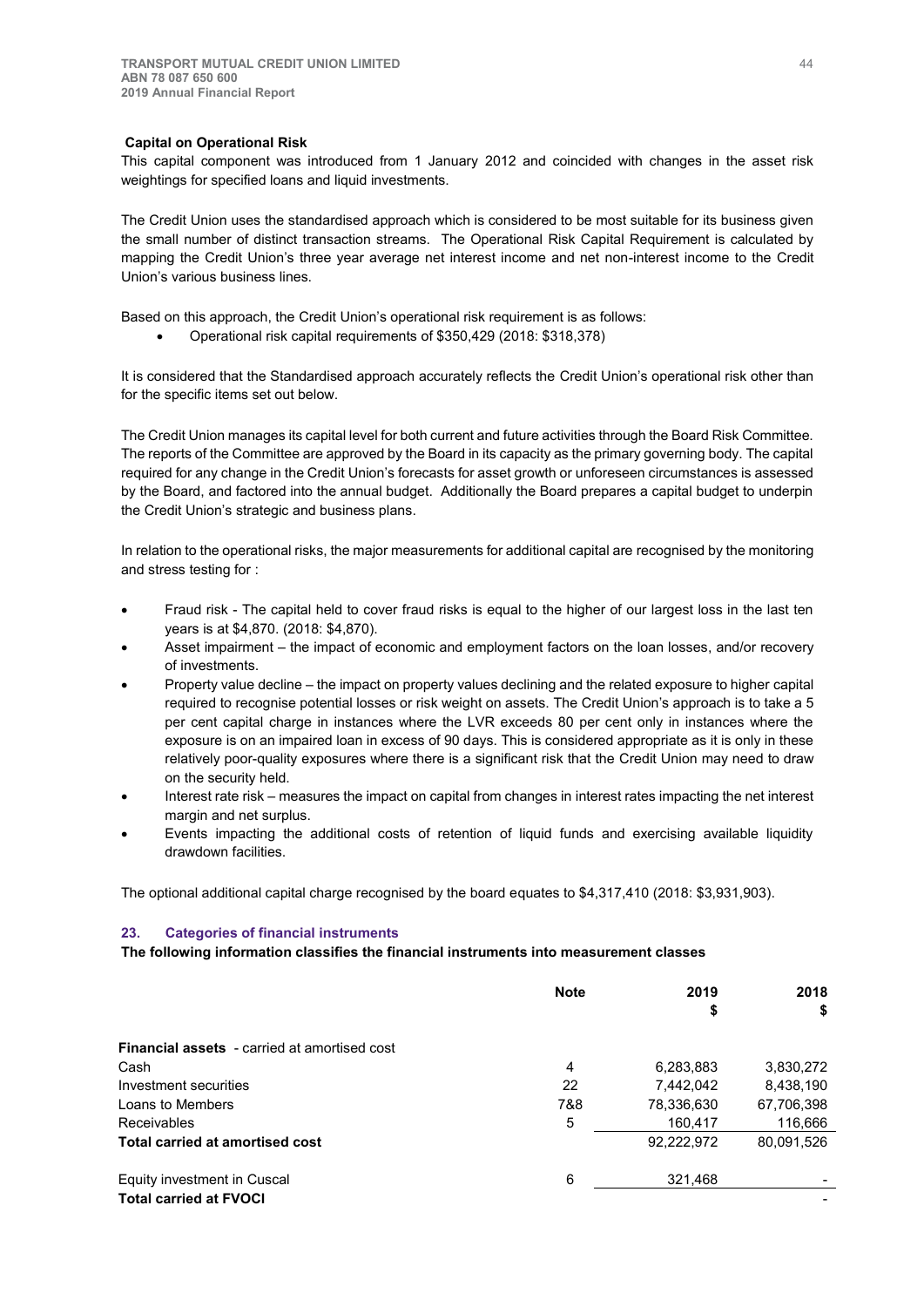**TRANSPORT MUTUAL CREDIT UNION LIMITED ABN 78 087 650 600 2019 Annual Financial Report**

| Equity investment in Cuscal                              |    |            | 166,277    |
|----------------------------------------------------------|----|------------|------------|
| <b>Total available for sale</b>                          |    |            | 166,277    |
|                                                          |    |            |            |
| <b>Total financial assets</b>                            |    | 92,544,440 | 80,257,803 |
|                                                          |    |            |            |
|                                                          |    |            |            |
| <b>Financial liabilities – carried at amortised cost</b> |    |            |            |
| Creditors                                                | 15 | 691,195    | 412.321    |
| Deposits from other institutions                         | 12 | 9.250.000  | 12,000,000 |
| <b>Borrowings</b>                                        | 13 | 8.500.000  |            |
| Deposits from Members                                    | 14 | 66,942,993 | 60.898.524 |
| Total carried at amortised cost                          |    | 85.384.188 | 73.319.845 |
|                                                          |    |            |            |
| <b>Total financial liabilities</b>                       |    | 85,384,188 | 73,319,845 |

## **24. Maturity profile of financial assets and liabilities (undiscounted)**

Monetary assets and liabilities have differing maturity profiles depending on the contractual term and in the case of loans the repayment amount and frequency. The table below shows the period in which different monetary assets and liabilities held will mature and be eligible for renegotiation or withdrawal. In the case of loans, the table shows the period over which the principal outstanding will be repaid based on the remaining period to the repayment date assuming contractual repayments are maintained and is subject to change in the event that current repayment conditions are varied. Financial assets and liabilities are at the undiscounted values (including future interest expected to be earned or paid). Accordingly, these values will differ from the statement of financial position.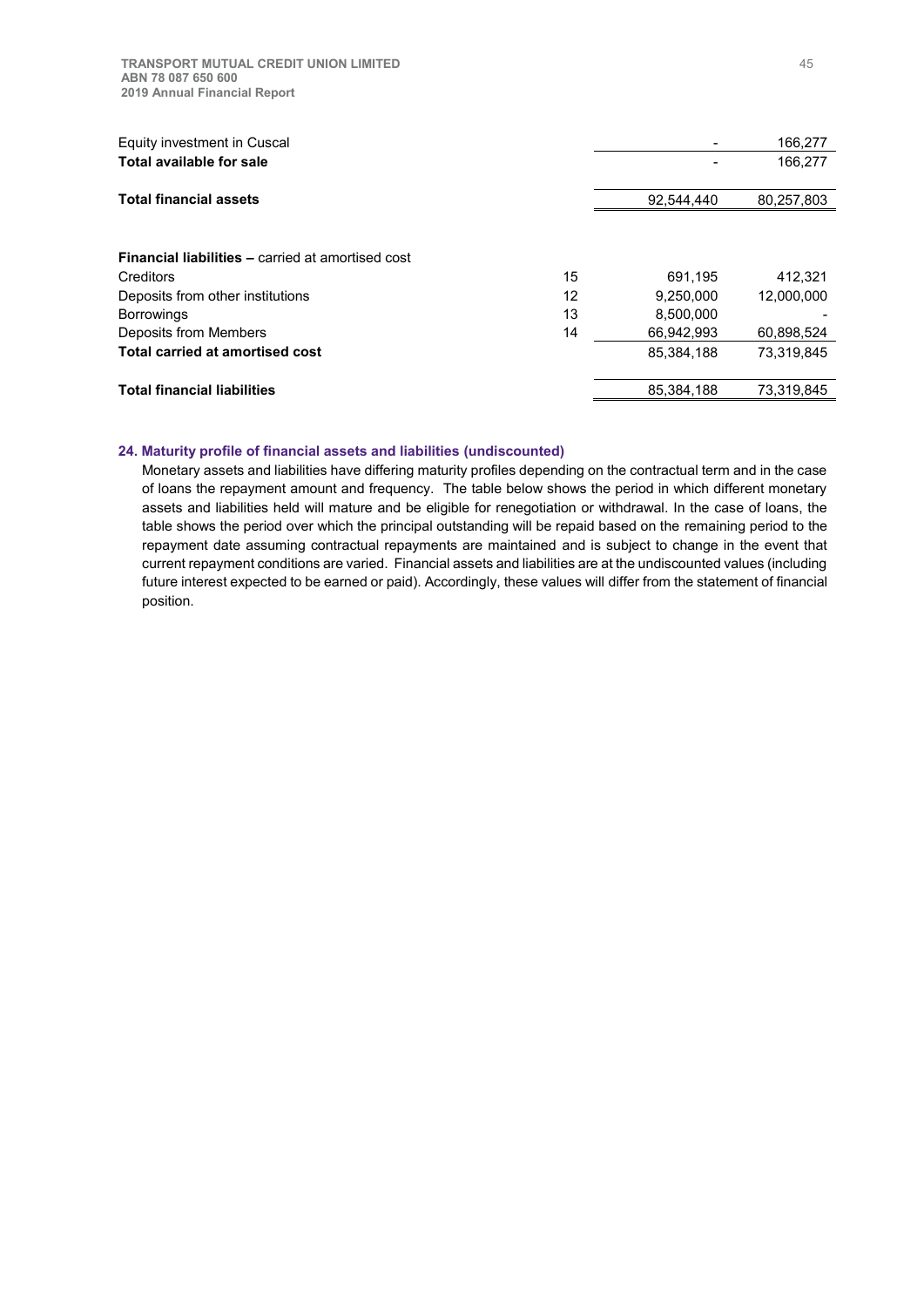| 2019<br>\$,000<br>\$,000<br>\$,000<br>\$,000<br>\$,000<br>\$,000<br>\$,000<br>\$,000<br><b>Assets</b><br>Cash<br>6,284<br>6,284<br>6,284<br>Investment securities<br>998<br>6,444<br>7,442<br>7,442<br>75<br>117<br>Receivable<br>42<br>117<br>589<br>1,229<br>116,418<br>78,459<br>Loans<br>5,323<br>23,514<br>85,763<br>FVOCI equity investment<br>321<br>321<br>321<br><b>Total financial assets</b><br>1,229<br>11,767<br>363<br>7,946<br>23,514<br>85,763<br>130,582<br>92,623<br>Liabilities<br>516<br>Creditors<br>516<br>516<br>9,250<br>9,250<br>Deposits from financial<br>9,250<br>institutions<br>Borrowings<br>8,500<br>8,500<br>8,500<br>$\overline{\phantom{a}}$<br>29,386<br>Deposits from Members -<br>29,386<br>29,386<br>at call<br>Deposits from Members -<br>2,965<br>8,318<br>2,913<br>37,600<br>37,600<br>23,404<br>term<br>50,617<br>8,318<br>2,913<br>85,252<br>85,252<br>23,404<br>$\overline{\phantom{a}}$<br>$\overline{\phantom{a}}$<br>Undrawn Ioan<br>8,754<br>8,754<br>8,754<br>commitments<br>8,318<br>23,404<br>2,913<br>$\overline{\phantom{a}}$<br>94,006<br><b>Total financial liabilities</b><br>59,371<br>$\blacksquare$<br>94,006<br>$1 - 3$<br>$3 - 12$<br>$1 - 5$<br>Within<br>After 5<br>No<br>Total cash<br>Total<br>1<br>months<br>months<br>Maturit<br>flows<br>carrying<br>years<br>years<br>value<br>month<br>у<br>\$,000<br>2018<br>\$,000<br>\$,000<br>\$,000<br>\$,000<br>\$,000<br>\$,000<br>\$,000<br><b>Assets</b><br>Cash<br>3,830<br>3,830<br>3,830<br>3,479<br>2,983<br>1,976<br>8,438<br>8,438<br>Advances to financial<br>Institutions<br>117<br>117<br>117<br>Receivables<br>Available for sale<br>166<br>166<br>166<br>investments<br>71,219<br>Loans & advances<br>1,137<br>4,933<br>21,293<br>99,124<br>67,807<br>542<br>Interest rate swaps<br><b>Total financial assets</b><br>7,968<br>71,219<br>4,120<br>6,909<br>21,293<br>166<br>111,675<br>80,358<br>Liabilities<br>421<br>421<br>Creditors<br>421<br>11,000<br>1,000<br>Deposits from other<br>12,000<br>12,000<br>financial institutions<br>Deposits from Members -<br>25,755<br>25,755<br>25,755<br>at call<br>Deposits from Members -<br>5,106<br>23,626<br>2,623<br>35,143<br>3,788<br>35,143<br>term<br>40,964<br>6,106<br>23,626<br>2,623<br>73,319<br>On balance sheet<br>73,319<br>$\overline{\phantom{0}}$<br>Undrawn Ioan commitments<br>10,373<br>10,373<br>10,373<br>$\qquad \qquad \blacksquare$<br><b>Total financial Liabilities</b><br>51,337<br>6,106<br>23,626<br>2,636<br>83,692<br>83,692<br>$\qquad \qquad \blacksquare$ |                  | Within 1<br>month | $1 - 3$<br>month | $3 - 12$<br>months | $1 - 5$<br>years | After 5<br>years | No<br>Maturi | Total cash<br>flows | Total<br>carrying<br>value |
|----------------------------------------------------------------------------------------------------------------------------------------------------------------------------------------------------------------------------------------------------------------------------------------------------------------------------------------------------------------------------------------------------------------------------------------------------------------------------------------------------------------------------------------------------------------------------------------------------------------------------------------------------------------------------------------------------------------------------------------------------------------------------------------------------------------------------------------------------------------------------------------------------------------------------------------------------------------------------------------------------------------------------------------------------------------------------------------------------------------------------------------------------------------------------------------------------------------------------------------------------------------------------------------------------------------------------------------------------------------------------------------------------------------------------------------------------------------------------------------------------------------------------------------------------------------------------------------------------------------------------------------------------------------------------------------------------------------------------------------------------------------------------------------------------------------------------------------------------------------------------------------------------------------------------------------------------------------------------------------------------------------------------------------------------------------------------------------------------------------------------------------------------------------------------------------------------------------------------------------------------------------------------------------------------------------------------------------------------------------------------------------------------------------------------------------------------------------------------------------------------------------------------------------------------------------------|------------------|-------------------|------------------|--------------------|------------------|------------------|--------------|---------------------|----------------------------|
|                                                                                                                                                                                                                                                                                                                                                                                                                                                                                                                                                                                                                                                                                                                                                                                                                                                                                                                                                                                                                                                                                                                                                                                                                                                                                                                                                                                                                                                                                                                                                                                                                                                                                                                                                                                                                                                                                                                                                                                                                                                                                                                                                                                                                                                                                                                                                                                                                                                                                                                                                                      |                  |                   | s                |                    |                  |                  | ty           |                     |                            |
|                                                                                                                                                                                                                                                                                                                                                                                                                                                                                                                                                                                                                                                                                                                                                                                                                                                                                                                                                                                                                                                                                                                                                                                                                                                                                                                                                                                                                                                                                                                                                                                                                                                                                                                                                                                                                                                                                                                                                                                                                                                                                                                                                                                                                                                                                                                                                                                                                                                                                                                                                                      |                  |                   |                  |                    |                  |                  |              |                     |                            |
|                                                                                                                                                                                                                                                                                                                                                                                                                                                                                                                                                                                                                                                                                                                                                                                                                                                                                                                                                                                                                                                                                                                                                                                                                                                                                                                                                                                                                                                                                                                                                                                                                                                                                                                                                                                                                                                                                                                                                                                                                                                                                                                                                                                                                                                                                                                                                                                                                                                                                                                                                                      |                  |                   |                  |                    |                  |                  |              |                     |                            |
|                                                                                                                                                                                                                                                                                                                                                                                                                                                                                                                                                                                                                                                                                                                                                                                                                                                                                                                                                                                                                                                                                                                                                                                                                                                                                                                                                                                                                                                                                                                                                                                                                                                                                                                                                                                                                                                                                                                                                                                                                                                                                                                                                                                                                                                                                                                                                                                                                                                                                                                                                                      |                  |                   |                  |                    |                  |                  |              |                     |                            |
|                                                                                                                                                                                                                                                                                                                                                                                                                                                                                                                                                                                                                                                                                                                                                                                                                                                                                                                                                                                                                                                                                                                                                                                                                                                                                                                                                                                                                                                                                                                                                                                                                                                                                                                                                                                                                                                                                                                                                                                                                                                                                                                                                                                                                                                                                                                                                                                                                                                                                                                                                                      |                  |                   |                  |                    |                  |                  |              |                     |                            |
|                                                                                                                                                                                                                                                                                                                                                                                                                                                                                                                                                                                                                                                                                                                                                                                                                                                                                                                                                                                                                                                                                                                                                                                                                                                                                                                                                                                                                                                                                                                                                                                                                                                                                                                                                                                                                                                                                                                                                                                                                                                                                                                                                                                                                                                                                                                                                                                                                                                                                                                                                                      |                  |                   |                  |                    |                  |                  |              |                     |                            |
|                                                                                                                                                                                                                                                                                                                                                                                                                                                                                                                                                                                                                                                                                                                                                                                                                                                                                                                                                                                                                                                                                                                                                                                                                                                                                                                                                                                                                                                                                                                                                                                                                                                                                                                                                                                                                                                                                                                                                                                                                                                                                                                                                                                                                                                                                                                                                                                                                                                                                                                                                                      |                  |                   |                  |                    |                  |                  |              |                     |                            |
|                                                                                                                                                                                                                                                                                                                                                                                                                                                                                                                                                                                                                                                                                                                                                                                                                                                                                                                                                                                                                                                                                                                                                                                                                                                                                                                                                                                                                                                                                                                                                                                                                                                                                                                                                                                                                                                                                                                                                                                                                                                                                                                                                                                                                                                                                                                                                                                                                                                                                                                                                                      |                  |                   |                  |                    |                  |                  |              |                     |                            |
|                                                                                                                                                                                                                                                                                                                                                                                                                                                                                                                                                                                                                                                                                                                                                                                                                                                                                                                                                                                                                                                                                                                                                                                                                                                                                                                                                                                                                                                                                                                                                                                                                                                                                                                                                                                                                                                                                                                                                                                                                                                                                                                                                                                                                                                                                                                                                                                                                                                                                                                                                                      |                  |                   |                  |                    |                  |                  |              |                     |                            |
|                                                                                                                                                                                                                                                                                                                                                                                                                                                                                                                                                                                                                                                                                                                                                                                                                                                                                                                                                                                                                                                                                                                                                                                                                                                                                                                                                                                                                                                                                                                                                                                                                                                                                                                                                                                                                                                                                                                                                                                                                                                                                                                                                                                                                                                                                                                                                                                                                                                                                                                                                                      |                  |                   |                  |                    |                  |                  |              |                     |                            |
|                                                                                                                                                                                                                                                                                                                                                                                                                                                                                                                                                                                                                                                                                                                                                                                                                                                                                                                                                                                                                                                                                                                                                                                                                                                                                                                                                                                                                                                                                                                                                                                                                                                                                                                                                                                                                                                                                                                                                                                                                                                                                                                                                                                                                                                                                                                                                                                                                                                                                                                                                                      |                  |                   |                  |                    |                  |                  |              |                     |                            |
|                                                                                                                                                                                                                                                                                                                                                                                                                                                                                                                                                                                                                                                                                                                                                                                                                                                                                                                                                                                                                                                                                                                                                                                                                                                                                                                                                                                                                                                                                                                                                                                                                                                                                                                                                                                                                                                                                                                                                                                                                                                                                                                                                                                                                                                                                                                                                                                                                                                                                                                                                                      |                  |                   |                  |                    |                  |                  |              |                     |                            |
|                                                                                                                                                                                                                                                                                                                                                                                                                                                                                                                                                                                                                                                                                                                                                                                                                                                                                                                                                                                                                                                                                                                                                                                                                                                                                                                                                                                                                                                                                                                                                                                                                                                                                                                                                                                                                                                                                                                                                                                                                                                                                                                                                                                                                                                                                                                                                                                                                                                                                                                                                                      |                  |                   |                  |                    |                  |                  |              |                     |                            |
|                                                                                                                                                                                                                                                                                                                                                                                                                                                                                                                                                                                                                                                                                                                                                                                                                                                                                                                                                                                                                                                                                                                                                                                                                                                                                                                                                                                                                                                                                                                                                                                                                                                                                                                                                                                                                                                                                                                                                                                                                                                                                                                                                                                                                                                                                                                                                                                                                                                                                                                                                                      |                  |                   |                  |                    |                  |                  |              |                     |                            |
|                                                                                                                                                                                                                                                                                                                                                                                                                                                                                                                                                                                                                                                                                                                                                                                                                                                                                                                                                                                                                                                                                                                                                                                                                                                                                                                                                                                                                                                                                                                                                                                                                                                                                                                                                                                                                                                                                                                                                                                                                                                                                                                                                                                                                                                                                                                                                                                                                                                                                                                                                                      |                  |                   |                  |                    |                  |                  |              |                     |                            |
|                                                                                                                                                                                                                                                                                                                                                                                                                                                                                                                                                                                                                                                                                                                                                                                                                                                                                                                                                                                                                                                                                                                                                                                                                                                                                                                                                                                                                                                                                                                                                                                                                                                                                                                                                                                                                                                                                                                                                                                                                                                                                                                                                                                                                                                                                                                                                                                                                                                                                                                                                                      |                  |                   |                  |                    |                  |                  |              |                     |                            |
|                                                                                                                                                                                                                                                                                                                                                                                                                                                                                                                                                                                                                                                                                                                                                                                                                                                                                                                                                                                                                                                                                                                                                                                                                                                                                                                                                                                                                                                                                                                                                                                                                                                                                                                                                                                                                                                                                                                                                                                                                                                                                                                                                                                                                                                                                                                                                                                                                                                                                                                                                                      | On balance sheet |                   |                  |                    |                  |                  |              |                     |                            |
|                                                                                                                                                                                                                                                                                                                                                                                                                                                                                                                                                                                                                                                                                                                                                                                                                                                                                                                                                                                                                                                                                                                                                                                                                                                                                                                                                                                                                                                                                                                                                                                                                                                                                                                                                                                                                                                                                                                                                                                                                                                                                                                                                                                                                                                                                                                                                                                                                                                                                                                                                                      |                  |                   |                  |                    |                  |                  |              |                     |                            |
|                                                                                                                                                                                                                                                                                                                                                                                                                                                                                                                                                                                                                                                                                                                                                                                                                                                                                                                                                                                                                                                                                                                                                                                                                                                                                                                                                                                                                                                                                                                                                                                                                                                                                                                                                                                                                                                                                                                                                                                                                                                                                                                                                                                                                                                                                                                                                                                                                                                                                                                                                                      |                  |                   |                  |                    |                  |                  |              |                     |                            |
|                                                                                                                                                                                                                                                                                                                                                                                                                                                                                                                                                                                                                                                                                                                                                                                                                                                                                                                                                                                                                                                                                                                                                                                                                                                                                                                                                                                                                                                                                                                                                                                                                                                                                                                                                                                                                                                                                                                                                                                                                                                                                                                                                                                                                                                                                                                                                                                                                                                                                                                                                                      |                  |                   |                  |                    |                  |                  |              |                     |                            |
|                                                                                                                                                                                                                                                                                                                                                                                                                                                                                                                                                                                                                                                                                                                                                                                                                                                                                                                                                                                                                                                                                                                                                                                                                                                                                                                                                                                                                                                                                                                                                                                                                                                                                                                                                                                                                                                                                                                                                                                                                                                                                                                                                                                                                                                                                                                                                                                                                                                                                                                                                                      |                  |                   |                  |                    |                  |                  |              |                     |                            |
|                                                                                                                                                                                                                                                                                                                                                                                                                                                                                                                                                                                                                                                                                                                                                                                                                                                                                                                                                                                                                                                                                                                                                                                                                                                                                                                                                                                                                                                                                                                                                                                                                                                                                                                                                                                                                                                                                                                                                                                                                                                                                                                                                                                                                                                                                                                                                                                                                                                                                                                                                                      |                  |                   |                  |                    |                  |                  |              |                     |                            |
|                                                                                                                                                                                                                                                                                                                                                                                                                                                                                                                                                                                                                                                                                                                                                                                                                                                                                                                                                                                                                                                                                                                                                                                                                                                                                                                                                                                                                                                                                                                                                                                                                                                                                                                                                                                                                                                                                                                                                                                                                                                                                                                                                                                                                                                                                                                                                                                                                                                                                                                                                                      |                  |                   |                  |                    |                  |                  |              |                     |                            |
|                                                                                                                                                                                                                                                                                                                                                                                                                                                                                                                                                                                                                                                                                                                                                                                                                                                                                                                                                                                                                                                                                                                                                                                                                                                                                                                                                                                                                                                                                                                                                                                                                                                                                                                                                                                                                                                                                                                                                                                                                                                                                                                                                                                                                                                                                                                                                                                                                                                                                                                                                                      |                  |                   |                  |                    |                  |                  |              |                     |                            |
|                                                                                                                                                                                                                                                                                                                                                                                                                                                                                                                                                                                                                                                                                                                                                                                                                                                                                                                                                                                                                                                                                                                                                                                                                                                                                                                                                                                                                                                                                                                                                                                                                                                                                                                                                                                                                                                                                                                                                                                                                                                                                                                                                                                                                                                                                                                                                                                                                                                                                                                                                                      |                  |                   |                  |                    |                  |                  |              |                     |                            |
|                                                                                                                                                                                                                                                                                                                                                                                                                                                                                                                                                                                                                                                                                                                                                                                                                                                                                                                                                                                                                                                                                                                                                                                                                                                                                                                                                                                                                                                                                                                                                                                                                                                                                                                                                                                                                                                                                                                                                                                                                                                                                                                                                                                                                                                                                                                                                                                                                                                                                                                                                                      |                  |                   |                  |                    |                  |                  |              |                     |                            |
|                                                                                                                                                                                                                                                                                                                                                                                                                                                                                                                                                                                                                                                                                                                                                                                                                                                                                                                                                                                                                                                                                                                                                                                                                                                                                                                                                                                                                                                                                                                                                                                                                                                                                                                                                                                                                                                                                                                                                                                                                                                                                                                                                                                                                                                                                                                                                                                                                                                                                                                                                                      |                  |                   |                  |                    |                  |                  |              |                     |                            |
|                                                                                                                                                                                                                                                                                                                                                                                                                                                                                                                                                                                                                                                                                                                                                                                                                                                                                                                                                                                                                                                                                                                                                                                                                                                                                                                                                                                                                                                                                                                                                                                                                                                                                                                                                                                                                                                                                                                                                                                                                                                                                                                                                                                                                                                                                                                                                                                                                                                                                                                                                                      |                  |                   |                  |                    |                  |                  |              |                     |                            |
|                                                                                                                                                                                                                                                                                                                                                                                                                                                                                                                                                                                                                                                                                                                                                                                                                                                                                                                                                                                                                                                                                                                                                                                                                                                                                                                                                                                                                                                                                                                                                                                                                                                                                                                                                                                                                                                                                                                                                                                                                                                                                                                                                                                                                                                                                                                                                                                                                                                                                                                                                                      |                  |                   |                  |                    |                  |                  |              |                     |                            |
|                                                                                                                                                                                                                                                                                                                                                                                                                                                                                                                                                                                                                                                                                                                                                                                                                                                                                                                                                                                                                                                                                                                                                                                                                                                                                                                                                                                                                                                                                                                                                                                                                                                                                                                                                                                                                                                                                                                                                                                                                                                                                                                                                                                                                                                                                                                                                                                                                                                                                                                                                                      |                  |                   |                  |                    |                  |                  |              |                     |                            |
|                                                                                                                                                                                                                                                                                                                                                                                                                                                                                                                                                                                                                                                                                                                                                                                                                                                                                                                                                                                                                                                                                                                                                                                                                                                                                                                                                                                                                                                                                                                                                                                                                                                                                                                                                                                                                                                                                                                                                                                                                                                                                                                                                                                                                                                                                                                                                                                                                                                                                                                                                                      |                  |                   |                  |                    |                  |                  |              |                     |                            |
|                                                                                                                                                                                                                                                                                                                                                                                                                                                                                                                                                                                                                                                                                                                                                                                                                                                                                                                                                                                                                                                                                                                                                                                                                                                                                                                                                                                                                                                                                                                                                                                                                                                                                                                                                                                                                                                                                                                                                                                                                                                                                                                                                                                                                                                                                                                                                                                                                                                                                                                                                                      |                  |                   |                  |                    |                  |                  |              |                     |                            |
|                                                                                                                                                                                                                                                                                                                                                                                                                                                                                                                                                                                                                                                                                                                                                                                                                                                                                                                                                                                                                                                                                                                                                                                                                                                                                                                                                                                                                                                                                                                                                                                                                                                                                                                                                                                                                                                                                                                                                                                                                                                                                                                                                                                                                                                                                                                                                                                                                                                                                                                                                                      |                  |                   |                  |                    |                  |                  |              |                     |                            |
|                                                                                                                                                                                                                                                                                                                                                                                                                                                                                                                                                                                                                                                                                                                                                                                                                                                                                                                                                                                                                                                                                                                                                                                                                                                                                                                                                                                                                                                                                                                                                                                                                                                                                                                                                                                                                                                                                                                                                                                                                                                                                                                                                                                                                                                                                                                                                                                                                                                                                                                                                                      |                  |                   |                  |                    |                  |                  |              |                     |                            |
|                                                                                                                                                                                                                                                                                                                                                                                                                                                                                                                                                                                                                                                                                                                                                                                                                                                                                                                                                                                                                                                                                                                                                                                                                                                                                                                                                                                                                                                                                                                                                                                                                                                                                                                                                                                                                                                                                                                                                                                                                                                                                                                                                                                                                                                                                                                                                                                                                                                                                                                                                                      |                  |                   |                  |                    |                  |                  |              |                     |                            |
|                                                                                                                                                                                                                                                                                                                                                                                                                                                                                                                                                                                                                                                                                                                                                                                                                                                                                                                                                                                                                                                                                                                                                                                                                                                                                                                                                                                                                                                                                                                                                                                                                                                                                                                                                                                                                                                                                                                                                                                                                                                                                                                                                                                                                                                                                                                                                                                                                                                                                                                                                                      |                  |                   |                  |                    |                  |                  |              |                     |                            |
|                                                                                                                                                                                                                                                                                                                                                                                                                                                                                                                                                                                                                                                                                                                                                                                                                                                                                                                                                                                                                                                                                                                                                                                                                                                                                                                                                                                                                                                                                                                                                                                                                                                                                                                                                                                                                                                                                                                                                                                                                                                                                                                                                                                                                                                                                                                                                                                                                                                                                                                                                                      |                  |                   |                  |                    |                  |                  |              |                     |                            |
|                                                                                                                                                                                                                                                                                                                                                                                                                                                                                                                                                                                                                                                                                                                                                                                                                                                                                                                                                                                                                                                                                                                                                                                                                                                                                                                                                                                                                                                                                                                                                                                                                                                                                                                                                                                                                                                                                                                                                                                                                                                                                                                                                                                                                                                                                                                                                                                                                                                                                                                                                                      |                  |                   |                  |                    |                  |                  |              |                     |                            |
|                                                                                                                                                                                                                                                                                                                                                                                                                                                                                                                                                                                                                                                                                                                                                                                                                                                                                                                                                                                                                                                                                                                                                                                                                                                                                                                                                                                                                                                                                                                                                                                                                                                                                                                                                                                                                                                                                                                                                                                                                                                                                                                                                                                                                                                                                                                                                                                                                                                                                                                                                                      |                  |                   |                  |                    |                  |                  |              |                     |                            |
|                                                                                                                                                                                                                                                                                                                                                                                                                                                                                                                                                                                                                                                                                                                                                                                                                                                                                                                                                                                                                                                                                                                                                                                                                                                                                                                                                                                                                                                                                                                                                                                                                                                                                                                                                                                                                                                                                                                                                                                                                                                                                                                                                                                                                                                                                                                                                                                                                                                                                                                                                                      |                  |                   |                  |                    |                  |                  |              |                     |                            |
|                                                                                                                                                                                                                                                                                                                                                                                                                                                                                                                                                                                                                                                                                                                                                                                                                                                                                                                                                                                                                                                                                                                                                                                                                                                                                                                                                                                                                                                                                                                                                                                                                                                                                                                                                                                                                                                                                                                                                                                                                                                                                                                                                                                                                                                                                                                                                                                                                                                                                                                                                                      |                  |                   |                  |                    |                  |                  |              |                     |                            |
|                                                                                                                                                                                                                                                                                                                                                                                                                                                                                                                                                                                                                                                                                                                                                                                                                                                                                                                                                                                                                                                                                                                                                                                                                                                                                                                                                                                                                                                                                                                                                                                                                                                                                                                                                                                                                                                                                                                                                                                                                                                                                                                                                                                                                                                                                                                                                                                                                                                                                                                                                                      |                  |                   |                  |                    |                  |                  |              |                     |                            |
|                                                                                                                                                                                                                                                                                                                                                                                                                                                                                                                                                                                                                                                                                                                                                                                                                                                                                                                                                                                                                                                                                                                                                                                                                                                                                                                                                                                                                                                                                                                                                                                                                                                                                                                                                                                                                                                                                                                                                                                                                                                                                                                                                                                                                                                                                                                                                                                                                                                                                                                                                                      |                  |                   |                  |                    |                  |                  |              |                     |                            |
|                                                                                                                                                                                                                                                                                                                                                                                                                                                                                                                                                                                                                                                                                                                                                                                                                                                                                                                                                                                                                                                                                                                                                                                                                                                                                                                                                                                                                                                                                                                                                                                                                                                                                                                                                                                                                                                                                                                                                                                                                                                                                                                                                                                                                                                                                                                                                                                                                                                                                                                                                                      |                  |                   |                  |                    |                  |                  |              |                     |                            |
|                                                                                                                                                                                                                                                                                                                                                                                                                                                                                                                                                                                                                                                                                                                                                                                                                                                                                                                                                                                                                                                                                                                                                                                                                                                                                                                                                                                                                                                                                                                                                                                                                                                                                                                                                                                                                                                                                                                                                                                                                                                                                                                                                                                                                                                                                                                                                                                                                                                                                                                                                                      |                  |                   |                  |                    |                  |                  |              |                     |                            |
|                                                                                                                                                                                                                                                                                                                                                                                                                                                                                                                                                                                                                                                                                                                                                                                                                                                                                                                                                                                                                                                                                                                                                                                                                                                                                                                                                                                                                                                                                                                                                                                                                                                                                                                                                                                                                                                                                                                                                                                                                                                                                                                                                                                                                                                                                                                                                                                                                                                                                                                                                                      |                  |                   |                  |                    |                  |                  |              |                     |                            |
|                                                                                                                                                                                                                                                                                                                                                                                                                                                                                                                                                                                                                                                                                                                                                                                                                                                                                                                                                                                                                                                                                                                                                                                                                                                                                                                                                                                                                                                                                                                                                                                                                                                                                                                                                                                                                                                                                                                                                                                                                                                                                                                                                                                                                                                                                                                                                                                                                                                                                                                                                                      |                  |                   |                  |                    |                  |                  |              |                     |                            |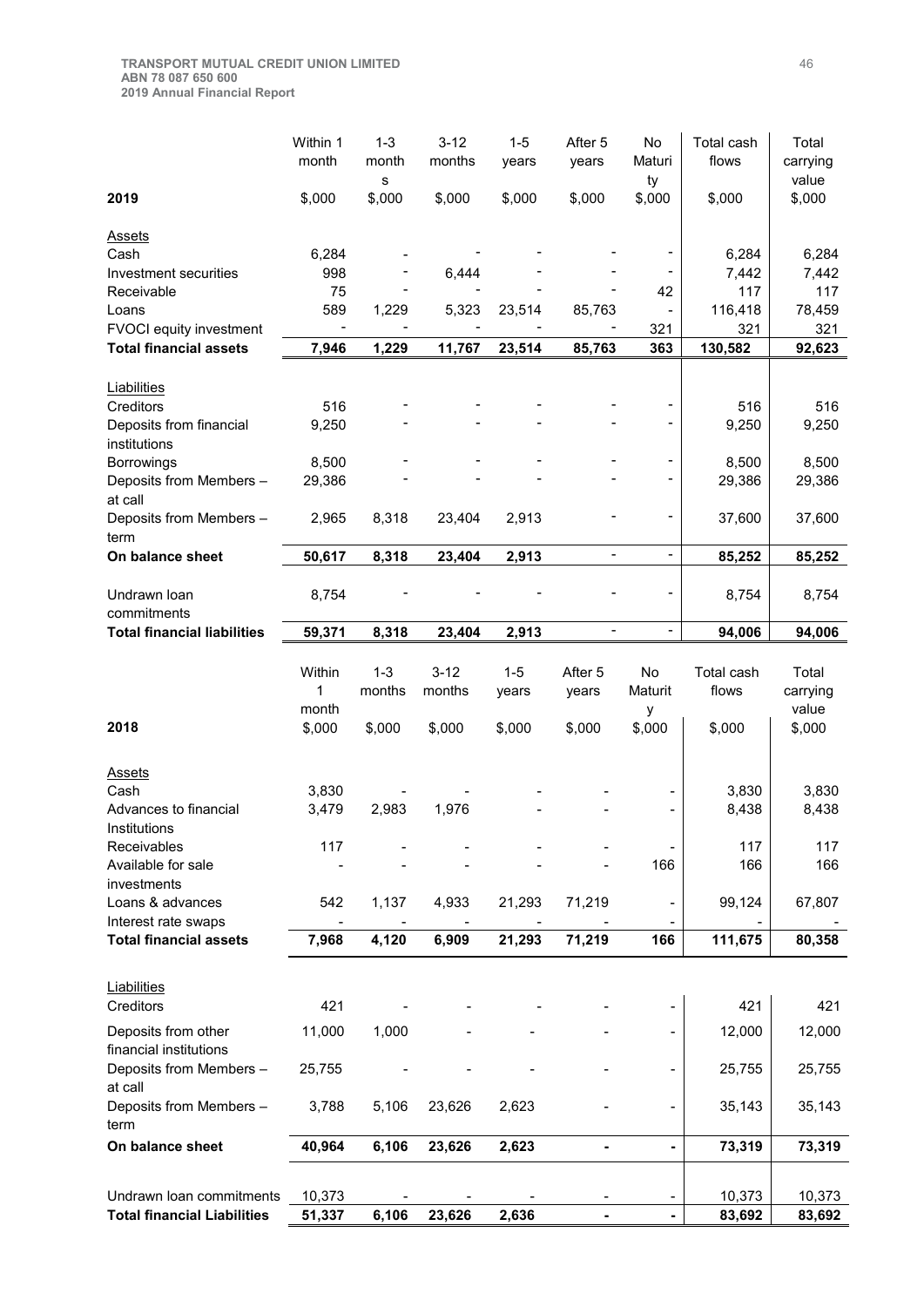## **25. Interest rate change profile of financial assets and liabilities**

Financial assets and liabilities have conditions which allow interest rates to be amended either on maturity (term deposits and term investments) or after adequate notice is given (loans and savings). The table below shows the respective value of funds where interest rates are capable of being altered within the prescribed time bands, being the earlier of the contractual repricing date, or maturity date.

| 2019                               | Within<br>1     | $1 - 3$<br>months | $3 - 12$<br>months | $1 - 5$<br>vears | After 5<br>vears         | Non-<br>interest             | <b>Total</b> |
|------------------------------------|-----------------|-------------------|--------------------|------------------|--------------------------|------------------------------|--------------|
|                                    | month           |                   |                    |                  |                          | bearing                      |              |
| <b>Assets</b>                      | \$,000          | \$,000            | \$,000             | \$,000           | \$,000                   | \$,000                       | \$,000       |
| Cash                               | 6,284           |                   |                    |                  |                          |                              | 6,284        |
| Receivables                        |                 |                   |                    |                  |                          | 117                          | 117          |
| Advance to financial Institutions  | 998             |                   | 6,444              |                  |                          | $\qquad \qquad \blacksquare$ | 7,442        |
| Loans                              | 68,991          | 968               | 2,522              | 5,697            | 281                      | $\blacksquare$               | 78,459       |
| <b>Equity Investments</b>          |                 |                   |                    |                  |                          | 321                          | 321          |
| <b>Total financial assets</b>      | 76,273          | 968               | 8,966              | 5,697            | 281                      | 438                          | 92,623       |
| Liabilities                        |                 |                   |                    |                  |                          |                              |              |
| Creditors                          |                 |                   |                    |                  |                          | 516                          | 516          |
| Deposit from financial institution | 750             | 3,500             | 5,000              |                  |                          |                              | 9,250        |
| Borrowings                         | 8,500           |                   |                    |                  |                          |                              | 8,500        |
| Deposits from Members              | 26,378          | 8,318             | 29,334             | 2,913            |                          | 43                           | 66,986       |
| Sub total                          | 35,628          | 11,818            | 34,334             | 2,913            |                          | 559                          | 85,252       |
| Undrawn Ioan commitments           | 8,754           |                   |                    |                  |                          |                              | 8,754        |
| <b>Total financial liabilities</b> | 44,382          | 11,818            | 34,334             | 2,913            | L.                       | 559                          | 94,006       |
| 2018                               | <b>Within 1</b> | $1 - 3$           | $3 - 12$           | $1-5$            | <b>After</b>             | Non-                         | <b>Total</b> |
|                                    | month           | months            | months             | years            | 5                        | interest                     |              |
|                                    |                 |                   |                    |                  | years                    | bearing                      |              |
|                                    | \$,000          | \$,000            | \$,000             | \$,000           | \$,000                   | \$,000                       | \$,000       |
| <b>Assets</b>                      |                 |                   |                    |                  |                          |                              |              |
|                                    |                 |                   |                    |                  |                          |                              |              |
| Cash                               | 3,830           |                   |                    |                  |                          |                              | 3,830        |
| Receivables                        |                 |                   |                    |                  |                          | 117                          | 117          |
| Advance to financial Institution   | 3,479           | 2,983             | 1,976              |                  |                          | $\overline{\phantom{a}}$     | 8,438        |
| Loans & advances                   | 58,311          |                   | 2,215              | 7,019            | 262                      | $\blacksquare$               | 67,807       |
| Equity investments                 |                 |                   |                    |                  |                          | 166                          | 166          |
| <b>Total financial assets</b>      | 65,620          | 2,983             | 4,191              | 7,019            | 262                      | 283                          | 80,358       |
|                                    |                 |                   |                    |                  |                          |                              |              |
| Liabilities                        |                 |                   |                    |                  |                          |                              |              |
| Borrowings<br>Creditors            |                 |                   |                    |                  |                          | 421                          | 421          |
| Deposit from financial institution | 11,000          | 1,000             |                    |                  |                          | $\overline{\phantom{m}}$     | 12,000       |
| Deposits from Members              | 29,500          | 5,106             |                    | 2,623            | $\overline{\phantom{a}}$ | 43                           | 60,898       |
| On balance sheet                   | 40,500          | 6,106             | 23,626<br>23,626   | 2,623            | -                        | 464                          | 73,319       |
| Undrawn Ioan commitments           | 10,373          |                   |                    |                  |                          |                              | 10,373       |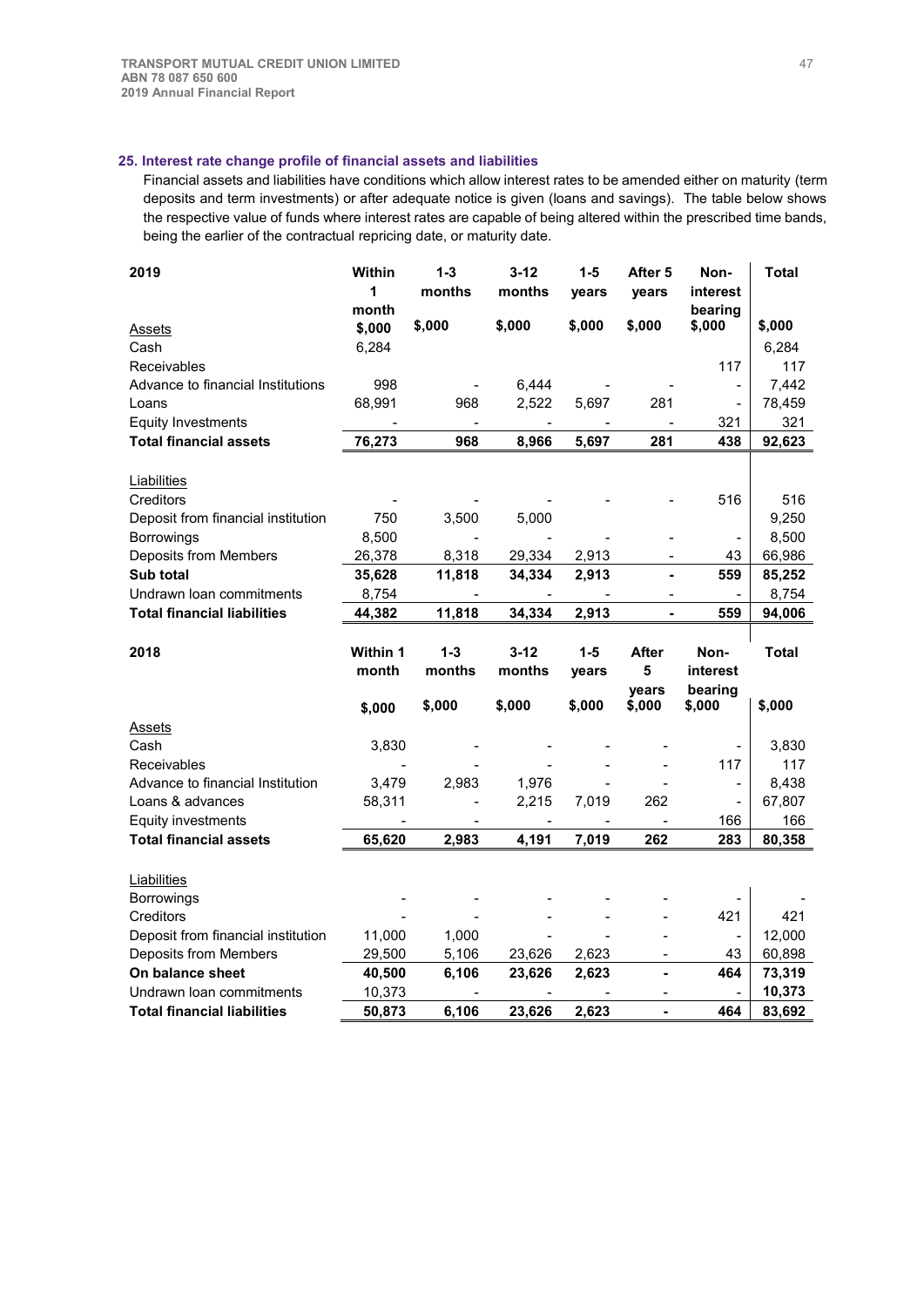### **26. Fair value of financial assets and liabilities**

The fair value is required to be disclosed where the financial instruments are not measured at fair value in the Statement of Financial Position. Disclosure of fair value is not required when the carrying amount is a reasonable approximation of fair value.

For the financial and non financial assets where the fair values are reported below, all are measured using Level 3 unobservable inputs. The description of the valuation technique(s) and the inputs used in the fair value measurement are in the notes that follow.

Fair value has been determined on the basis of the present value **of expected future cash flows** under the terms and conditions of each financial asset and financial liability.

Significant assumptions used in the determining the cash flows are that the cash flows will be consistent with the contracted cash flows under the respective contracts. The calculation reflects the interest rate applicable for the remaining term to maturity not the rate applicable to original term

The information is only relevant to circumstances at the reporting date and will vary depending on the contractual rates applied to each asset and liability, relative to market rates and conditions at the time. No assets held are regularly traded by the Credit Union, and there is no active market to assess the value of the financial assets and liabilities. The values reported have not been adjusted for the changes in credit ratings of the assets.

|                                             |                      | 2019              |          | 2018              |                   |                 |  |
|---------------------------------------------|----------------------|-------------------|----------|-------------------|-------------------|-----------------|--|
|                                             | Fair<br><b>Value</b> | Carrying<br>Value | Variance | <b>Fair Value</b> | Carrying<br>Value | <b>Variance</b> |  |
|                                             | \$,000               | \$,000            | \$,000   | \$,000            | \$,000            | \$,000          |  |
| <b>Financial assets</b>                     |                      |                   |          |                   |                   |                 |  |
| Cash                                        | 6,284                | 6,284             |          | 3,830             | 3,830             |                 |  |
| Advances to other financial<br>institutions | 7,442                | 7,442             |          | 8,438             | 8,438             |                 |  |
| Receivables (1)                             | 117                  | 117               |          | 117               | 117               |                 |  |
| Loans and advances                          | 78,337               | 78,337            |          | 67,706            | 67,706            |                 |  |
| Available for sale                          |                      |                   |          | 166               | 166               |                 |  |
| Investments                                 |                      |                   |          |                   |                   |                 |  |
| <b>FVOCI</b> equity investment              | 321                  | 166               | 155      |                   |                   |                 |  |
| <b>Total financial assets</b>               | 92,501               | 92,346            | 155      | 80,257            | 80,257            |                 |  |
|                                             |                      |                   |          |                   |                   |                 |  |
| <b>Financial liabilities</b>                |                      |                   |          |                   |                   |                 |  |
| Deposits from other                         | 9,250                | 9,250             |          | 12,000            | 12,000            |                 |  |
| financial institutions                      |                      |                   |          |                   |                   |                 |  |
| <b>Borrowings</b>                           | 8,500                | 8,500             |          |                   |                   |                 |  |
| Deposits from Members -                     | 29,386               | 29,386            |          | 25,755            | 25,755            |                 |  |
| Call                                        |                      |                   |          |                   |                   |                 |  |
| Deposits from Members -                     | 37,600               | 37,600            |          | 35,143            | 35,143            |                 |  |
| Term                                        |                      |                   |          |                   |                   |                 |  |
| Creditors (1)                               | 516                  | 516               |          | 421               | 421               |                 |  |
| <b>Total financial liabilities</b>          | 85,252               | 85,252            |          | 73,319            | 73,319            |                 |  |

(1) For these assets and liabilities the carrying value approximates the fair value.

Assets where the fair value is lower than the book value have not been written down in the accounts of the Credit Union on the basis that in the case of loans, all amounts due are expected to be recovered in full.

The fair value estimates were determined by the following methodologies and assumptions:

#### *Liquid assets and receivables from other financial institutions*

The carrying values of cash and liquid assets and receivables due from other financial institutions redeemable within 12 months approximate their fair value as they are short term in nature or are receivable on demand.

#### *Loans and advances*

The carrying value of loans and advances is net of unearned income and both general and specific provisions for doubtful debts.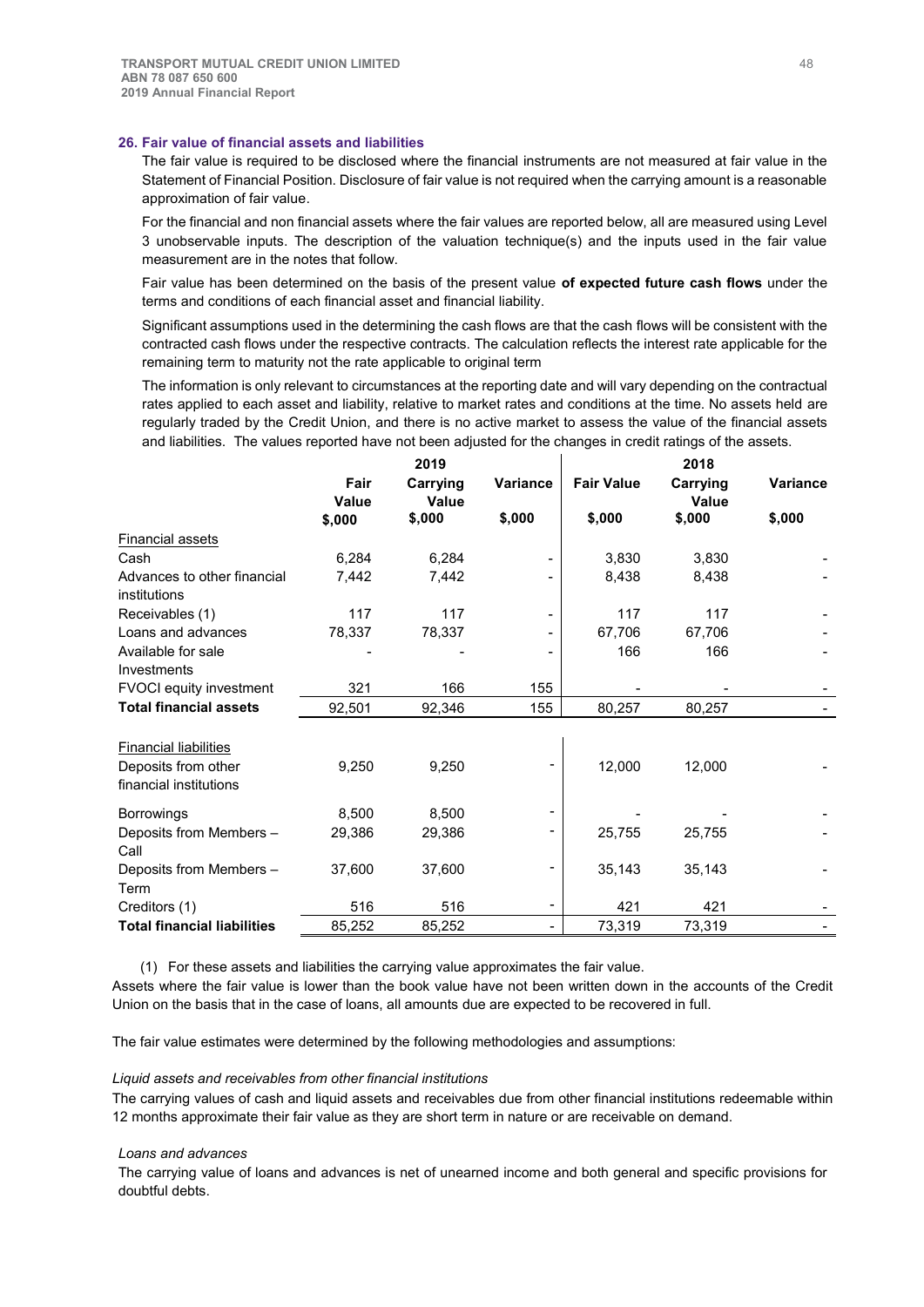## **27. Fair value of financials assets and liabilities continued**

For variable rate loans, (excluding impaired loans) the amount shown in the statement of financial position is considered to be a reasonable estimate of fair value subject to the assessment of the credit spread on personal loans considered to be less marketable. The fair value for fixed rate loans is calculated by utilising discounted cash flow models (i.e. the net present value of the portfolio future principal and interest cash flows), based on the period to maturity of the loans. The discount rates applied were based on the current applicable rate offered for the average remaining term of the portfolio.

The fair value of impaired loans was calculated by discounting expected cash flows using a rate which includes a premium for the uncertainty of the flows.

### *Deposits from Members*

The fair value of call and variable rate deposits, and fixed rate deposits repricing within 12 months, is the amount shown in the statement of financial position. Discounted cash flows were used to calculate the fair value of other term deposits, based upon the deposit type and the rate applicable to its related period maturity.

### **Assets measured at fair value on the Statement of Financial Position**

| Fair value measurement at end of |  |
|----------------------------------|--|
|----------------------------------|--|

|                           | the reporting period using: |       |         |         |
|---------------------------|-----------------------------|-------|---------|---------|
|                           | <b>Balance</b>              | Level | Level 2 | Level 3 |
| Land                      | 344,806                     |       | 344,806 |         |
| Financial assets at FVOCI | 321.468                     | -     | -       | 321,468 |
| Total                     | 666.274                     | -     | 344.806 | 321,468 |

The fair value hierarchy has the following levels:

Level 1 - quoted prices (unadjusted) in active markets for identical assets or liabilities

Level 2 - inputs other than quoted prices included within Level 1 that are observable for the asset or liability, either directly (i.e. as prices) or indirectly (i.e. derived from prices); and

Level 3 - inputs for the asset or liability that are not based on observable market data (unobservable inputs).

## **Assets measured at fair value based on Level 3 in the Statement of Financial Position.**

| Fair value measurement at the end of the reporting<br>period              | At FVOCI                | Total   |
|---------------------------------------------------------------------------|-------------------------|---------|
|                                                                           | Cuscal<br><b>Shares</b> |         |
| Opening balance<br>Total gains or losses in other comprehensive<br>income | 321,468                 | 321,468 |
| Purchases                                                                 |                         |         |
| Transfers out of Level 3                                                  |                         |         |
| Closing balance                                                           | 321,468                 | 321,468 |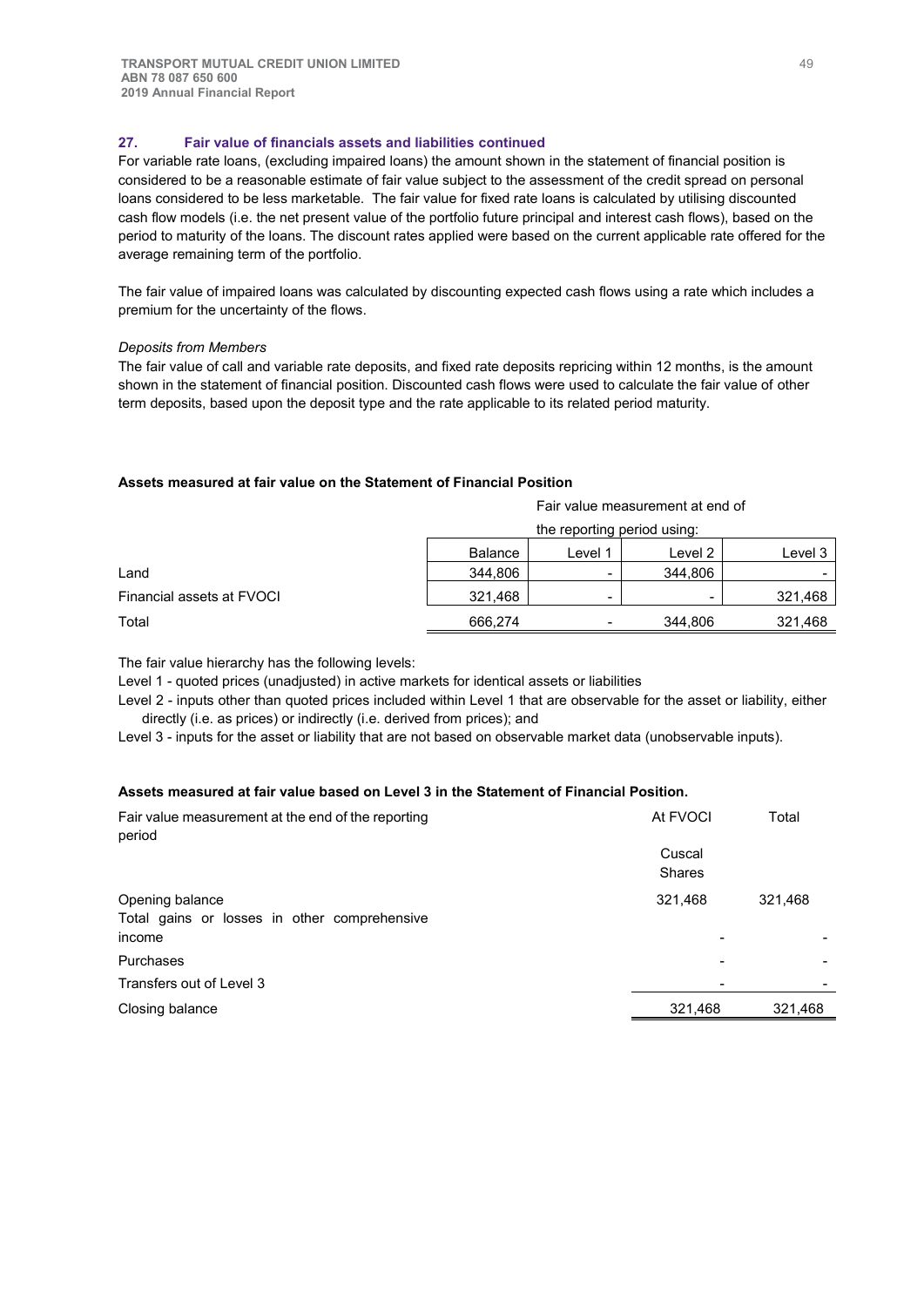|                                                                                                                                                                      | 2019<br>\$ | 2018<br>\$ |
|----------------------------------------------------------------------------------------------------------------------------------------------------------------------|------------|------------|
| 28. Financial commitments                                                                                                                                            |            |            |
| a. Outstanding loan commitments                                                                                                                                      |            |            |
| - The loans approved but not funded                                                                                                                                  | 1,140,000  | 2,090,000  |
| b. Loan redraw facilities                                                                                                                                            |            |            |
| - The loan redraws facilities available                                                                                                                              | 7,092,048  | 7,585,270  |
| c. Undrawn loan facilities                                                                                                                                           |            |            |
| - Loan facilities available to Members for overdrafts and line of<br>credit loans are as follows:                                                                    |            |            |
| - Total value of facilities approved                                                                                                                                 | 756,825    | 781,825    |
| - Less: Amount advanced                                                                                                                                              | (96, 901)  | (84, 328)  |
| - Net undrawn value                                                                                                                                                  | 659,924    | 697,497    |
| - These commitments are contingent on Members maintaining<br>credit standards and ongoing repayment terms on amounts<br>drawn.<br><b>Total financial commitments</b> | 8,891,972  | 10,372,767 |
|                                                                                                                                                                      |            |            |
| d. Computer capital commitments                                                                                                                                      |            |            |
| - Not later than one year                                                                                                                                            | 154,960    | 145,390    |
| - Later than 1 year but not 2 years                                                                                                                                  | 150,240    | 140,280    |
| - Later than 2 years but not 5 years                                                                                                                                 | 450,720    | 93,520     |
| - Later than 5 years                                                                                                                                                 | 250,400    |            |
|                                                                                                                                                                      | 1,006,320  | 379,190    |
| e. Computer Bureau Charges                                                                                                                                           |            |            |
| - Not later than one year                                                                                                                                            | 90,278     | 58,848     |
| - Later than 1 year but not 2 years                                                                                                                                  | 95,568     | 32,328     |
| - Later than 2 years but not 5 years                                                                                                                                 | 286,704    |            |
| - Later than 5 years                                                                                                                                                 | 15,928     |            |
|                                                                                                                                                                      | 488,478    | 93,176     |

#### **29. Standby borrowing facilities**

The Credit Union has a borrowing facility with Cuscal Limited of:

|                                              | 2019         |                                    |                         | 2018         |                                    |                                |
|----------------------------------------------|--------------|------------------------------------|-------------------------|--------------|------------------------------------|--------------------------------|
|                                              | <b>Gross</b> | <b>Current</b><br><b>Borrowing</b> | <b>Net</b><br>Available | <b>Gross</b> | <b>Current</b><br><b>Borrowing</b> | <b>Net</b><br><b>Available</b> |
|                                              | \$           | \$                                 | \$                      |              | \$                                 | \$                             |
| Overdraft facility                           | 500,000      | $\qquad \qquad$                    | 500,000                 | 500.000      | -                                  | 500,000                        |
| <b>Total standby borrowing</b><br>facilities | 500,000      | $\qquad \qquad$                    | 500,000                 | 500.000      |                                    | 500,000                        |

Withdrawal of the loan facility is subject to the availability of funds at Cuscal. Cuscal holds an equitable mortgage charge over all of the assets of the Credit Union as security against loan and overdraft amounts drawn under the facility arrangements.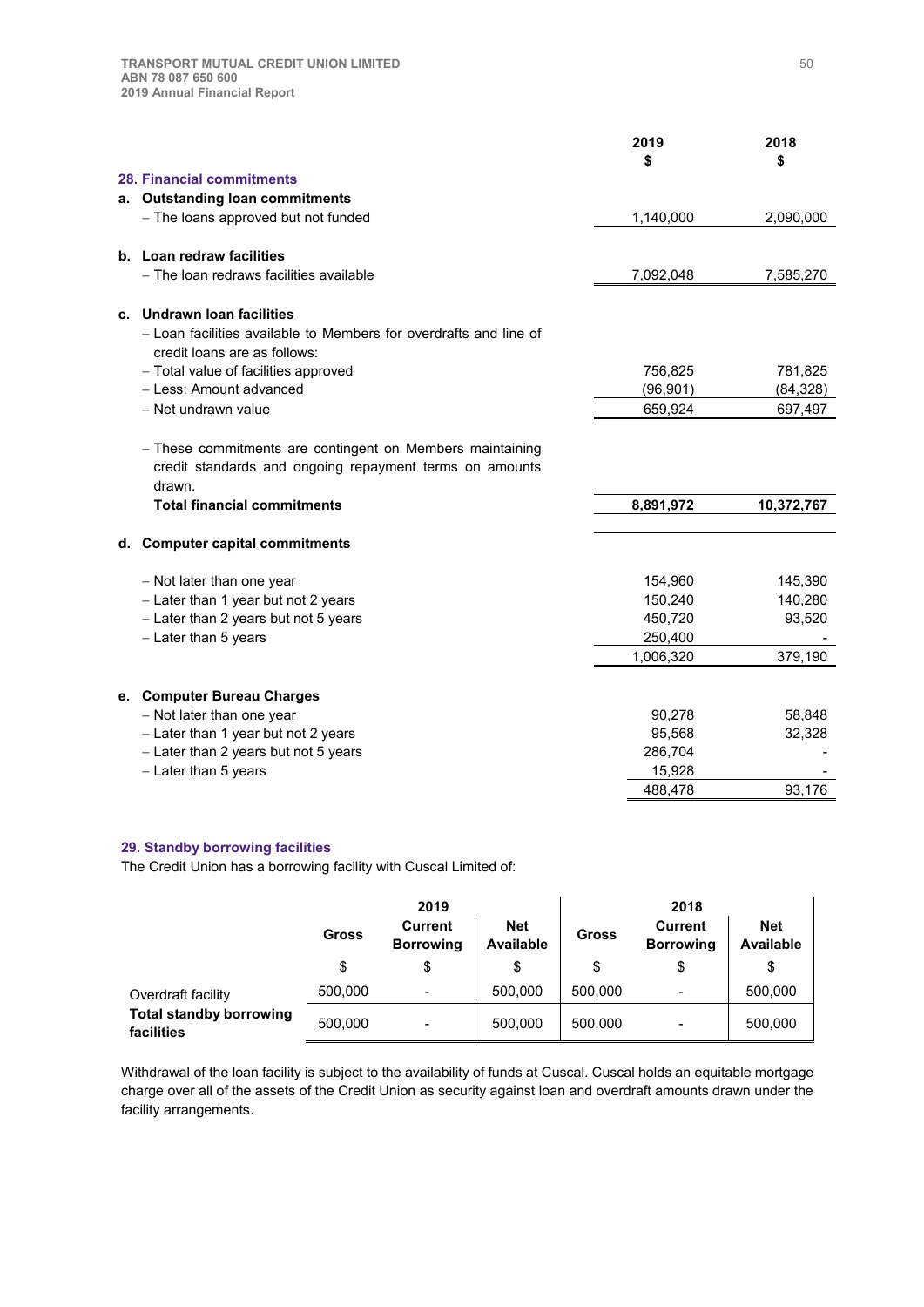### **30. Contingent liabilities**

## *Liquidity support scheme*

The Credit Union is a member of the Credit Union Financial Support Scheme Limited (CUFSS) a Company limited by guarantee, established to provide financial support to member Credit Unions and Credit Unions in the event of a liquidity or capital difficulty. As a member, the Credit Union is committed to maintaining 3.0% of the total assets as deposits with Cuscal Limited.

Under the terms of the Industry Support Contract (ISC), the maximum call for each participating Credit Union would be 3.0% of the Credit Union's total assets. This amount represents the participating Credit Union's irrevocable commitment under the ISC. At the reporting date there were no loans issued under this arrangement.

### **31. Disclosures on Directors and other key management personnel**

#### *Remuneration of key management persons (KMP)*

*Key Management Persons* are those persons having authority and responsibility for planning, directing and controlling the activities of the Credit Union, directly or indirectly, including any Director (whether executive or otherwise) of that Credit Union. *Control* is the power to govern the financial and operating policies of a Credit Union so as to obtain benefits from its activities.

*KMP* have been taken to comprise the Directors and the 2 members (2018: 2 members) of the executive management responsible for the day to day financial and operational management of the Credit Union.

The aggregate compensation to *key management persons* during the year comprising amounts paid or payable or provided for was as follows:

|                                                                                       | 2019             |                  |         | 2018             |                  |              |  |
|---------------------------------------------------------------------------------------|------------------|------------------|---------|------------------|------------------|--------------|--|
|                                                                                       | <b>Directors</b> | <b>Other KMP</b> | Total   | <b>Directors</b> | <b>Other KMP</b> | <b>Total</b> |  |
|                                                                                       | \$               | \$               | \$      | \$               | \$               | \$           |  |
| (a) Short-term employee<br>benefits                                                   |                  | 330,161          | 330,161 |                  | 310,977          | 310,977      |  |
| (b) Post-employment<br>benefits -<br>superannuation<br>contributions                  |                  | 30,493           | 30,493  |                  | 29,729           | 29,729       |  |
| (c) Other long-term<br>benefits – net<br>increases in long<br>service leave provision |                  |                  |         |                  |                  |              |  |
| (d) Termination benefits                                                              |                  |                  | -       |                  | -                |              |  |
| <b>Total</b>                                                                          |                  | 360,654          | 360,654 |                  | 340,706          | 340,706      |  |

In the above table, remuneration shown as short-term benefits means salaries, paid annual leave and paid sick leave, value of fringe benefits received, but excludes out of pocket expense reimbursements.

#### *Loans to Director, related parties and other Key Management Persons*

The Credit Union's policy for lending to Directors is that all loans are approved and deposits accepted on the same terms and conditions which are available to Members for each class of loan or deposit. Employees of the Credit Union are entitled to apply for personal loans at a discounted staff interest rate. The aggregate value of such loans as at balance date amounted to \$25,779 (2018: \$16,471). There are no loans which are impaired in relation to the loan balances with Directors or other KMP.

The details of transactions during the year are as follows: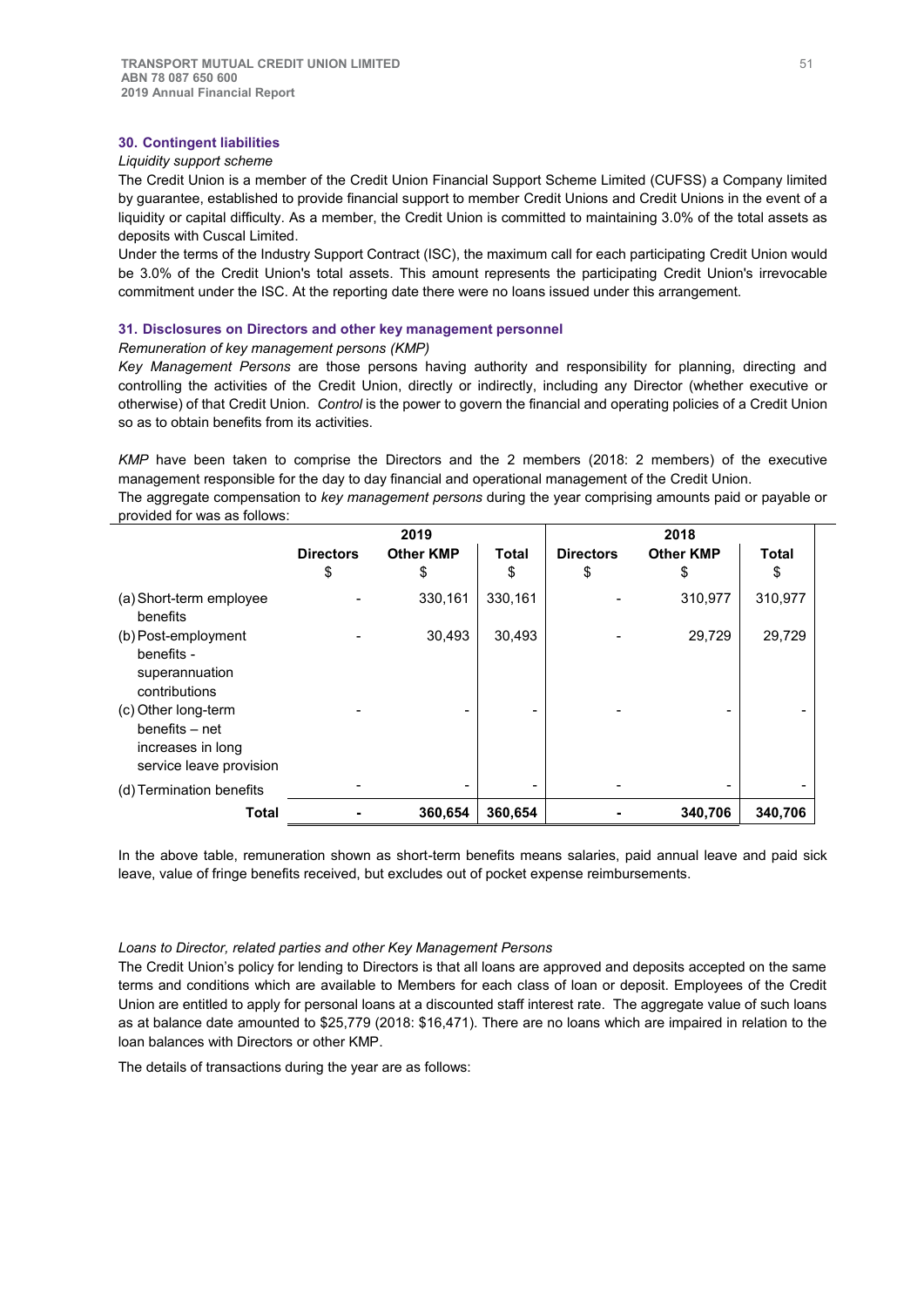| b. |       | Loans to Directors, related parties and other key<br>management persons                                                                                                                                      | 2019<br>S | 2018<br>\$         |
|----|-------|--------------------------------------------------------------------------------------------------------------------------------------------------------------------------------------------------------------|-----------|--------------------|
|    | (i)   | The aggregate value of loans to Directors and<br>other key management persons as at balance<br>date amounted to:                                                                                             | 1,236,434 | 1,287,136          |
|    | (ii)  | The total value of revolving credit facilities to<br>Directors and other key management persons,<br>as at balance date amounted to:<br>Less amounts drawn down and included in (i)<br>Net balance available  |           |                    |
|    | (iii) | During the year the aggregate value of loans<br>disbursed<br><b>Directors</b><br>other<br>to<br>and<br>key<br>management persons amounted to:<br>Revolving credit facilities<br>Personal loans<br>Term Loans |           | 707,310<br>707,310 |
|    | (iv)  | During the year the aggregate value of<br>revolving credit facility limits granted or<br>increased to Directors and other key<br>management persons amounted to:                                             |           |                    |
|    | (v)   | Interest and other revenue earned on loans<br>and revolving credit facilities to Directors /KMP                                                                                                              | 30,779    | 37,232             |
|    |       | Other transactions between related parties include deposits from Directors, and other KMP are -                                                                                                              |           |                    |

| Total value term and savings deposits from Directors and KMP | 1.248.401 | 817.206 |
|--------------------------------------------------------------|-----------|---------|
| Total interest paid on deposits to Directors and KMP         | 2.840     | 450     |

The Credit Union's policy for receiving deposits from KMP is that all transactions are approved and deposits accepted on the same terms and conditions which applied to Members for each type of deposit.

## *Transactions with Other Related Parties*

Other transactions between related parties include deposits from Director related entities or close family members of Directors, and other Key Management Persons.

The Credit Union's policy for receiving deposits from related parties is that all transactions are approved, and deposits accepted on the same terms and conditions which applied to Members for each type of deposit.

There are no benefits paid or payable to the close family members of key management persons.

There are no service contracts to which key management persons or their close family members are an interested party.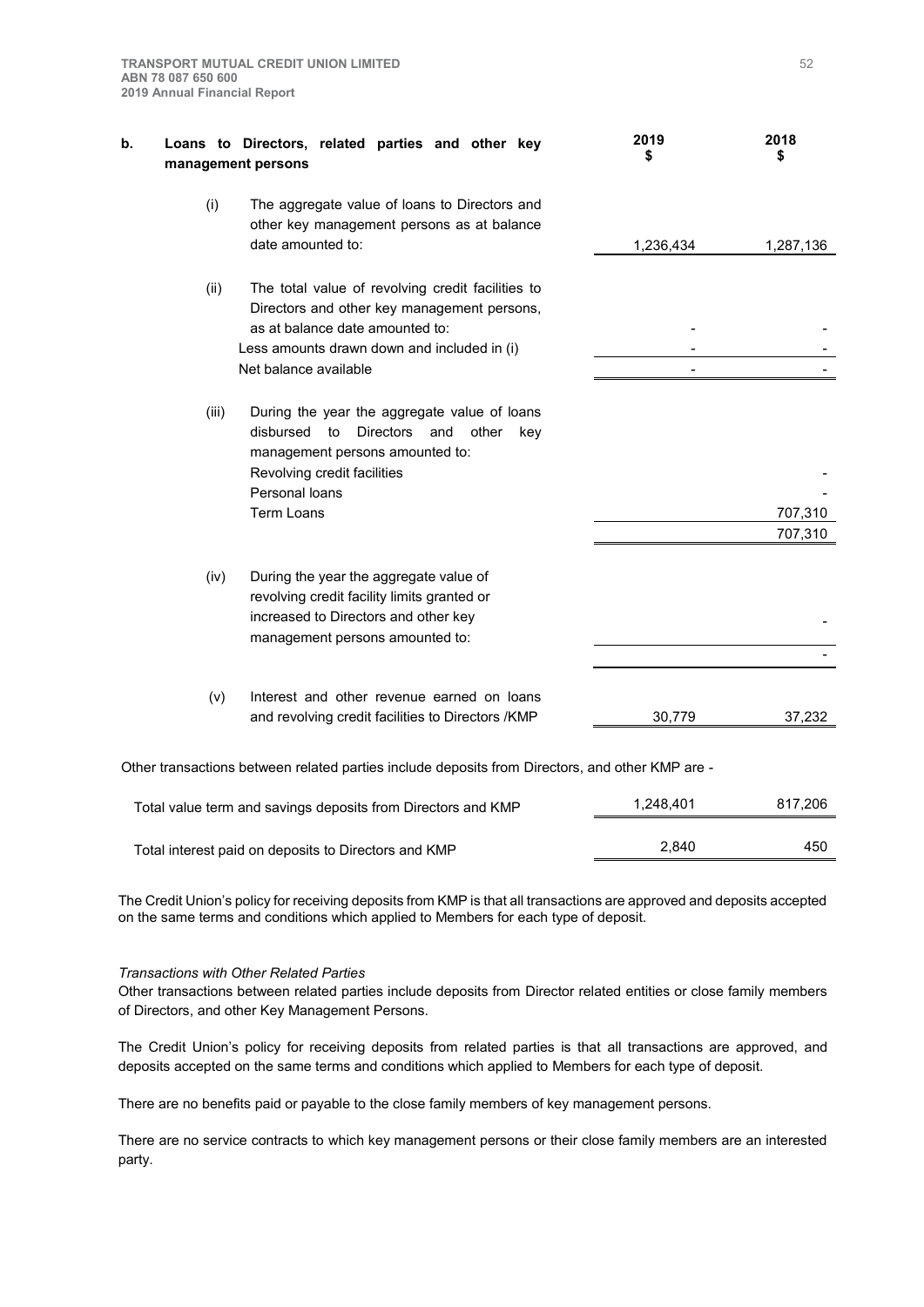## **32. Outsourcing arrangements**

The Credit Union has outsourcing arrangements with the following providers of services:

## **a. Cuscal Limited**

- (i) Provides the license rights to Visa Card in Australia and settlement other institutions for ATM, Visa card and cheque transactions, direct entry transactions, as well as the production of Visa cards for use by Members;
- (ii) This company operates the computer network used to link Visa cards operated through approved ATM providers to the Credit Union's EDP Systems
- (iii) Provides treasury and money market facilities to the Credit Union. The Credit Union invests a significant part of its liquid assets with Cuscal to maximise return on funds, and to comply with the Liquidity Support Scheme requirements.

#### **b. Ultradata Australia Pty Ltd**

Provides and maintains the Core Banking application software utilised by the Credit Union, and hosts the Credit Union's corporate website and e-business marketing services.

#### **c. TransAction Solutions Limited (TAS)**

TAS operates computer bureau facilities on behalf of the Credit Union and other mutual financial institutions. The Credit Union has a management contract with TAS for the supply of I.T. support staff and services to meet the day to day needs of the Credit Union and to ensure compliance with Prudential Standards.

#### **d. DBP Consulting Pty Ltd**

DBP provides internal audit services to the Credit Union under an agreement overseen by Board Audit Committee.

## **e. InterAction**

InterAction is the mailing house contracted by the Credit Union to provide statement mailing services to Members.

#### **f. Laminar Group**

Laminar is the Credit Union's proxy to participate in the Austraclear debt securities transfer system.

## **g. G.A.P. Tech Pty Ltd**

G.A.P. Tech provides Chief Risk Officer services to the Credit Union under an agreement overseen by the Board Risk Committee.

#### **33. Events occurring after the reporting period**

There are no events occurring after the reporting period that materially impact the financial statements measurement of assets and liabilities.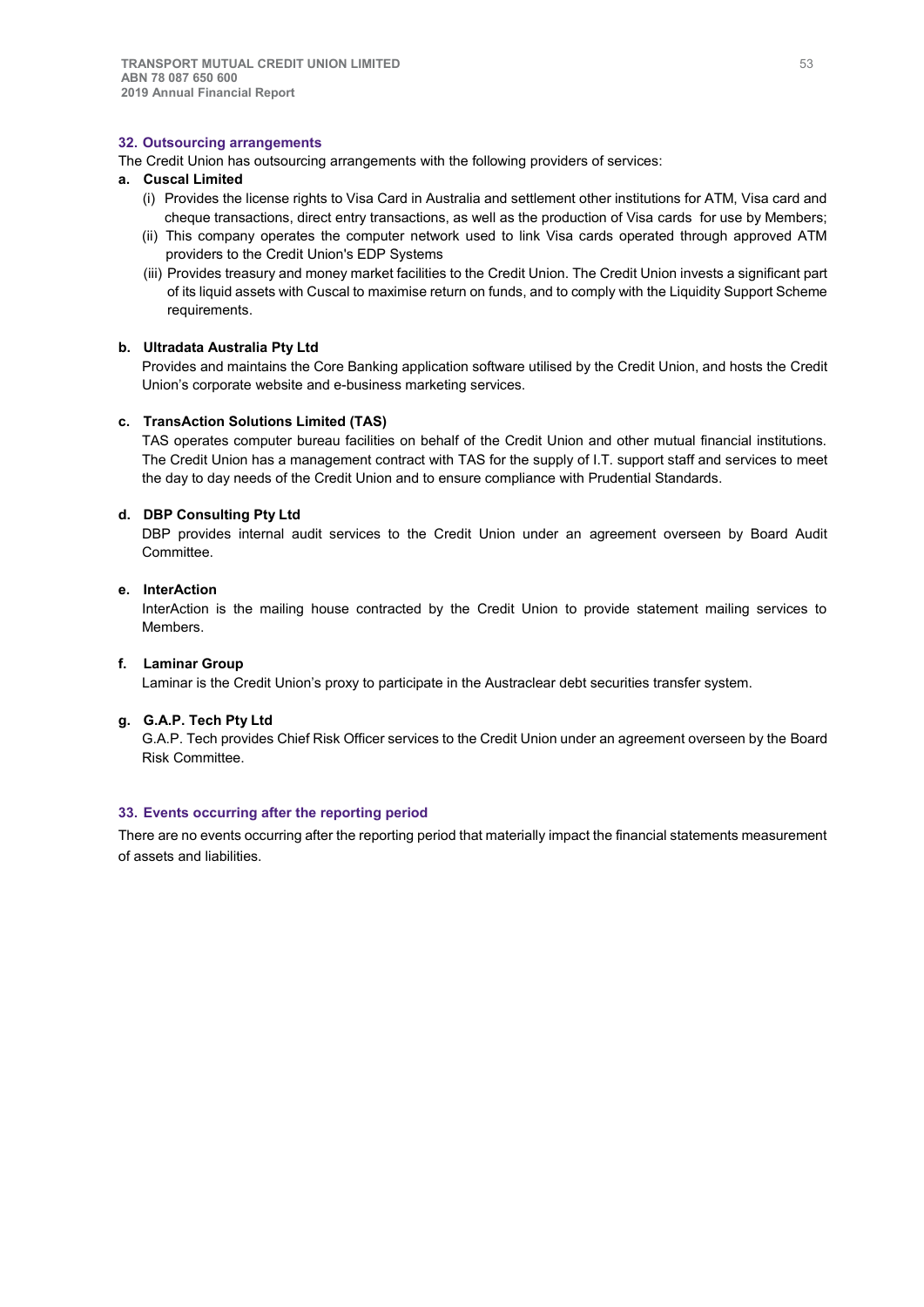|                                                                | 2019      | 2018      |
|----------------------------------------------------------------|-----------|-----------|
|                                                                | \$        | \$        |
| 34. Notes to cash flow statement<br>(a) Reconciliation of cash |           |           |
| Cash includes cash on hand, and deposits at call with          |           |           |
| other financial institutions and comprises:                    |           |           |
| - Cash on hand                                                 |           |           |
| - Deposits at call                                             | 6,283,883 | 3,830,272 |
| Total cash                                                     | 6,283,883 | 3,830,272 |
|                                                                |           |           |
| (b) Reconciliation of cash from operating activities to        |           |           |
| operating profit                                               |           |           |
| The net cash increase/(decrease) from operating                |           |           |
| activities is reconciled to the profit after tax               |           |           |
| Profit after income tax                                        | 73,627    | 58,454    |
| Add (Deduct):                                                  |           |           |
| - Increases/(Decreases) in amortised fees on loans             | 4,939     | 11,399    |
| - Increase in provision for loans                              | 16,952    | 47,728    |
| - Bad debts written off                                        |           | 4,954     |
| - Depreciation expense                                         | 96,062    | 106,317   |
| Increase/(Decrease) in liabilities                             |           |           |
| Creditors and accruals                                         | 22,385    | 11,597    |
| Interest payable                                               | 40,437    | 55,236    |
| Staff entitlements                                             | 8,879     | (7,863)   |
| Income tax                                                     | (1, 205)  | 58,196    |
| <b>Taxation liabilities</b>                                    | 42,678    |           |
| (Increase)/Decrease in assets                                  |           |           |
| Interest receivable - deposits Fl's                            | (9,214)   | (2, 102)  |
| Prepayments                                                    | 8,661     | (4,252)   |
| Deferred tax asset                                             | (20, 362) | 8,561     |
| Net cash from revenue activities                               | 283,839   | 348,225   |
| Net cash from operating activities                             | 283,839   | 348,225   |

## **35. Corporate information**

The Credit Union is a company limited by shares, and is registered under the *Corporations Act 2001*

| The address of the registered office is:        | Ground Floor<br>410 Elizabeth Street<br>Surry Hills NSW 2010 |
|-------------------------------------------------|--------------------------------------------------------------|
| The address the principal place of business is: | Ground Floor<br>410 Elizabeth Street                         |
|                                                 | Surry Hills NSW 2010                                         |

The nature of the operations and its principal activities are the provision of deposit taking facilities and loan facilities to the Members of the Credit Union.